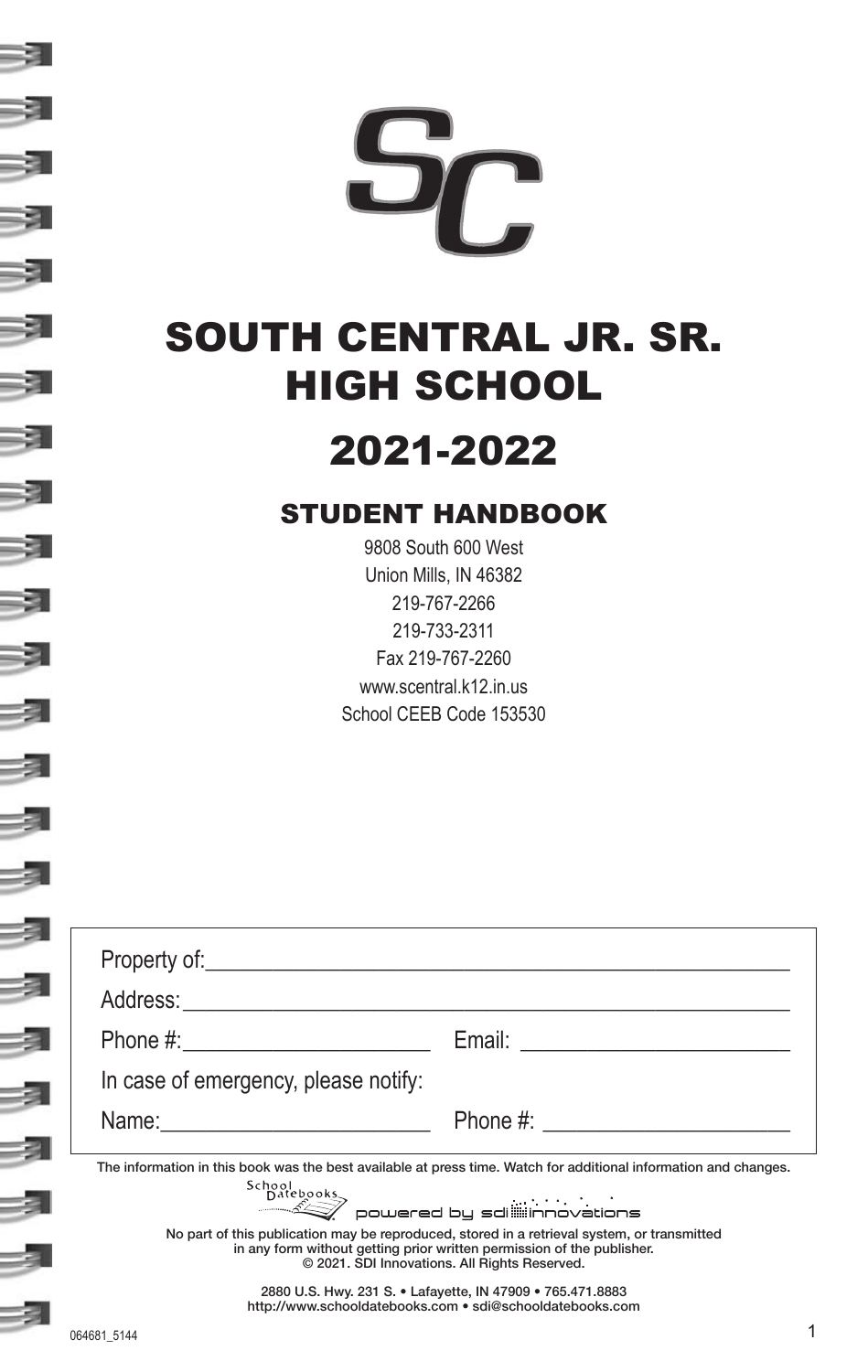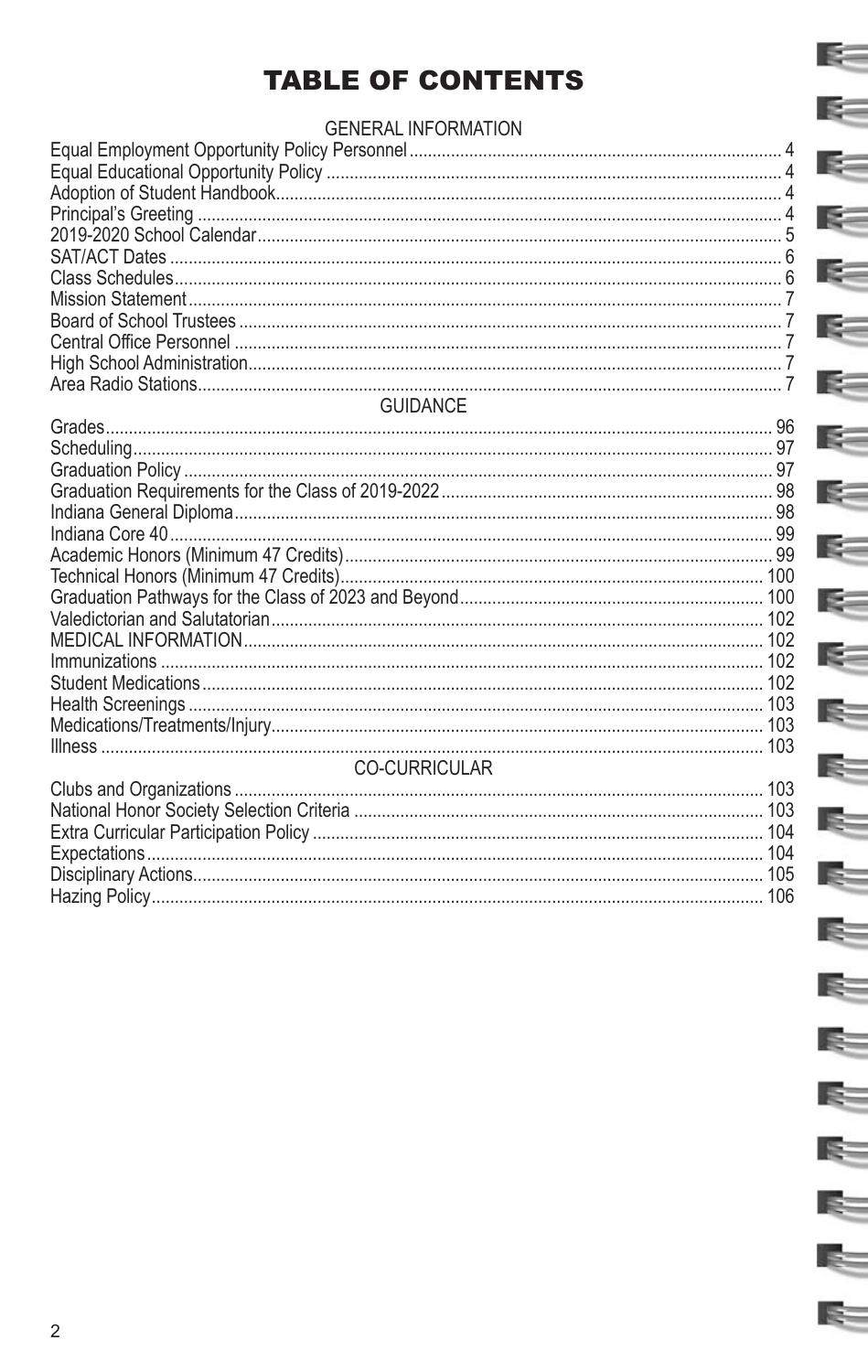# **CURCIVATOR ARTICE RANDOM TECTINO AND REPORTION ROLLOV**

-3

-3

3

3

-3

 $\overline{\mathbf{A}}$ 

 $\overline{\mathcal{A}}$ 

3

3

3

|      | SUBSTANCE ABUSE RANDOM TESTING AND PREVENTION POLICY                     |  |
|------|--------------------------------------------------------------------------|--|
|      |                                                                          |  |
|      |                                                                          |  |
|      | STUDENT BEHAVIOR/ATTENDANCE                                              |  |
|      |                                                                          |  |
|      |                                                                          |  |
|      |                                                                          |  |
| -31  |                                                                          |  |
|      |                                                                          |  |
|      |                                                                          |  |
| -31  |                                                                          |  |
|      |                                                                          |  |
| -31  |                                                                          |  |
|      |                                                                          |  |
|      |                                                                          |  |
| - 31 |                                                                          |  |
|      |                                                                          |  |
| - 3  |                                                                          |  |
|      |                                                                          |  |
|      |                                                                          |  |
| -31  |                                                                          |  |
|      |                                                                          |  |
| - 3  |                                                                          |  |
|      |                                                                          |  |
|      |                                                                          |  |
| -3   | <b>INTERNET AGREEMENT</b>                                                |  |
|      | South Central Community School Corporation Responsible Use Agreement 132 |  |
| - 31 |                                                                          |  |
|      |                                                                          |  |
|      |                                                                          |  |
| -31  |                                                                          |  |
|      |                                                                          |  |

# SOUTH CENTRAL SCHOOL SONG

**GO YOU SOUTH CENTRAL** HEY DON'T WE LOOK FINE WITH OUR COLORS FLYING WE WILL CHEER YOU ALL THE TIME RAH RAH RAH **GO YOU SOUTH CENTRAL** FIGHT FOR VICTORY SPREAD FORTH THE FAME OF OUR FAIR NAME GO SOUTH CENTRAL WIN THIS GAME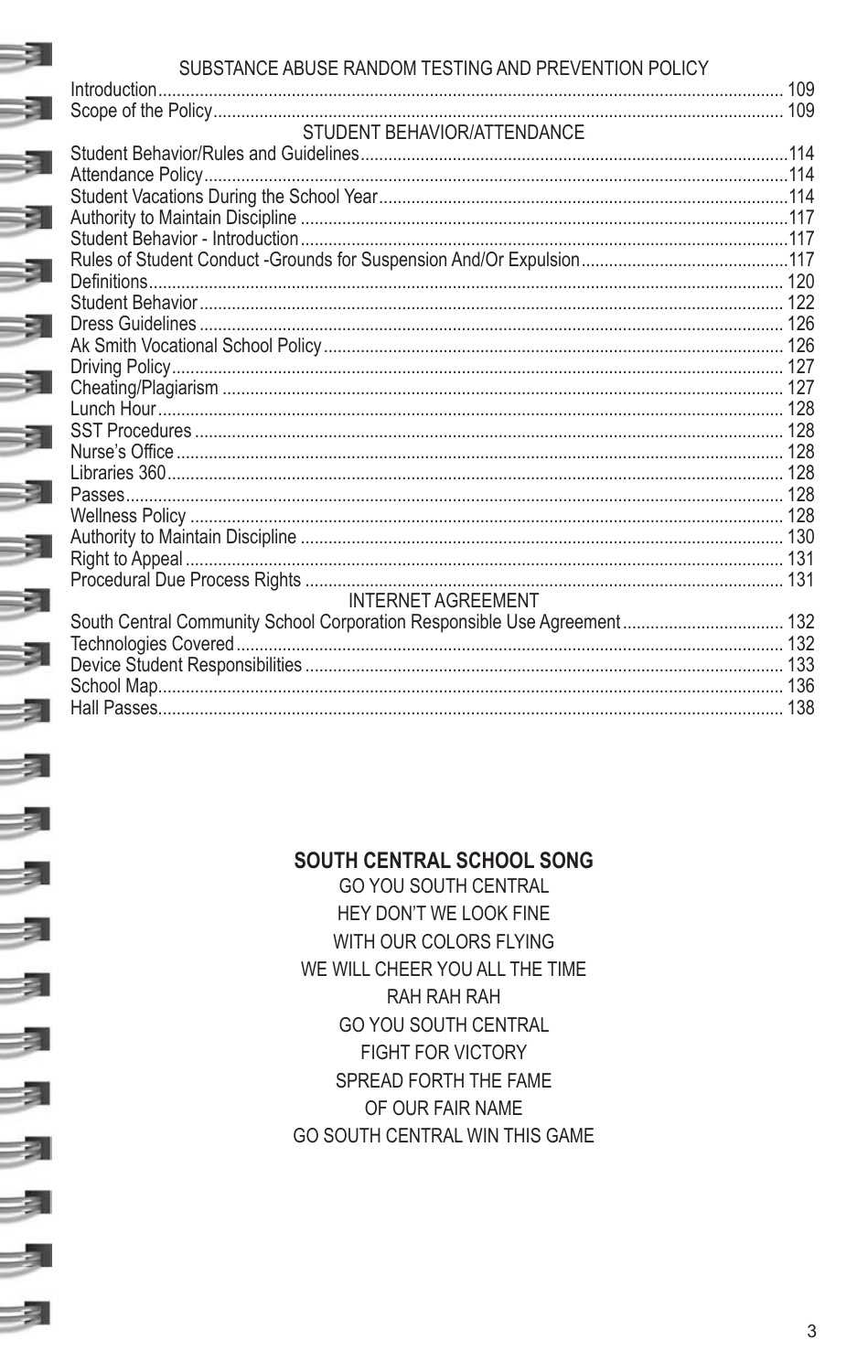# EQUAL EMPLOYMENT OPPORTUNITY POLICY PERSONNEL

E-

 $\mathbf{R}$ 

E.

 $\mathbb{R}^-$ 

 $\epsilon$ 

K.

 $=$ 

 $\epsilon$ 

E-

 $\geq$ 

 $\leq$ 

E=

F.

E.

E.

E.

E.

E.

E-

 $\approx$ 

R.

 $\approx$ 

R.

It is the policy of the Board of Trustees to forbid acts of discrimination in all matters dealing with employees and applicants for positions with the South Central Community School Corporation and to further the principle of equal employment opportunity in all actions affecting employees and applicants. The policy covers, but is not limited to, recruiting, hiring, training, and promotion of persons in all job classifications without regard to race, color, religion, sex, national origin, or age. Other actions covered by this policy include employee compensation, benefits, transfers, lay-offs, return from lay-offs, sponsored training programs, and work and extracurricular assignments. The Superintendent has the overall responsibility for the implementation of this policy to prevent discrimination.

# EQUAL EDUCATIONAL OPPORTUNITY POLICY

The Board and Administration will make every effort to provide equal opportunities to students for participation in school sponsored activities and programs. No discrimination because of race, sex, handicapped condition, nationality, or religion may be practiced in providing educational opportuni-ties.

Gender will not be used as determinant for participation in a program except when gender is a valid qualification.

Applicable federal and state laws are to be followed in providing equal educational opportunity.

# ADOPTION OF STUDENT HANDBOOK

This student-parent handbook, and the inclusive policies and procedures, have been presented to the Superintendent of the school and the South Central Board of School Trustees and validly adopted by the Board of School Trustees on May 11, 2021.

# PRINCIPAL'S GREETING

Welcome to South Central Junior-Senior High School. All members of the staff and I are pleased to have you as a student and will do our best to help make your experience as productive and successful as possible. To help provide a safe and productive environment for students, staff, parents, and visitors, the Board of School Trustees publishes this updated Student/Parent Handbook annually to explain students' rights, responsibilities, and consequences for misbehavior.

Parents are encouraged to take a few minutes to review and discuss the information in this Handbook with their student(s). Teachers will also review this Handbook with students at the beginning of the school year. Students will be expected to sign and return a form indicating they have read and understood the provisions in the Handbook.

Thank you for taking time to become familiar with the important information in this Handbook, if you have any questions, please contact us at 219-767-2266:

Benjamin Anderson Principal Nicholas MIlls Assistant Principal John Haggard Athletic Director Tina Randall Guidance Counselor Lisa Rosebaum School Secretary/Treasurer Jennifer DeWitt School Secretary Theodore Stevens Superintendent of Schools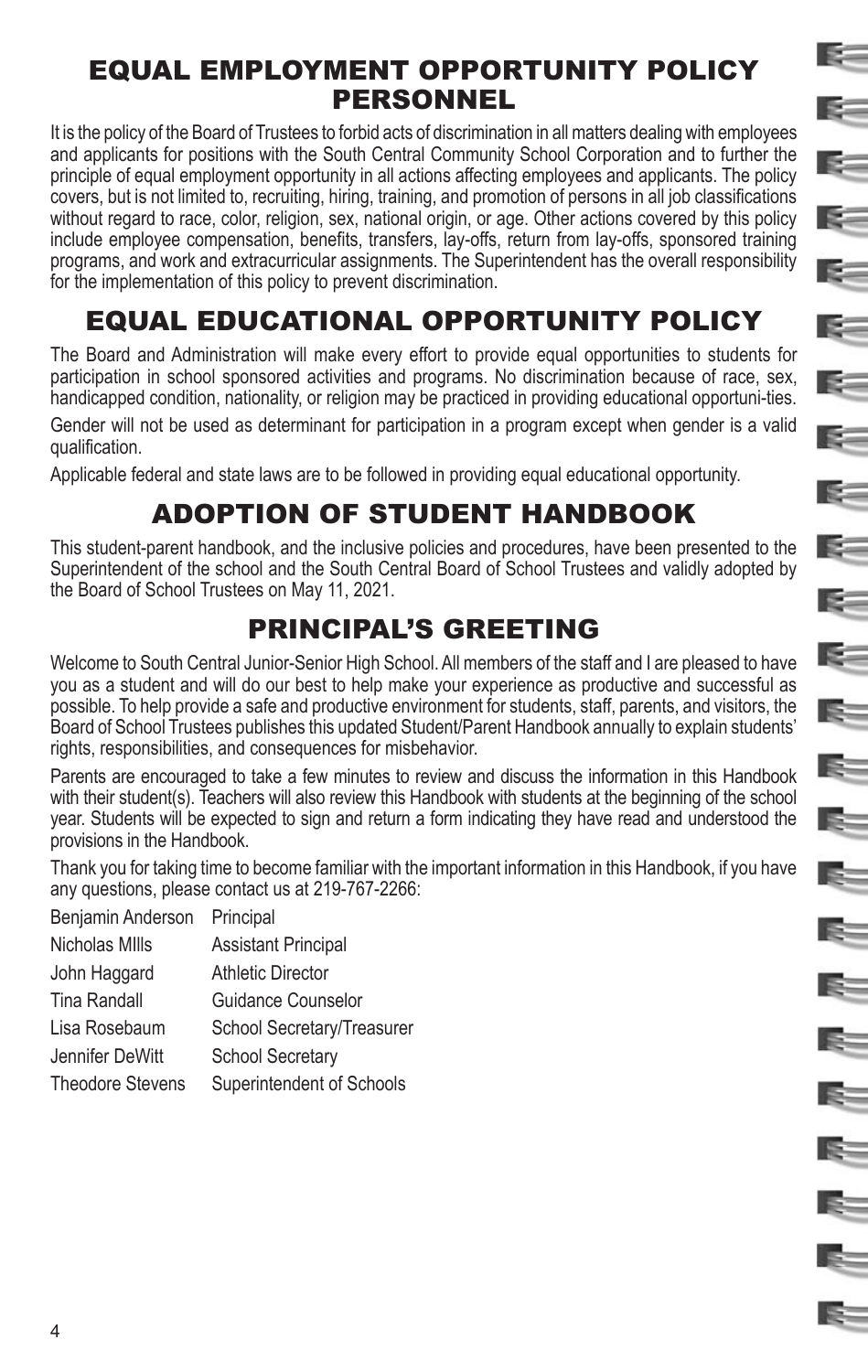# 2019-2020 SCHOOL CALENDAR

-31

3

-3

3

-3

3

2

凤

-3

 $\overline{\mathbf{z}}$ 

 $\overline{\mathbf{z}}$ 

-3

 $\overline{\mathbf{z}}$ 

 $\overline{\mathcal{A}}$ 

Ż

-3

| <b>Aug 11</b> |
|---------------|
|               |
|               |
|               |
|               |
|               |
|               |
|               |
| Feb 15        |
|               |
|               |
|               |
|               |
|               |
| June 6        |
|               |

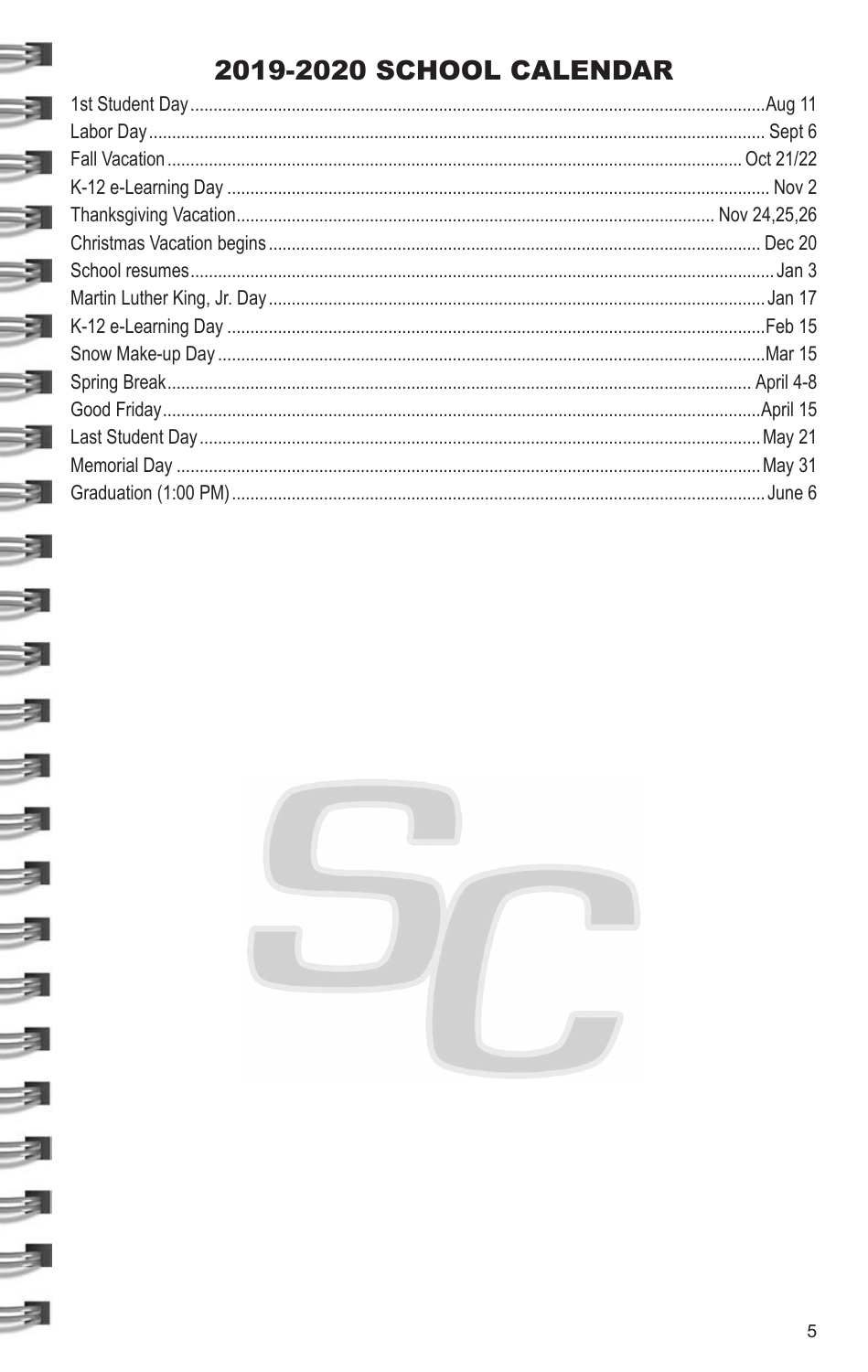# **SAT TEST DATES ACT TEST DATES**

August 28, 2021 March 12, 2022 September 11, 2021 April 2, 2022 December 4, 2021 and the contract of the February 12 2022

# **CLASS SCHEDULE CLASS SCHEDULE**

Wednesday Mon, Tue, Thur, Fri 1st Hour 8:30-9:10 1st Hour 8:00-8:55 2nd Hour 9:15-9:55 2nd Hour 9:00-9:50 3rd Hour 10:00-10:40 3rd Hour 9:55-10:45 4th Hour 10:45-11:25 4th Hour 10:50-11:40 SST (w/4th hour) 11:25-11:50 5th Hour 5th Hour **A Lunch 11:40-12:10** A Lunch 11:50-12:20 A Class 12:15-1:05 A Class 12:25-1:15 B Class 11:45-12:35 B Class 11:55-12:45 B Lunch 12:35-1:05 B Lunch 12:45-1:1 5 6th Hour 1:10-2:00 6th Hour 1:20-2:05 7th Hour 2:05-2:55 7th Hour 2:10-2:55

October 2, 2021 May 7, 2022 October 23, 2021 June 11, 2022 November 6, 2021 June 4, 2022 December 11, 2021 July 16, 2022

### **CLASS SCHEDULE**

2-Hour Delay

| 1st Hour       | 10:00-10:35     |
|----------------|-----------------|
| 2nd Hour       | $10:40-11:10$   |
| 3rd Hour       | $11:15 - 11:45$ |
| 5th Hour       |                 |
| A Lunch        | $11:45-12:15$   |
| A Class        | $12:20-1:10$    |
| <b>B</b> Class | $11:50-12:40$   |
| <b>B</b> Lunch | $12:40-1:10$    |
| 4th Hour       | $1:15 - 1:45$   |
| 6th Hour       | $1:50-2:20$     |
| 7th Hour       | $2:25 - 2:55$   |



E-

K.

 $\leq$ 

E=

E.

E.

I.

 $\approx$ 

 $\approx$ 

E-

R.

IS-

R.

 $\approx$ 

E-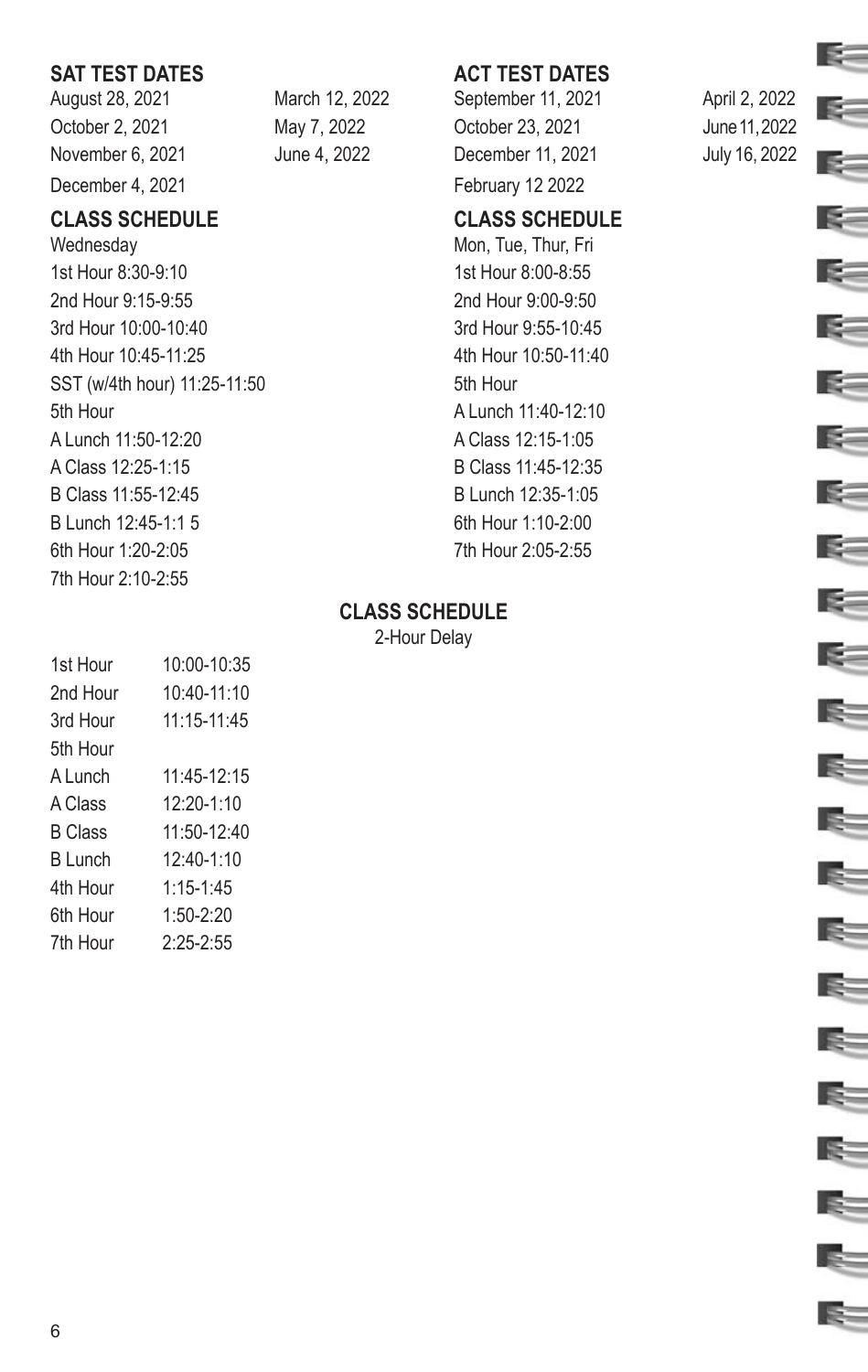# MISSION STATEMENT

South Central Community School Corporation believes that all students will succeed to the best of their abilities. School, family, and community will collaborate to prepare students for the 21st century by providing opportunities for students to develop intellectual, social, emotional, physical, and life-long decision-making skills while striving for high levels of performance.

#### BOARD OF SCHOOL TRUSTEES DEBORAH ALLEN GERALDINE GROTT STEVEN KOONTZ

TODD MORROW DOMINIC NOTARO

# CENTRAL OFFICE PERSONNEL

# HIGH SCHOOL ADMINISTRATION

# AREA RADIO STATIONS

| WAKE 1520AM        | 105.5 FM | Valparaiso    |
|--------------------|----------|---------------|
| <b>WNWI 1080AM</b> |          | Valparaiso    |
| <b>WIMS 1490AM</b> | 98.0 FM  | Michigan City |
| <b>WFFM</b>        | 96.0 FM  | Michigan City |
| <b>WLOI 1540AM</b> | 96.7 FM  | LaPorte       |
| WKVI               | 99.3 FM  | Knox          |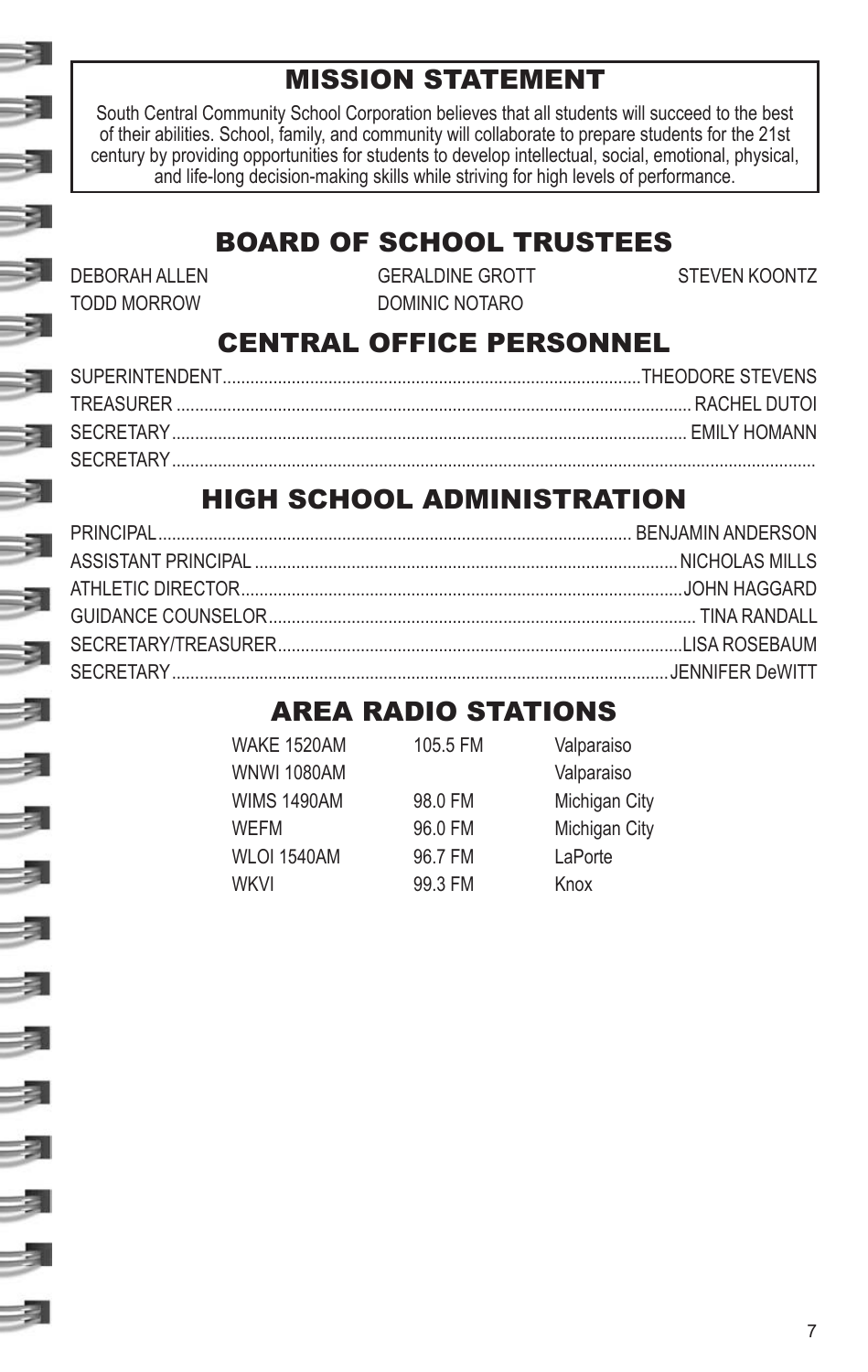# GUIDANCE

E.

E.

K.

 $\geq$ 

**R-1** 

E –

E=

E.

 $\leq$ 

E.

E.

E=

E

 $\mathbb{R}^-$ 

E.

Students are welcome and encouraged to come to the Guidance Office to talk with the guidance counselor about any area of concern to them whether it is vocational, educational, or personal.

**ADMISSION**: Pupils who have completed the sixth grade in a public or parochial school, and who reside within the boundaries, are admitted to South Central Junior-Senior High School. Transfer students may apply by submitting a record of credits from the previous school attended. An official transcript will be requested by the high school office. Students who live in the school community with any person besides their parents or legal guardians are required to apply as an open enrollment student as arranged with the superintendent of schools

# **GRADES**

#### **A. Class Rank:**

A student's rank (G.P.A. – grade point average) in their class is computed as an average based on the following scale:

| $A+ = 4.33$ $B+ = 3.33$ $C+ = 2.33$ $D+ = 1.33$ |  |  |  | $-$ F $-$ | $= 0$ |
|-------------------------------------------------|--|--|--|-----------|-------|
| $A = 4.00$ B = 3.00 C = 2.00 D = 1.00           |  |  |  |           |       |
| $A = 3.67$ $B = 2.67$ $C = 1.67$ $D = 0.67$     |  |  |  |           |       |

*All dual-enrollment/concurrent enrollment Advanced Placement (A.P.), and High School Honors classes will have weighted high school grades with one (1) point added to the student's grade for Grade Point Average (G.P.A.).*

*The typical Grading Scale used at South Central Jr. – Sr. High School is listed below. Please note that individual teachers have the right to change this at their discretion. Changes would be noted on the course syllabus at the start of the course :*

| $A+ > 100\%$ | B+ 87-89.9%                                              | $C+ 77-79.9\%$ | $D+ 67-69.9\%$ | F 0-59% |
|--------------|----------------------------------------------------------|----------------|----------------|---------|
| A 93-100%    | B 83-86.9%                                               | C 73-76.9%     | D 63-66.9%     |         |
|              | A- 90-92.9% B- 80-82.9% C- 70-72.9%                      |                | D- 60-62.9%    |         |
|              | Grading Scale for Virtual Learning Center is as follows: |                |                |         |

# A 90-100% B 80-89% C 70-79% D 60-69% F 0-59%

#### **B. Class Standing:**

Forty credits are required for graduation. Therefore: To achieve *sophomore* status, a student must have earned ten credits prior to the beginning of his/her sophomore year.

To achieve *junior* status, a student must have earned twenty credits prior to the beginning of his/her junior year.

To achieve *senior* status, a student must have earned thirty credits prior to the beginning of his/her senior year.

#### **C. Honor Roll:**

There will be two (2) honor rolls:

- **1.** All A's
- **2.** All A's and B's

### **D. Incomplete 9-week or Semester Grades:**

Students will be given **two (2)** weeks to make up an incomplete grade. If not completed within this time period, the student's grade will become an "F". Students and/or teachers who feel that extenuating circumstances warrant additional time to make up an incomplete grade must contact the principal to extend this deadline.

#### **E. Progress Reports:**

Progress reports are a way the school communicates with the parents. Students are required to return the progress report with parent's signature within two (2) days following the date of issue or progressive discipline will follow.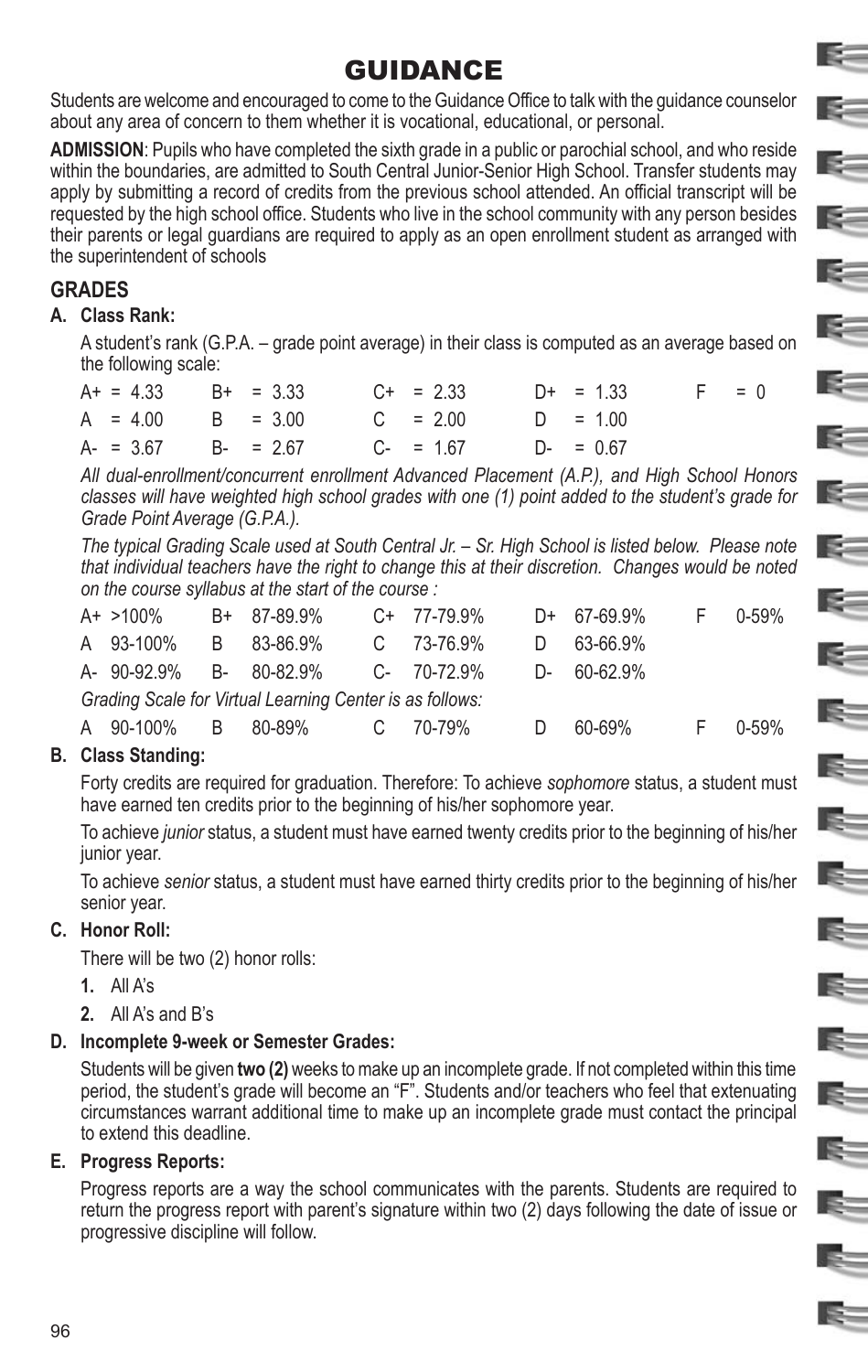#### **F. New Student GPA:**

When new students enroll, South Central's grading scale and weights will be used to calculate the student's GPA. Previous schools grading scales and weights will not be considered.

#### **G. Enrollment from Non-Accredited Institution:**

When students enroll from homeschool and did not attend an accredited institution, the student may be required to take end-of-course assessments in our Virtual Learning Center to earn proficiency credits.

#### **H**. **Enrollment with a "Pass" on the transcript:**

When a student enrolls in high school with a "Pass" on their transcript for a course required for graduation, the student will be required to take an end-of-course assessment in our Virtual Learning Center to earn a proficiency credit to replace the P.

# **SCHEDULING**

#### **A. Scheduling Information:**

Scheduling for the next school year will begin in February. A scheduling form will be sent home with the student for parents to approve the classes selected for the next year. All students must schedule seven (7) subjects each semester. Every effort will be made to make the master schedule as conflict-free as possible. However, conflicts will inevitably arise for some students, especially when several single-section classes are requested. When the master schedule is built, seniors will be given preference, then juniors, etc. Required courses will be given preference over elective courses.

#### **B. Schedule Changes and Drops:**

All student original schedule requests provide the data used to build the final master schedule. The guidance counselor will meet with each student to ensure that proper choices have been made. Schedule changes cannot be made just because a student changed their mind.

If the student and parents believe some unusual circumstance has occurred over the summer which merits a schedule change, for example, (failure in a required class), they should contact the counselor before the beginning of the school year.

Schedule changes may be made at this time depending upon the reason for the change and how the change would affect class sizes. Any classes dropped from a student's schedule after the first week that class meets will result in a grade of "WF" (withdrawal failure).

Sometimes a student's performance in the first semester may indicate a change would be appropriate for the second semester. These changes should be made before the start of the second semester. Parent and teacher approvals will be needed to make such a change. Because South Central is very limited on the number of one-semester classes offered at the beginning of the second semester, the students' choices for replacement classes will be very limited, especially if some of these classes are already full.

# **GRADUATION POLICY**

- **A.** A student may receive a diploma and participate in graduation exercises when all of the following have been met:
	- **1.** All requirements for graduation as prescribed by the Indiana State Department of Public Instruction.
	- **2.** All requirements as established by the South Central Community School Corporation.
	- **3.** A cap and gown must be worn as selected by the graduating class.
	- **4.** Students must attend graduation practice in order to participate in the graduation ceremony.

Any student that has met all requirements for graduation, but at the time of graduation exercises is disruptive or under the influence of alcohol or any form of drug or illegal substance will not be allowed to participate in the exercises. In such a situation the decision to not allow a student the privilege of participation in the graduation exercises will be made by the high school principal after consultation with board members, superintendent, senior class sponsor, and any other available members of the administration.

**B.** A student may choose to receive a diploma and not participate in the graduation exercises if he/she notifies the administration of his/her intention not to participate prior to graduation practice.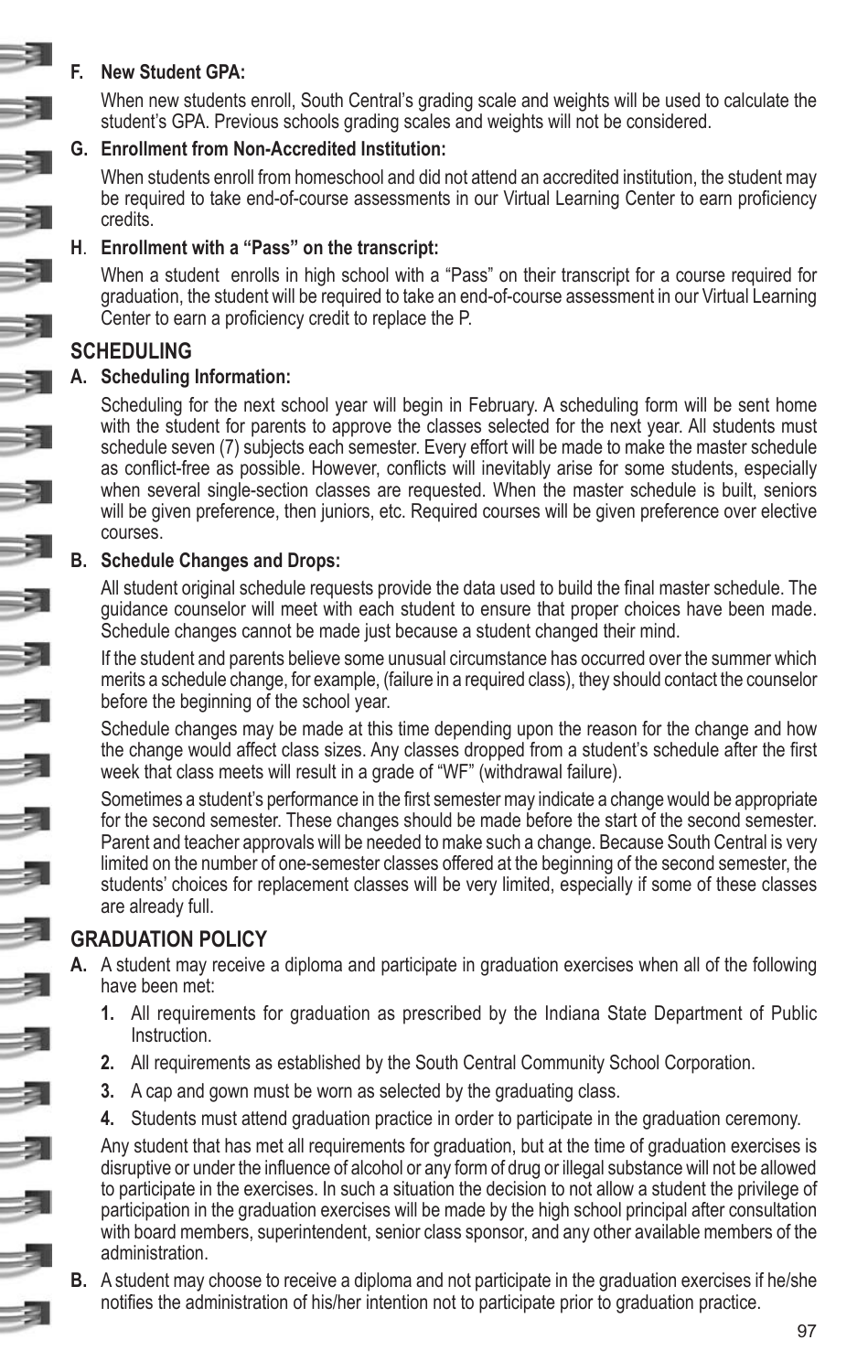- **C.** Notice of possible failures:
	- **1.** Progress reports for any seniors who may be in danger of failing a course needed to meet graduation requirements will be mailed to the parents midway through each grading period.

E-

 $\mathbb{R}^-$ 

E –

 $\mathbb{R}^-$ 

**SEC** 

 $\leq$ 

**K** 

E-

E-

E=

 $\leq$ 

 $\leq$ 

E-

E.

E

E.

E.

 $=$   $=$ 

- **2.** Any senior that fails a required course for graduation will have a copy of his/her report card and a letter of explanation mailed to his/her parents. In such cases, progress reports and report cards will be sent by certified mail.
- **D.** A student may graduate in less than eight (8) semesters provided all requirements are fulfilled for the Indiana Core 40 Diploma. The following guidelines will be implemented for all students who plan to graduate early:
	- 1. Early graduates will be eligible to participate in the graduation ceremony and associated functions at the end of the school year.
	- 2. Early graduates will be eligible to attend and/or participate in any award or scholarship recognition programs.
	- 3. Early graduates will not be eligible to participate in extra-curricular activities during the subsequent spring semester.
	- 4. Early graduates will not be eligible for valedictorian, salutatorian, top 10, or any other awards or scholarships that require eight semesters of high school attendance.
	- 5. Students must have passed both ISTEP+ 10 Math and English/Language Arts tests in order to qualify to graduate early.

\*Early graduates will be marked as graduated at the end of the current term.

- **E.** Students who wish to apply to graduate after fewer than eight (8) semesters must meet with the counselor and principal and receive approval prior to the start of the year in which they hope to graduate.
- **F.** Students who wish to graduate after a summer term must meet with the counselor and principal prior to January 15 of the calendar year in which they wish to graduate to receive approval. Summer term graduates will be eligible to participate in senior and graduation activities at the end of the school year following the summer term in which they complete graduation requirements.

# **GRADUATION REQUIREMENTS FOR THE CLASS OF 2019-2022:**

#### **INDIANA GENERAL DIPLOMA**

| English/Language Arts                  | 8.0 credits                                                                                                                                                                                              |
|----------------------------------------|----------------------------------------------------------------------------------------------------------------------------------------------------------------------------------------------------------|
| Social Studies                         | 4.0 credits - US History, Government, and one<br>any other                                                                                                                                               |
| <b>Mathematics</b>                     | 4.0 credits – Algebra I, with additional math<br>courses (students must earn 2 math or Quantitative<br>Reasoning credits during their Junior or Senior<br>year. QR courses do not count as math credits) |
| Science                                | 4.0 Credits -Biology I, plus any science (at least<br>one credit must be from a Physical Science or<br>Earth Space Science)                                                                              |
| <b>Physical Education</b>              | 2.0 Credits - 2 semesters                                                                                                                                                                                |
| <b>Health and Wellness</b>             | 1.0 Credits - 1 semester                                                                                                                                                                                 |
| College and Career Pathway<br>Courses* | 6.0 Credits                                                                                                                                                                                              |
| <b>Flex Credit</b>                     | 5.0 Credits                                                                                                                                                                                              |
| Electives**                            | 6.0 Credits                                                                                                                                                                                              |
| Local Requirements                     | 2.0 Credits - Digital Citizenship (Class of 2018-<br>2019), Personal Financial Responsibility (Class<br>of 2020+) and Preparing for College and Careers                                                  |
| <b>Total for Graduation</b>            | 40.0 Credits                                                                                                                                                                                             |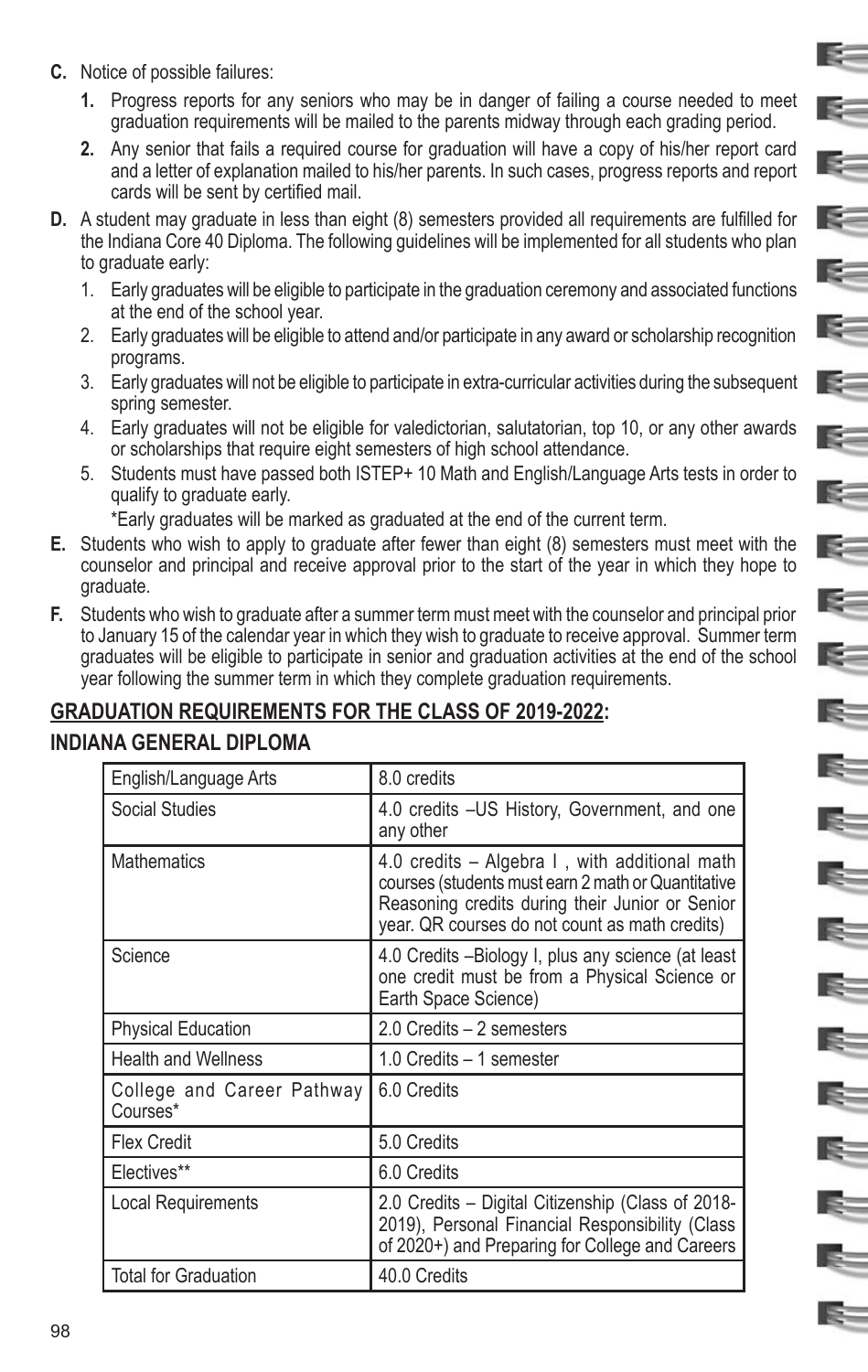\*College and Career Pathway Courses – Selecting electives in a deliberate manner to take full advantage of college and career exploration and preparation opportunities.

\*\*Specifies the number of electives required by the state. High school schedules provide time for many more electives during the high school years.

# **INDIANA CORE 40**

| <b>Subject</b>              | <b>Required</b>                                                                                                                                         |
|-----------------------------|---------------------------------------------------------------------------------------------------------------------------------------------------------|
| English/Lang. Arts          | 8.0 Credits                                                                                                                                             |
| <b>Social Studies</b>       | 6.0 Credits - World History, US History, Govern-<br>ment Economics, Government                                                                          |
| <b>Mathematics</b>          | 6.0 Credits-Algebra I, Geometry, Algebra II                                                                                                             |
|                             | All students must earn 6 math credits after entering<br>high school.                                                                                    |
|                             | All students must be enrolled in a math or quantita-<br>tive reasoning course each year of high school.                                                 |
| Science                     | 6.0 Credits - Biology I, Chemistry I, or Physics I;<br>any additional Core 40 science course                                                            |
| <b>Directed Electives</b>   | 5.0 Credits – World Languages, Fine Arts, Career/<br>Technical                                                                                          |
| <b>Physical Ed</b>          | 2.0 Credits - 2 semesters                                                                                                                               |
| Health/Wellness             | 1.0 Credit – 1 semester                                                                                                                                 |
| Electives*                  | 6.0 Credits – College and Career Pathway Courses<br>Recommended                                                                                         |
| <b>Local Requirements</b>   | 2.0 Credits – Digital Citizenship (Class of 2018-<br>2019), Personal Financial Responsibility (Class<br>of 2020+) and Preparing for College and Careers |
| <b>Total for Graduation</b> | 40 Credits                                                                                                                                              |

All Indiana high school students must pursue a Core 40 diploma, an Academic Honors diploma, or a Technical Honors diploma. Students not meeting established standards by the Indiana Department of Education may request a waiver of such said requirements. The student and parents must meet with the principal and guidance counselor to request a general diploma.

# **ACADEMIC HONORS (MINIMUM 47 CREDITS):**

For the Core 40 with Academic Honors diploma, students must have in addition to the Core 40 requirements:

- Earn 2 additional Core 40 math credits, and
- Earn 6-8 Core 40 World language credits, and
- Earn 2 Core 40 fine arts credits, and
- Earn a grade of "C" or above in courses that will count toward the diploma, and
- Have a grade point average of "B" or above, and
- Complete one of the following:
	- Four (4) credits in two (2) or more Advanced Placement Courses with corresponding exams
	- Two (2) dual high school and college credit courses resulting in six (6) transcripted college credits
	- Two (2) of the following requirements:
		- A minimum of three (3) transcripted college credits
		- Two (2) credits Advanced Placement Courses with corresponding exams
	- The SAT with a composite score of 1750 or higher and a minimum score of 530 on each section
	- The ACT with a composite score of 26 or higher and completion of the written section

Students earning the Academic Honors diploma must take an advanced math course in their senior year. This requirement began with the Class of 2012.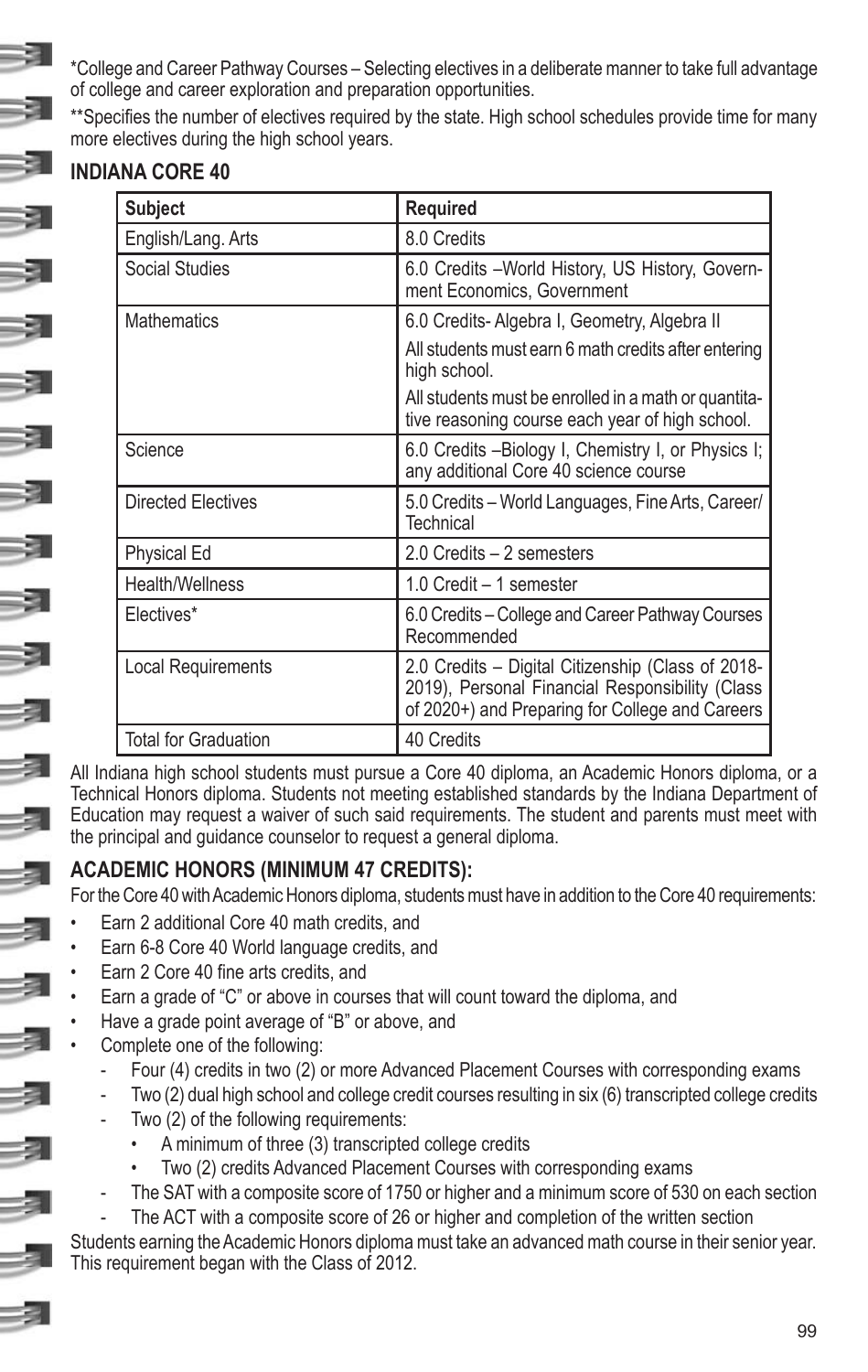# **TECHNICAL HONORS (MINIMUM 47 CREDITS):**

For the Core 40 with Technical Honors diploma, students must have in addition to the Core 40 requirements:

E.

E-

E.

K.

E.

 $\sim$ 

R.

 $\approx$ 

 $\epsilon$ 

×.

 $\approx$ 

 $\geq$ 

E=

 $\mathbb{R}^-$ 

E=

E.

E.

E.

E.

S.

E.

€

E-

- Earn a grade of "C" or above in courses that will count toward the diploma, and
- Have a grade point average of "B" or above, and
- Students must also complete the following:
- Earn a minimum of six (6) credit in the college and career preparation courses in a state-approved College and Career Pathway and earn one (1) of the following:
	- Pathway designated industry-based certification or credential; or
	- Pathway designated dual high school and college credit courses resulting in six (6) transcripted college credits
- Complete one (1) of the following:
	- Any of the options listed for the Core 40 with Academic Honors Diploma (1-5)
	- Earn the following minimum scores on WorkKeys:
		- Reading for Information, Level 6
		- Applied Mathematics, Level 6; and
		- Locating Information, Level 5
	- Earn the following minimum score on Accuplacer:
		- Writing, 80;
		- Reading, 90; and
		- Math, 7
	- Earn the following minimum score on Compass:
		- Algebra, 66;
		- Writing, 70; and
		- Reading, 80

# **GRADUATION PATHWAYS FOR THE CLASS OF 2023 AND BEYOND:**

The State of Indiana has passed new graduation requirements starting with the class of 2023. A diploma will now require students to earn credits in accordance with a **specific diploma type** (i.e. Core 40, Academic Honors, or Technical Honors), students will have to demonstrate **employability skills,** and demonstrate **post-secondary readiness.** Employability skills can be demonstrated through Project Based Learning, Service Based Learning, or Work Based Learning. Post-Secondary readiness can be demonstrated through standardized tests and/or specific courses taken at SCHS.

#### **G. High School Courses taken in Junior High:**

Students who take high school courses during their 8th grade year will receive high school credit for semester grades of C or higher. Students receiving semester grades below a C will not be given high school credit and will be rescheduled into high school courses during their freshman year. Students taking high school courses during 8th grade will earn high school credits ONLY if they earn semester grades of "C" or better.

#### **H. Vocational School:**

Vocational school is a two-year program during the junior and/or senior year. Interested sophomores will need to have passed all basic course requirements and their intended career path must match up with the vocational program they plan to attend in order to be eligible to attend. Please note that students commit to taking vocational classes for an entire school year. Dropping after the deadline will result in the student and their family being responsible for the tuition fees due to the Vocational School.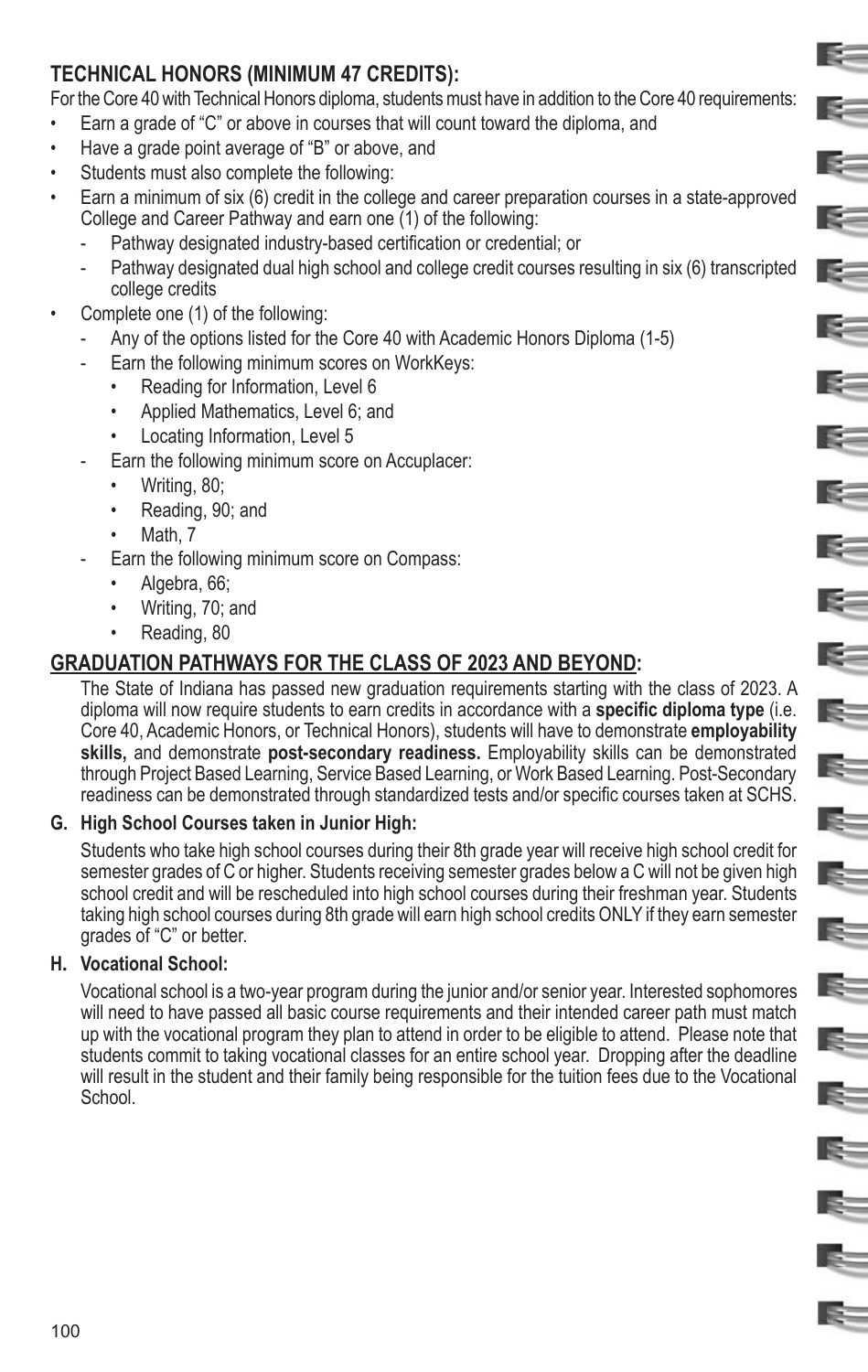#### **I. College Classes:**

Dual credit and/or AP courses may be taken on a local college campus or online through other accredited colleges or programs upon prior approval from SC administration. Dual credit is to receive both high school and college credit for the same class. The student must take a minimum of three (3) classes at South Central as well as meet the admissions standards of PNW or the school you are applying for. For PNW, you must have a minimum of 3.0 GPA: rank in the upper one-half of your class: SAT two-score composite of 950 or ACT of 21; or have met the miniumum ACCUPLACER or other testing score required for Ivy Tech classes to be eligible for classes.

Students participating in athletics must have 4 classes at South Central to meet IHSAA requirements for eligibility meaning a total of five (5) classes each semester. If a dual enrollment course is offered at South Central and at a college or university during the same semester, the course must be taken at South Central. All dual enrollment courses will have weighted high school grades with one (1) point added to the student's grades for Grade Point Average (G.P.A.) purposes.

Students are financially responsible for all costs associated with taking an extra dual credit or AP course online or off campus. Students must also provide their transcript to the counselor upon completion of the course.

#### **J. Online Classes:**

Students wishing to take online classes for credit recovery or other reasons must have the intended class(es) approved in advance by the guidance department and Administration. Only classes approved in advance will result in the awarding of credits and transcripted grades. In most instances, the South Central Virtual Lab will be the only approved provider.

Students who receive a W/F in a course for any reason will not be given the opportunity to take that course for credit recovery in the SC VLC until the term following that in which they received the W/F.

South Central Students who are on a traditional path to a high school diploma may qualify to take one or more traditionally-offered classes in the Virtual Learning Center if no schedule conflict exists. Qualification is criterion-based and placement will be identified according to the criteria for alternative education programs. Seating in the VLC is limited and those students who receive the highest rating on the enrollment criteria rubric will be placed in the VLC program first. Once all seats are filled, students may place their name on the waiting list, and open seats will be filled according to the enrollment criteria rubric.

South Central Students who are on a non-traditional path will be required to attend daily for a minimum of three (3) hours. Students will choose either AM (8:00 a.m.-11:30 a.m.) or PM (11:30 a.m.-2:56 p.m.) session. Parents and students will be required to sign VLC registration paperwork and will adhere to all the rules and guidelines established. Students will also be required to participate in service learning, which will be held every Wednesday (8:30 a.m.-11:45 a.m.). Students will receive an elective credit for service learning participation.

Students wishing to participate in IHSAA sanctioned sports may take no more than two (2) courses (no more than 30%) in the SC VLC to maintain athletic eligibility. In addition, courses taken in the VLC may not be accepted by the NCAA Clearinghouse.

#### **K. Course Retakes:**

High school students may retake a course for a higher grade only if they are doing so to qualify for the Academic Honors or Technical Honors Diploma. A student earning an F, D-, D, or D+ may retake the class one time. The grade originally earned from the class will remain on the student's transcript, but the grade will not count in the student's GPA. The grade earned from the second attempt at the class will appear on the student's transcript and will count in the student's GPA. Credit cannot be awarded for both the first and second attempts at the same class. Consideration of cases other than those covered by the above conditions will be reviewed on a case-by-case basis dependent upon the educational need.

#### **L. Courses Off Campus:**

For courses taken off school campus (i.e. at Westville or LaPorte High School or Cosmetology classes), students may have to provide their own transportation at their own cost.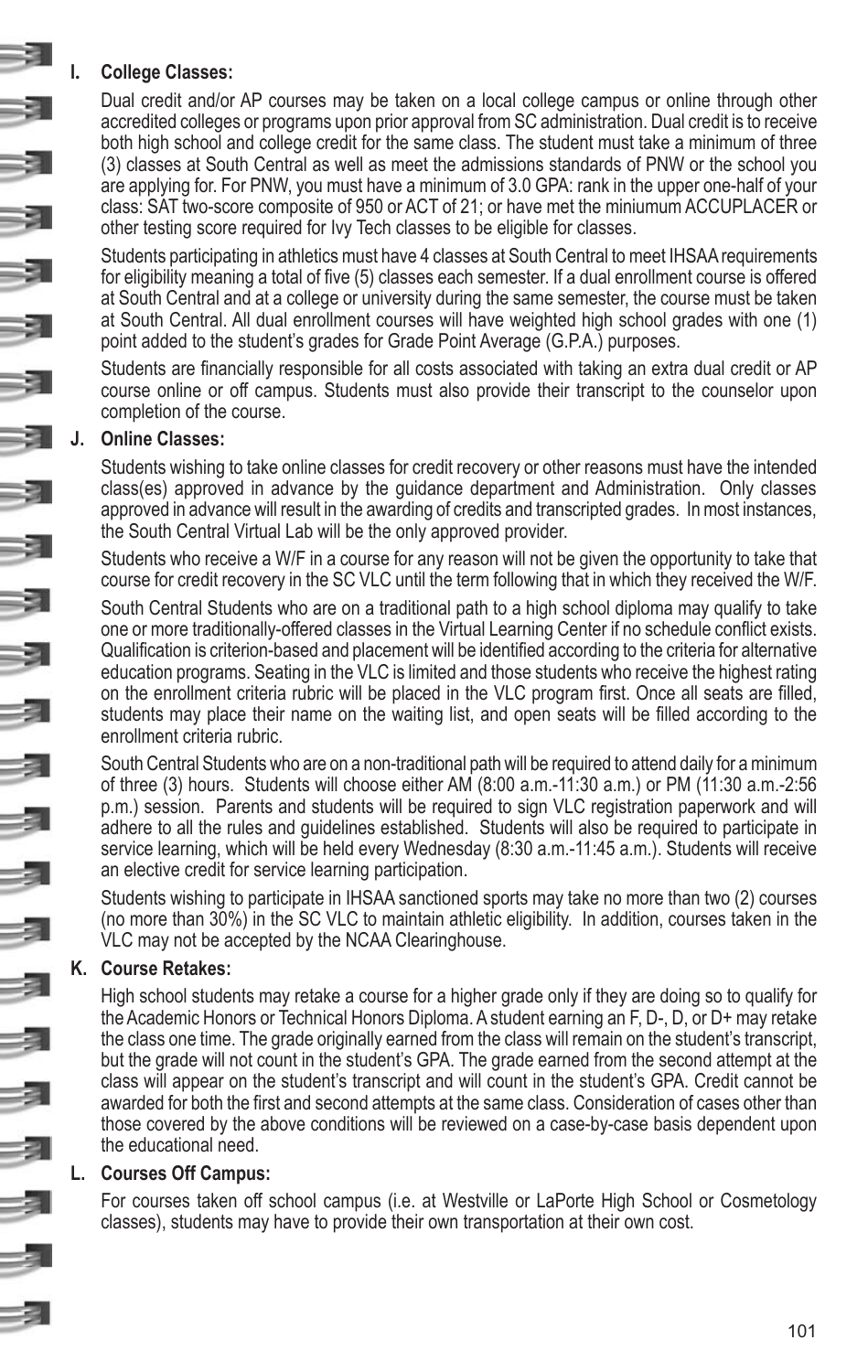# **VALEDICTORIAN AND SALUTATORIAN**

Students earning the award of Valedictorian and Salutatorian must fulfill the following requirements:

**1.** Meet all requirements for graduation as prescribed by the Indiana Department of Education and the South Central School Corporation.

E-

E-

R.

E-

E.

E-

E –

 $\approx$ 

E-

≔

 $\geq$ 

E.

E

E.

ls=

E-

E-

E-

- **2.** Rank first and second respectively in the graduating class.
- **3.** Fulfill the requirements of the Indiana Academic Honor Diploma.
- **4.** Valedictorian/Salutatorian will be decided at the end of the seventh semester grading period of the senior year.
- **5.** The class valedictorian and salutatorian must have attended South Central High School for a minimum of six (6) semesters. Students graduating in fewer than eight (8) semesters are not eligible for valedictorian or salutatorian.
- **6.** Any graduating student earning a Grade Point Average of 4.00 or higher will be designated as graduated with "High Distinction".
- **7.** Any graduating student earning a Grade Point Average of 3.80 to 3.99 will be designated as graduated with "Distinction".

# MEDICAL INFORMATION

### **IMMUNIZATIONS**

According to Indiana Code 20-8.1-7-10 (1) When a student enrolls for the first time in a school corporation, a statement of the student's immunizations which shows that the student has received at least the minimum number of immunizations for the student's age will be supplied to the school by a parent or guardian. All immunizations **MUST** be current **AT THE TIME OF REGISTRATION**. Students without current immunizations will not be allowed to attend school.

Required immunizations for grades 6 – 12:

3-Hep B 2-MMR

5-DTaP 2-Varicella

4-Polio 1-Tdap (Tetanus & Pertussis)

1-MCV (Meningococcal)

For Seniors in 2015-2016, 2nd MCV required

# **STUDENT MEDICATIONS**

- 1. All prescription and over-the-counter medication must be FDA approved and will be kept in the nursing office, unless a student has written physician permission to possess and self-administer the medication according to IC 20- 8.1-5.1-7.5. This includes all inhalers.
- 2. No medication will be allowed to be transported to or from school by students. The student's parent/ guardian or an individual who is a least 18 years old and is designated in writing by the student's parent is responsible for bringing the medication to school. Both over the counter and prescription medications must be kept in the nurse's possession and may not be carried by students to or from school or while on school property.
- **3.** Written instructions from the parent/guardian are required for all prescription and OTC medications. The instructions must include: name of medication, reason for medication, amount to administer, and time to be administered. OTC medication amounts must be age appropriate per product label, and may not be given more frequently than stated on label except with physician prescription.
- 4. Pharmacy and OTC medications must be in the original container affixed with a current pharmacy or package label—no medication can be submitted in baggies.
- 5. Medication ordered three times a day or less should be given before and after school and at bedtime. Prescription medication with a specific time ordered that is during school hours will be given as directed.
- **6.** Mediations must be picked up in the school office, and will be released to the parent or a designee who is at least 18 years old with written permission from the parent. OTC and non-controlled medication may be returned home by the student with written permission by the parent. **Controlled substances (stimulants, prescription pain medications, anxiety medications, etc.) can NOT be sent home with a student. These should also be brought in by a parent or guardian.**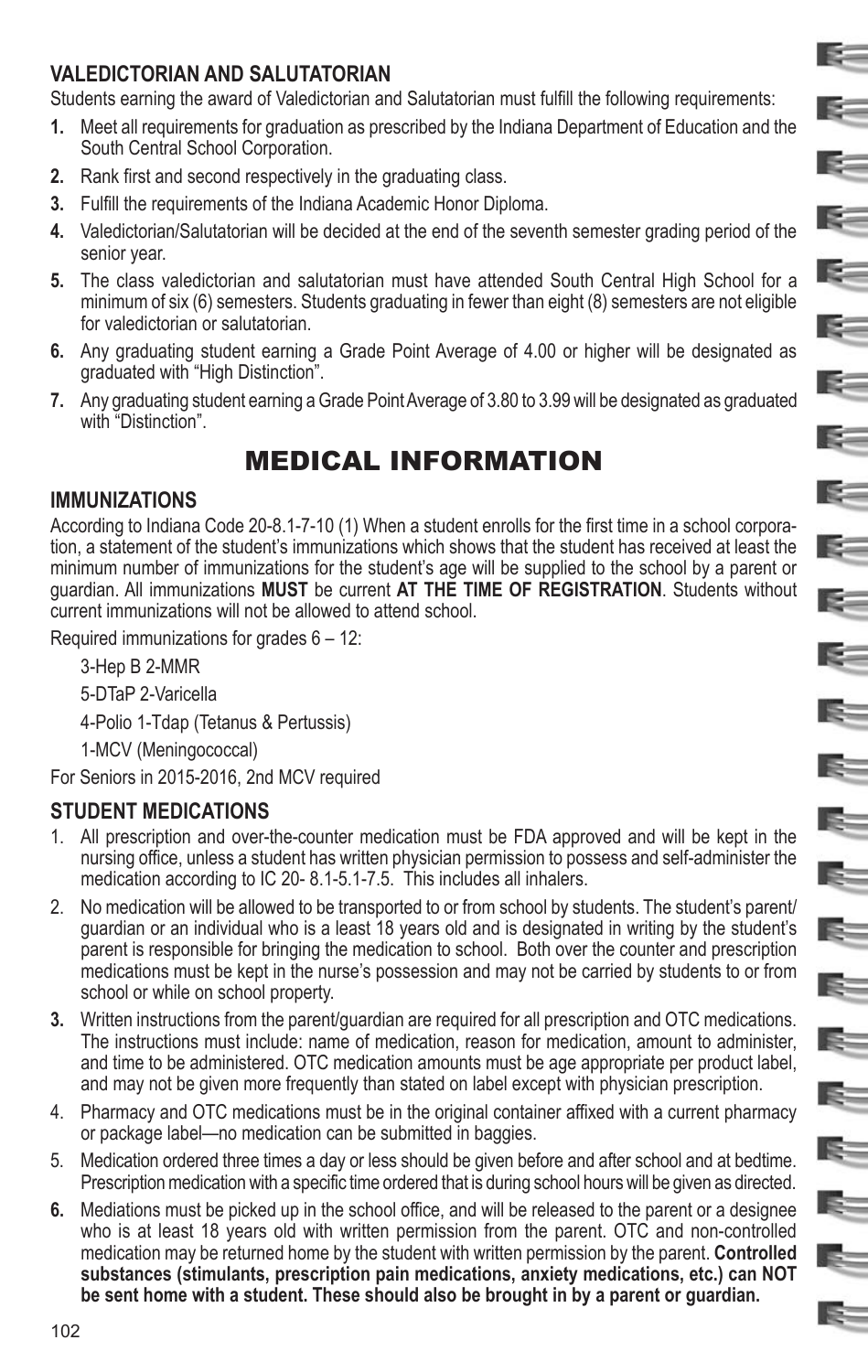# **HEALTH SCREENINGS**

**Vision** screening is done with all students in grades 1, 3, 5, and 8 (MCT).

**Hearing** screenings are completed with grades 1, 4, 7 and 10.

Parents or guardians will be notified by a referral letter if a concern is identified during the screening process. Referrals are based upon Indiana State referral recommendations. Further medical evaluation should be obtained. Questions regarding these procedures should be directed to your child's school nurse.

# **MEDICATIONS/TREATMENTS/INJURY**

The following medications and supplies are being used as first aid measures within SC schools: Contact lens solution, eye irrigations, Visine drops, topical antiseptics, topical analgesics, topical triple antibiotic ointment, band aids, bandages, elastic wraps, heating pads, and ice packs. Animal crackers, mints, throat lozenges are used for minor stomach and throat complaints. Tylenol, Ibuprofen, Tums (antacid), and Benadryl will be administered with parent's permission at registration. It is the parent or guardian's responsibility to notify the school nurse if they prefer that these products not be used when treating their child.

# **ILLNESS**

Students with vomiting, diarrhea, undiagnosed skin rashes, eye infections, or fever over 100.0° should not attend school. Students should not return to school until symptoms have resolved, or are fever free for 24 hours. Students being treated with antibiotic medications should receive the medication for 24 hours before returning to school. Students will be sent home from school with temperatures over 100.0°, vomiting, diarrhea, skin rashes, eye infections, or other symptoms of illness.

# CLUBS AND ORGANIZATIONS

Students are encouraged to become involved with South Central Junior-Senior High School by participating in the various co-curricular and extra-curricular activities offered to students. One indicator of success after high school graduation is a student's participation in activities offered outside the classroom. Participation teaches students teamwork, time management, organizational skills and the ability to set and reach goals.

# **NATIONAL HONOR SOCIETY SELECTION CRITERIA**

- **A.** Membership in the National Honor Society is a privilege, not a right. Each candidate shall have spent at least one semester in South Central Junior-Senior High School and must be a member of the sophomore, junior, or senior class. Eligible candidates shall complete a Student Activity Information Form. Selection is based upon careful consideration by the faculty council, composed of five (5) faculty members. The faculty council makes the decision as to who is to become a member of NHS, but their decision can be appealed to the principal. The standards used are as follows:
	- **1.** SCHOLARSHIP: Candidates eligible for selection shall have attained a scholastic grade of at least 3.4.
	- **2.** CHARACTER: This determination is based on teacher recommendations. It is measured in terms of integrity, behavior, ethics, cooperation and consideration of both students and faculty.
	- **3.** LEADERSHIP: The completed Student Activity Information Form along with the determination of the faculty as to the student's classroom leadership attests to this.
	- **4.** SERVICE: To meet the service requirement, the student must have been active in service projects in the school and the community. After election, each member shall have the responsibility for choosing and participating in a service project which reflects his or her particular talents and interest. This is in addition to the chapter projects to which all members must contribute.

#### **B. Dismissal Procedure:**

If a member of NHS is in violation of school rules, commits some serious offense, or has a G.P.A. which has fallen below 3.00, that member may be subject to disciplinary action or possible dismissal. The member shall have a meeting with the NHS advisor and principal. The faculty council will make the decision as to what disciplinary action to pursue.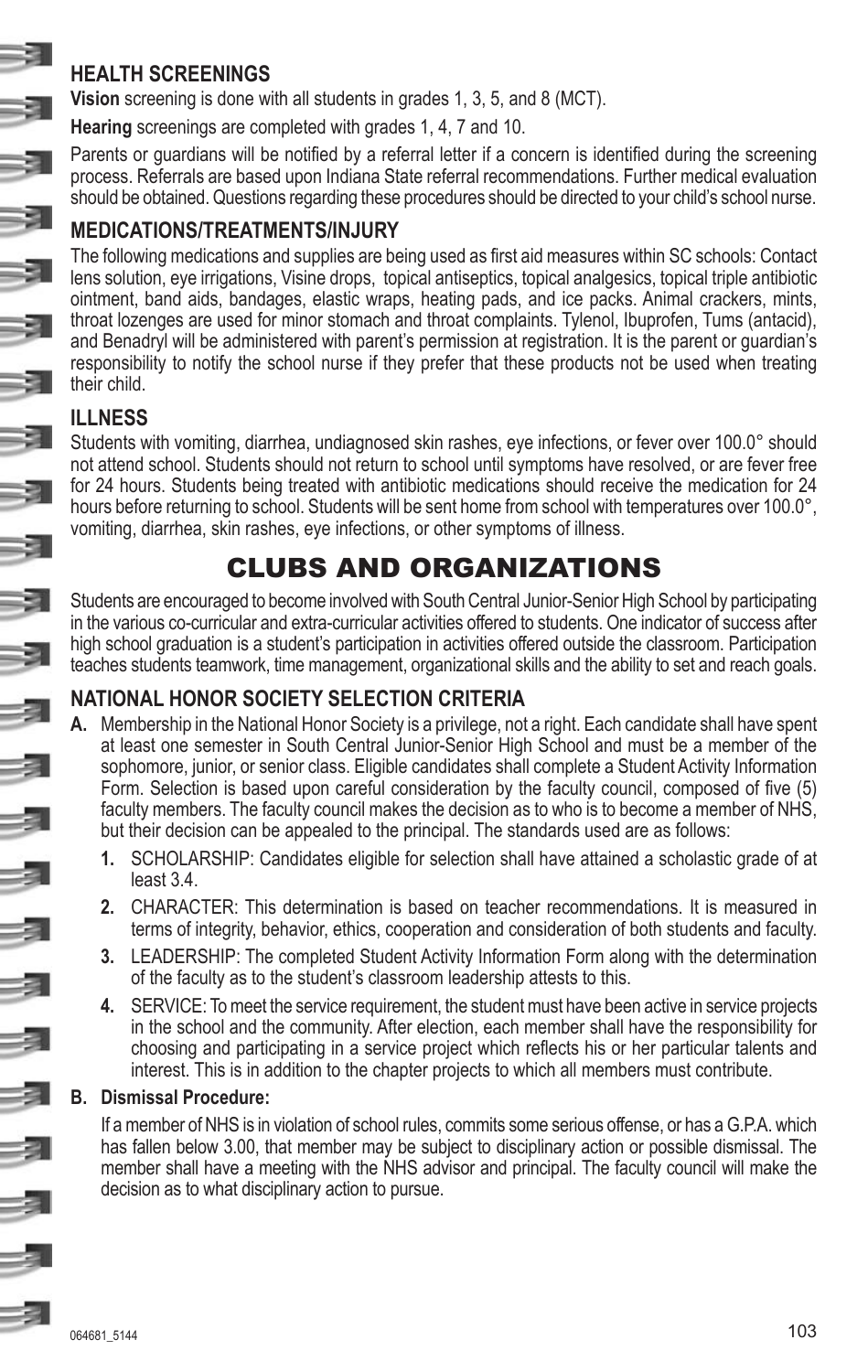# EXTRA CURRICULAR PARTICIPATION POLICY

E.

E.

E=

 $\approx$ 

 $\sim$ 

**R-1** 

 $=$ 

 $\mathbb{R}^-$ 

E-

E.

 $\geq$ 

E=

 $\mathbb{R}^-$ 

E

E-

E.

E.

E.

E

 $\mathbb{R}^-$ 

E.

 $=$ 

Participation in extra-curricular and co-curricular activities is a privilege. This policy applies to all South Central students in grades 6-12 who wish to participate in extra-curricular and co-curricular activities that are listed below:

Athletics: Volleyball, Football, Cross Country, Basketball, Baseball, Softball, Track and Field, Golf, Dance Team (Rockettes), and Cheerleading, and any other participants in IHSAA recognized sports. (Participants include, but are not limited to, athletes, managers, and other athletic personnel.)

Co-Curricular Clubs: Extra-Curricular Music Groups (Marching/Pep Band, Swing Choir, etc.), Class Officers, Student Senate, National Honor Society, FFA, German Club, Spanish Club, Drama Club (Including Drama Productions), Yearbook Club, Robotics, Speech and Debate, Health Careers.

**Pre-Participation Requirements for Athletes:** Student Athletes (including Intramurals participants) must have the following documents on file in the athletics office prior to participation in any athletics activity:

- 1. I.H.S.A.A. Physical Pre-Participation Athletic Form (dated on or after April 1) and a Consent, Acknowledgement and Release/Hold Harmless Certificate.
- 2. Signed Consent for South Central Extra Curricular Participation Policy (Student and Parent)
- 3. Signed Concussion Acknowledgement and Signature Form (Student and Parent)
- 4. Signed Sudden Cardiac Arrest Form (Student and Parent)
- 5. Signed Consent for Substance Abuse Testing Policy (Student and Parent).

**South Central High School is a member of the Indiana High School Athletic Association. All student-athletes will be held to the standards and rules set forth by that association.**

#### **A. Expectations for Extra-Curricular Participants**

A student who represents South Central High School must exhibit at all times the highest standard of personal behavior. When the student becomes an athlete or extra-curricular participant, he/she takes on a special responsibility for exemplary conduct because there will be times when he/she will be representing the high school to other communities as well as his/her own. Therefore, he/she should conscientiously fulfill all the rules established for the activity in which he/she is participating and avoid:

- **1.** Possession, transmission, or use of alcoholic beverages, all forms of tobacco, or illegal drugs at any time.
- **2.** Violating any school rules as outlined in the student handbook.
- **3.** Being found guilty of violating city, state, or federal codes/laws.
- **4.** Acting in a manner that brings embarrassment or shame to yourself, your team, and/or your school, or that negatively impacts the reputation of yourself or your school. Examples of such conduct include any illegal activity; any non-illegal activity that is lewd, vulgar, obscene, indecent, or that portrays sexual conduct done in a manner whereby the community learns of such activity; or any activity that degrades, demeans, or disparages any coach, activity sponsor, school official or student. This includes all social media activity.
- **5.** Engaging in any activity that is in violation of the hazing policy. \*These policies are in effect year-round.

#### **B. Due Process**:

In order to provide due process in extra-curricular activities, all of the following procedures must be adhered to:

- **1.** The Extra Curricular Participation Policy will be made available to students and parents prior to participating in extra-curricular activities. Any additional rules for each individual sport or club activity will be discussed with participants at the beginning of that sport season or club activity and distributed to the participants.
- **2.** Students and parents must certify that they have read and understand the rules.
- **3.** When a violation of the rules is indicated, the coach, or sponsor will immediately notify the Athletic Director and/or Principal.
- **4.** If there is an apparent violation of the rules, the Athletic Director and/or Principal will notify the student of the charges and obtain a statement from the participant.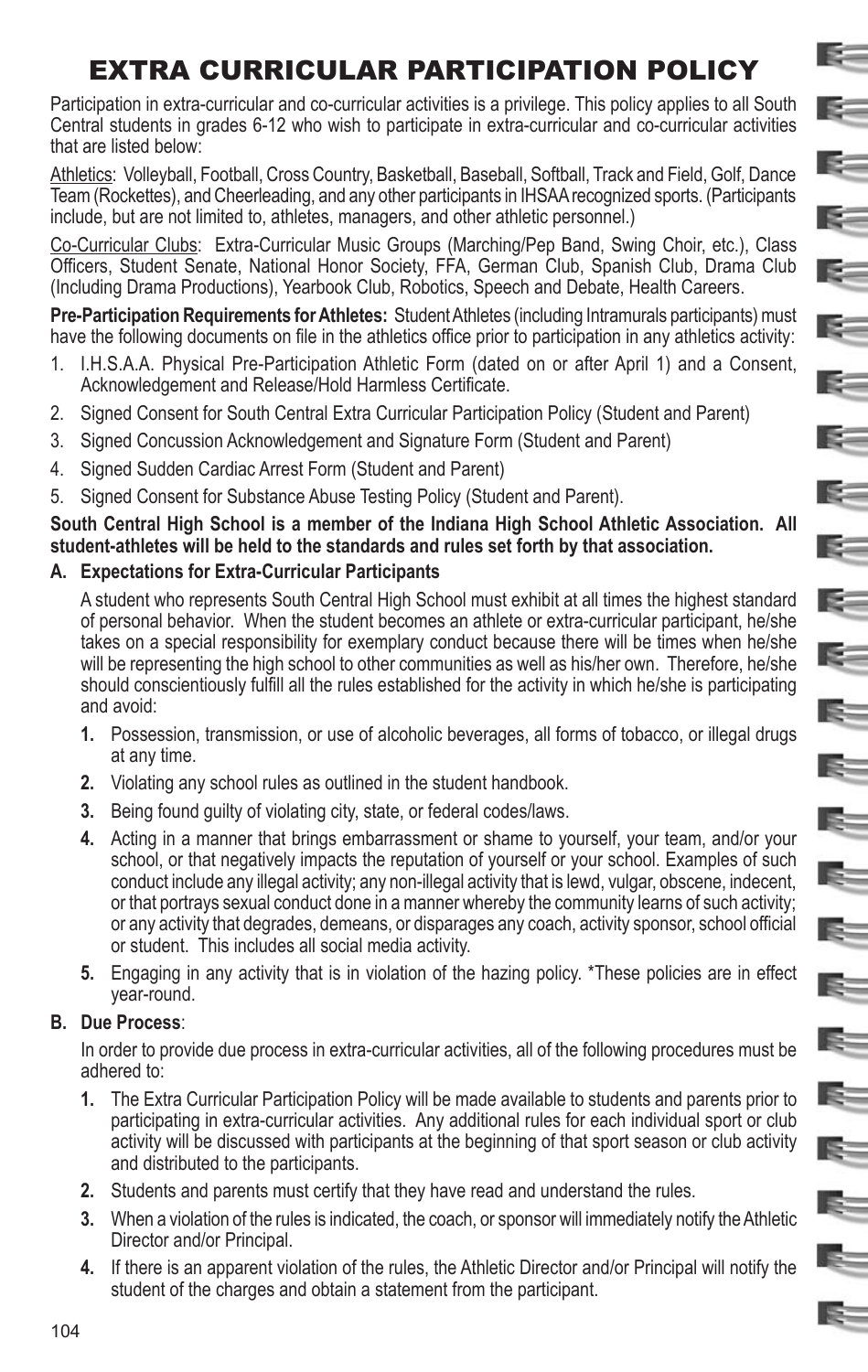### **C. Disciplinary Action To Be Taken:**

Each violation will be handled on a case by case basis**.** Due Process for extra-curricular activities will be followed and if a suspension is warranted, the Principal and the Athletic Director will determine the extent of the suspension:

| Violation of<br>Policy | <b>First Violation</b>                                        | <b>Second Violation</b>                                  | <b>Third Violation</b>  |
|------------------------|---------------------------------------------------------------|----------------------------------------------------------|-------------------------|
| Major Bus              | 20% of Season (Athletes)<br>50% of Season                     |                                                          | One Year                |
| Incident               | 25 Calendar Days (Clubs)                                      | 63 Calendar Days (Clubs)                                 |                         |
| Tobacco                | 20% of Season (Athletes)                                      | 33% of Season                                            | One Year                |
|                        | 25 Calendar Days (Clubs)                                      | 35 Calendar Days                                         |                         |
| Alcohol / Drugs        | 50% of Season (Athletes)                                      | One Year                                                 | Career                  |
|                        | 63 Calendar Days (Clubs)                                      |                                                          |                         |
| Misdemeanor            | 20%-50%                                                       | One Year                                                 | Career                  |
|                        | 25-63 Calendar Days<br>Clubs)                                 |                                                          |                         |
| Felony                 | 50% of Season to Career<br>(Athletes)                         | One Year to Career                                       | Career                  |
|                        | 63 Calendar Days to Career<br>(Clubs)                         |                                                          |                         |
| Vandalism              | Admin. Decision plus                                          | 20% of Season Plus                                       | 50% of Season           |
|                        | restitution                                                   | Restitution                                              | <b>Plus Restitution</b> |
| Conduct<br>Unbecoming  | <b>Administrative Decision</b><br>minimum= 1 athletic contest | <b>Administrative Decision</b><br>minimum= 50% of Season | One Year                |

When deemed appropriate by the administration, South Central athletes may be given a one-time option to reduce disciplinary action by 50% by attending and completing an appropriate class and/ or counseling which must be approved by the Athletic Director and Principal.

For student-athletes- If the violation of the Extra Curricular Participation Policy occurred "out-ofseason", the suspension will be served in the next season in which the student participates. For returning athletes, a suspension will be enforced during or after a sport season that the athlete had previously participated in, unless the athlete finishes the entirety of the sport not previously played in good standing.(Example: An athlete that only participated in basketball as a sophomore commits a violation in the spring after basketball season has ended, the suspension will not be served until the next basketball season or the next sport the athlete chooses to participate in after the next basketball season, unless that athlete joins a spring or fall sport and completes the entirety of the season in good standing. Good standing will be determined by the coach and the Athletic Director.)If a student is unable to serve entire suspension during a contest season, the remainder of the suspension will be served in the next contest season in which the student participates.

For club participants, Summer break, Spring Break, and Winter Break will not be counted as part of suspension days prior to reinstatement.

\*If a student-athlete is unable to serve entire suspension during a contest season, the remainder of the suspension will be served in the next contest season in which the student participates.

\*\*The contest season is defined as the total number of regular season games scheduled plus one sectional game if the student is a varsity athlete.

- **1.** Students arrested for violating a law may be suspended from extra-curricular participation for any incident that is not becoming of a South Central student.
- **2.** Participants will be suspended if in violation a second time while on probation.

The coach or sponsor reserves the right to discipline any athlete under his direct supervision for any incident that is not becoming of a South Central athlete.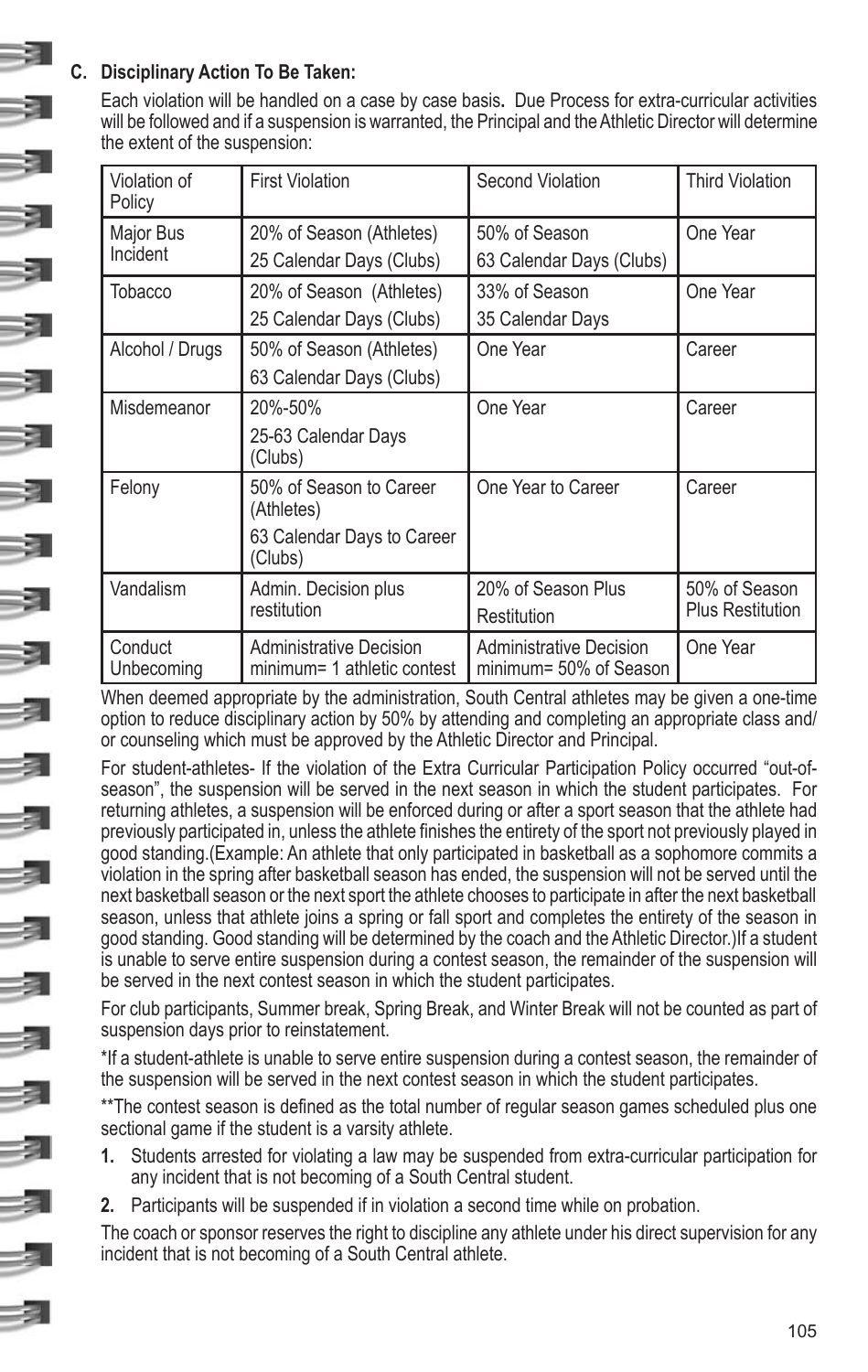#### **D. Hazing Policy**

The National Federation of High Schools and South Central School Corporation defines hazing as "any act or ceremony which creates the risk of harm to the student or to any other party and that is committed as a form of initiation into a particular club or activity." Hazing includes, but is not limited to, activities that involve a risk of physical harm, whipping, branding, ingesting vile substances, sleep deprivation, over-exposure to heat or cold, nudity or restraint. Hazing could also include actions of simulations of a sexual nature, activities that intentionally subject a student to embarrassment or shame, or activities that create a hostile, abusive, or intimidating environment.

E-

 $\mathbf{R}$ 

E-

E.

 $\leq$ 

**K** 

E-

E-

E-

 $\leq$ 

 $\geq$ 

 $\mathbf{E}$ 

 $\mathbb{R}^-$ 

Ę.

Ę.

E

E.

E.

E=

 $\approx$ 

Ę.

E-

#### **General Policy Statements Regarding Hazing**

- A. No student, teacher, coach, administrator, volunteer, or other employee of the corporation shall permit, condone or tolerate hazing.
- B. No student, teacher, coach administrator, volunteer, or other employee of the corporation shall plan, direct, encourage, aid or engage in hazing.
- C. The corporation strictly prohibits students from engaging individually or collectively in any form of hazing or related initiation activity on school property, in connection with any school activity or involving any person associated with the school, regardless of where it occurs.
- D. Consistent with the corporation's Student Code of Conduct, any student who participates in hazing or related initiation activity will face immediate disciplinary action under the harassment policy, up to and including suspension, expulsion, and loss of the privilege of participation in extracurricular activities.
- E. Students who participate in severe acts of hazing may also be referred to appropriate law enforcement authorities and may face subsequent prosecution under IC 34-30-2-150 (Indiana Hazing Law)
- F. Consent is no defense to a charge of hazing. Apparent permission or consent by a person being hazed does not lessen the prohibitions or penalties contained herein.
- G. This policy applies to behavior that occurs on or off school property, and during, before and after school hours.

#### **E. Athletic Awards:**

A. Letter Jackets may be purchased by an athlete after earning a major letter. The requirements for the major award will be set by the coach of each sport. Athletes will be made aware of these requirements at the beginning of each sport season.

To earn a varsity letter the following criteria must be met:

Football- Play in 50% of the varsity quarters in the season

Cross Country- Earn 30 Team Points

Volleyball- Play in 50% of varsity games, (up to 5 games per varsity match), *and* be on the sectional roster

Basketball- Play in 50% of the varsity quarters in the season, *and* be on the sectional roster

Swimming- Earn 21 Team Points

Track- Earn 21 Team Points

Baseball/Softball- Play in 50% of varsity games, *and* be on the sectional roster

Rockettes- Perform at all scheduled events unless pre-approved by the coach and Athletic **Director** 

Cheer- Cheer at all varsity home football and basketball games unless pre-approved by the coach and Athletic Director. Note: junior and senior first time letter winners are eligible to letter following the fall sports season.

Golf- Play in 50% of varsity matches, *and* be on the sectional roster

The Athletic Director and Coaches reserve the right to letter any athlete when it is deemed appropriate by the coach and school administration.

The following awards are provided by the Athletics Department:

\*Athletic Letter (Chenille SC): Awarded to student athletes upon receipt of their first major letter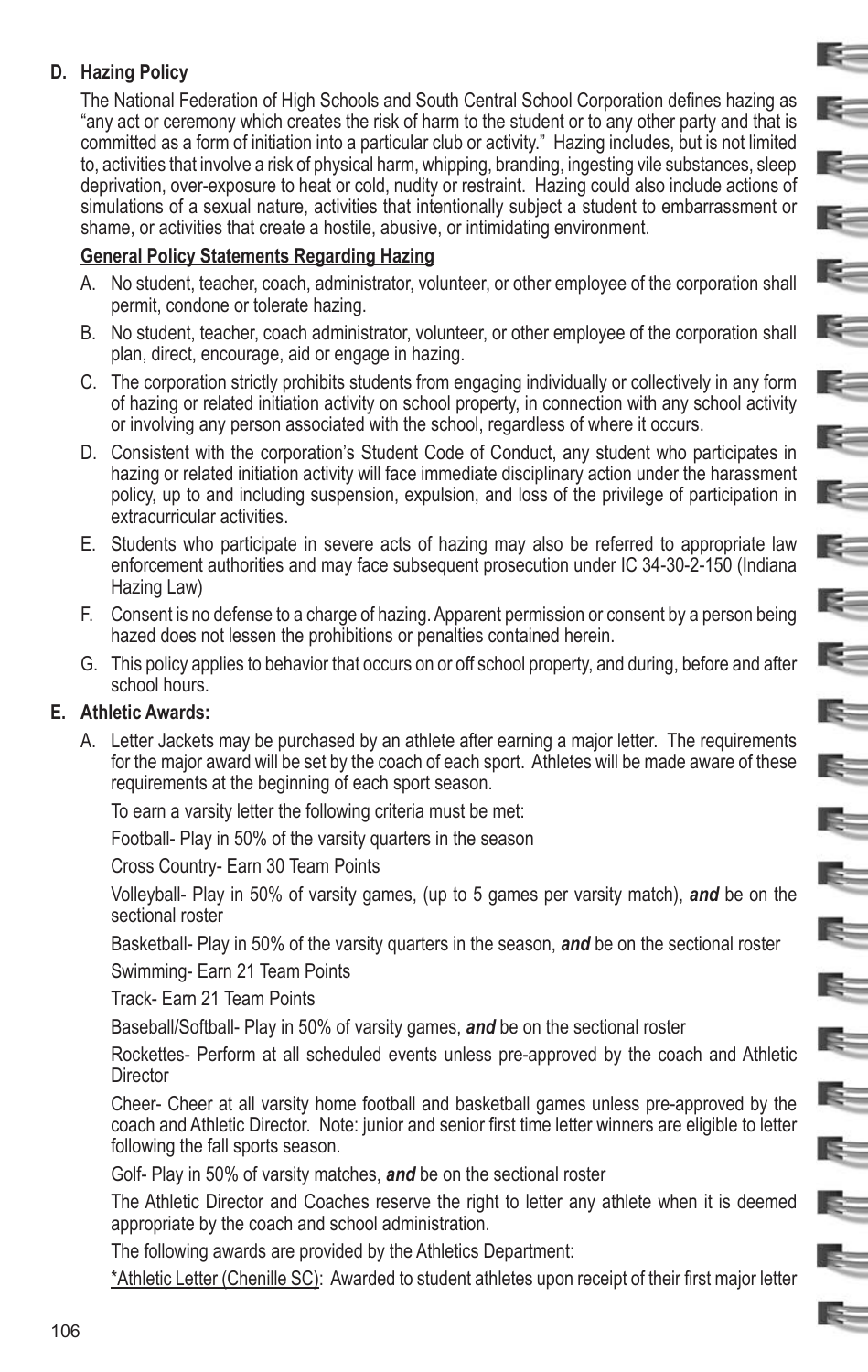\*Chevron: Awarded to student athletes upon receipt of a major letter for that respective school year. Only one chevron will be awarded to each athlete per school year.

\*Triple Crown Awards: Awarded to athletes in grades 9-12 who letter in 3 or more varsity sports during the school year.

\*Outstanding Senior Athlete Award: One annual recipient is based on total athletic points in a high school career. Cheerleader points, manager points, batgirl and Rockettes DO NOT count toward the outstanding athlete award. The points must be earned in athletic competition. A major counts 3 points and a minor counts two points. The award will be presented at the Senior Awards Night in the Spring.

**1.** Transfer students will be given credit for verified athletic accomplishments at their previous school.

The individual sport awards will be determined by the coach and will be approved by the athletic department.

The following traditional awards will be given and the recipients' names will be permanently inscribed on a plaque to be displayed at South Central School:

Joseph E. Hagenow Mental Attitude Award - Football

Stanley Fair Batting Award - Baseball

Mary Conner Award - Softball

Park Sanders Mental Attitude Award - Boys' Basketball

Kevin Yagelski Mental Attitude Award - Baseball

Triple-Crown Award - All Sports

#### **F. Physical Examinations for Athletes and Intramural Participants:**

Students wishing to participate in athletics in any IHSAA sanctioned sport must undergo a physical examination by a doctor holding a limited license to practice medicine. The physical examination form must be completed on the IHSAA form and be signed by the physician, parent and studentathlete. The IHSAA physical examination form is good from April 1 of each year and will be in effect for all until the first day of practice for Fall Sports the following year. Students will not be allowed to participate in any organized school athletic function, including pre-season conditioning and open gym until a physical form is on file in the athletic office.

All athletes and parents are required to attend a pre-season meeting with the coaching staff of that sport. The meeting shall be held before the first contest. Parents will be informed of all rules for their sport as well as the rules of South Central and the IHSAA.

#### **H. Extra-Curricular Attendance Policy:**

Students must be in school for four consecutive class periods to participate in an extra-curricular event that evening. The exceptions are: scheduled medical appointments, approved field trips, off-campus school activities, or pre-arranged absences approved by the Athletic Director or Principal. *An athlete who is unable to participate in physical education due to illness or injury will not participate in athletics.* 

#### **I. High School Academic Eligibility Requirements:**

To be eligible for extra-curricular activities scholastically, students must have received passing grades and earned credit at the end of their last grading period in school in at least 5 classes (or 70%) of the maximum number of full credit subjects that a student can take and must be enrolled in at least 70% of the maximum number of full credit subjects that a student can take (5 classes). Semester grades take precedence over 9-week grades.

Students wishing to participate in IHSAA sanctioned sports may take no more than two (2) courses (no more than 30%) in the SC VLC to maintain athletic eligibility.

#### **J. Age- IHSAA Restrictions**

A student who is or shall be twenty (20) years of age prior to or on the scheduled date of the IHSAA state championship in his/her sport shall be ineligible for interscholastic competition for that entire sports season.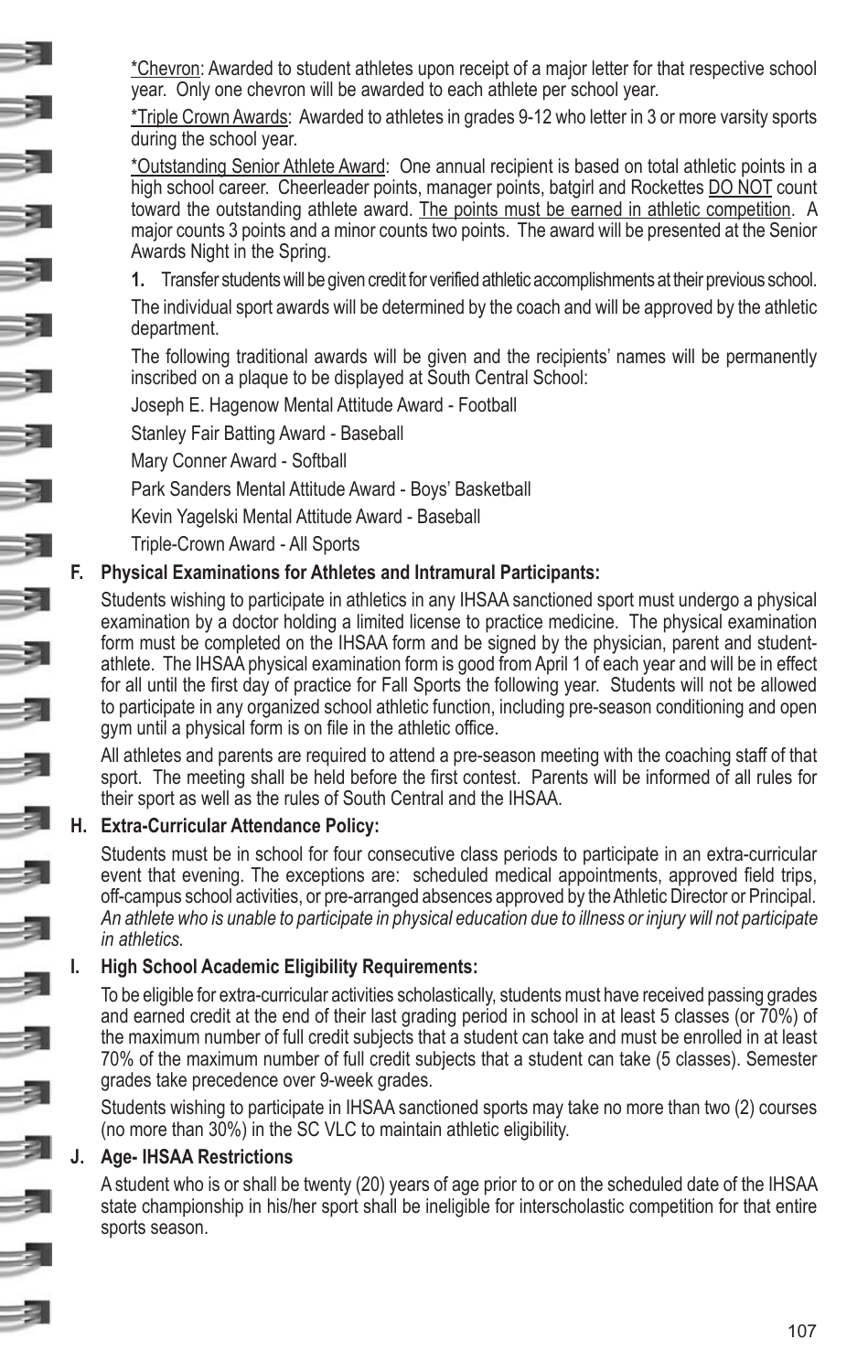#### **K. Athletic Transfers**

Parents of students who wish to participate in athletics at South Central High School, but did not attend South Central during their intended sports season during the previous year of high school, are required to complete an IHSAA Athletic Transfer Form. The student and parent must see the Athletic Director or Principal to obtain this form. Students do not become eligible to participate in contests until both schools and the IHSAA have approved the transfer. Students who transfer without a corresponding change of address *may* be granted *"Limited Eligibility"* to compete below varsity levels for 365 days.

E.

E –

E-

E=

#### **L. Changing Sports**

If an athlete is cut from a team, they may join another team or program in that sport season. An athlete cannot quit one sport to join another until the effected team is no longer competing. Example: An athlete cannot quit football to tryout for basketball until football season is completed. If an athlete is removed from a team for any reason (i.e. quitting, rule violation, grades, etc.) that athlete will not be allowed to participate in any practice, conditioning program or weight room activity **until completion of competition** for the team from which the athlete was removed.

#### **M. Multiple Sport/Activity Athletes**

South Central School recognizes that every student should have the opportunity for a broad range of experiences in the area of extracurricular activities. Students should be cautious however about participating in too many activities. Conversely, students are also cautioned to refrain from "specializing" in one activity thus denying them a well-rounded scholastic experience. Every effort has been made by the administration to reduce the number of conflicts between athletics and other extracurricular pursuits. If a conflict does arise, the student is encouraged to communicate with all coaches/sponsors involved. If the conflict persists, the student and/or parent may contact the athletic director for assistance. Other guidelines are as follows:

- 1. Students will split practice time equitably between extra-curricular activities. Coaches and sponsors will work together with the athlete to create a practice schedule for the participant.
- 2. If the student has a game/meet, he/she will not practice for the other sport on that night. EXCEPTION: Cheerleaders and Rockettes will be expected to practice their respective sport on nights they will be performing.
- 3. If the student has two games on one night, Varsity contests over-ride Junior Varsity contests. Conference events take precedence over non-conference events. If both events are conference events or if both events are non-conference events, the decision will be made by the Athletic Director.

#### **N. Equipment**

All athletes are responsible for the care and return of equipment owned by the school. Lost equipment must be replaced at a fair market value. All equipment owned by the school will be worn in a manner determined by the coaching staff of each of the respective sports.

#### **O. Transportation**

All student-athletes are expected to ride the bus to and from all athletic contests. Situations may arise that require student-athletes to ride with parents. Students may be excused from the extracurricular bus to ride with A PARENT OR GUARDIAN ONLY if a written note is provided to the coach. Student-athletes will not be excused to ride with anyone other than a parent or guardian unless arrangements are made with the Athletic Director in advance.

Participation in golf requires students to travel off-campus for practices and matches. Transportation will only be provided for **AWAY** matches. Students will be required to have their own transportation to and from home matches and practices at Hamlet Golf Course. A signed transportation release form is required for students to be eligible to participate in golf.

#### **P. Fees and Financial Assistance**

The South Central Athletics Department does not charge fees to participate. However, fees may be assessed for the purchase of items (shoes, shirts, etc.) that become property of the athletes. All correspondence regarding assistance should be directed to the athletic director and will remain confidential.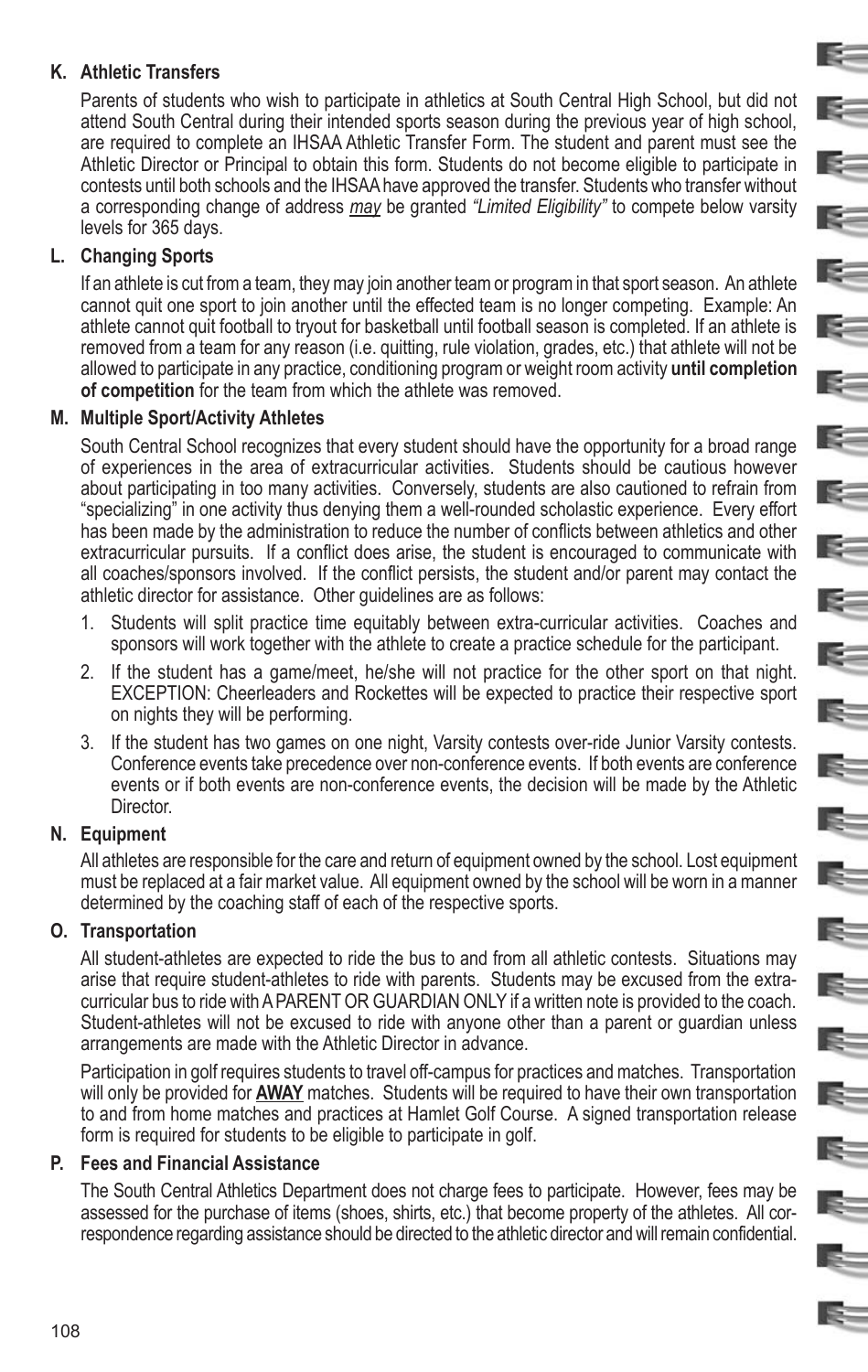#### **Q. Junior High Athletics:**

- **1.** Academic Eligibility Requirements:
	- **a.** To be academically eligible for participation in junior high athletics, the student must receive no more than one failure in any grading period (Failure = F). If a student receives a failing grade in any nine week grading period, he must receive no failures the following grading period. Two consecutive failures (not necessarily in the same class) will make the athlete ineligible for participation until all failures have been removed.
	- **b.** Grade certification will be at the end of each nine-week grading period. Semester averages take precedence over nine-week grades. Nine-week rotation classes are not averaged.
	- **c.** If a student is academically ineligible at the beginning of a nine-week grading period, he/ she may become eligible at progress report time provided he/she has received no F's on his/her progress reports.
- **2.** Participation:
	- a. Boys will participate on boys' teams and girls on girls' teams. Girls will be eligible to participate on a boys' team only if the girls do not have a team in that sport.
	- **b.** The coach will use his/her best judgment in determining playing time so that all athletes will get as much playing time as possible while maintaining a competitive balance.
- **3**. The Athletic Director and Principal will have the final word on any interpretation of these athletic policies.

# SUBSTANCE ABUSE RANDOM TESTING AND PREVENTION POLICY

### **Need and Purpose**:

The South Central School Corporation recognizes the health risks and dangers associated with "substance abuse" which is a threat to the health and safety of all South Central Students. A program of deterrence will be instituted as a pro-active approach to a drug free school. The purpose of the Random Substance Abuse Testing Program is:

- 1. to provide for the health and safety of students;
- 2. to provide another means of educating students about the risk and dangers associated with the use of unlawful substance abuse;
- 3. to undermine the effects of peer pressure by providing a legitimate reason for students to refuse to use illegal drugs and substances; and
- 4. make every student aware when he/she graduates from South Central, we have done all we can to assure they are "drug-free".

# **INTRODUCTION**

The effective date of this program is August 1, 2011. This program does not affect the current policies, practices, or rights of South Central School Corporation with drug and/or alcohol possession or use, where reasonable suspicion is obtained by means other than drug testing through this policy.

# **SCOPE OF THE POLICY**

Participation in extra-curricular and co-curricular activities and driving to and from school is a privilege. This policy applies to all South Central High School students in grades 9-12 who wish to participate in extra-curricular and co-curricular activities that are listed below:

Athletics: Volleyball, Football, Cross Country, Basketball, Baseball, Softball, Track and Field, Golf, Dance Team (Rockettes), and Cheerleading, and any other participants in IHSAA recognized sports. (Participants include, but are not limited to, athletes, managers, and other athletic personnel.)

Co-Curricular Clubs: Extra-curricular Music Groups (Jazz Band, Swing Choir, etc.), Intramurals, Class Officers, Student Senate, National Honor Society, FFA, German Club, Spanish Club, Drama Club (including Drama Productions), Yearbook Club, Robotics, Speech & Debate, and Health Careers.

Drivers: Any student who drives to school and/or from school.

Up to 20% of eligible students may be randomly tested anytime during the year.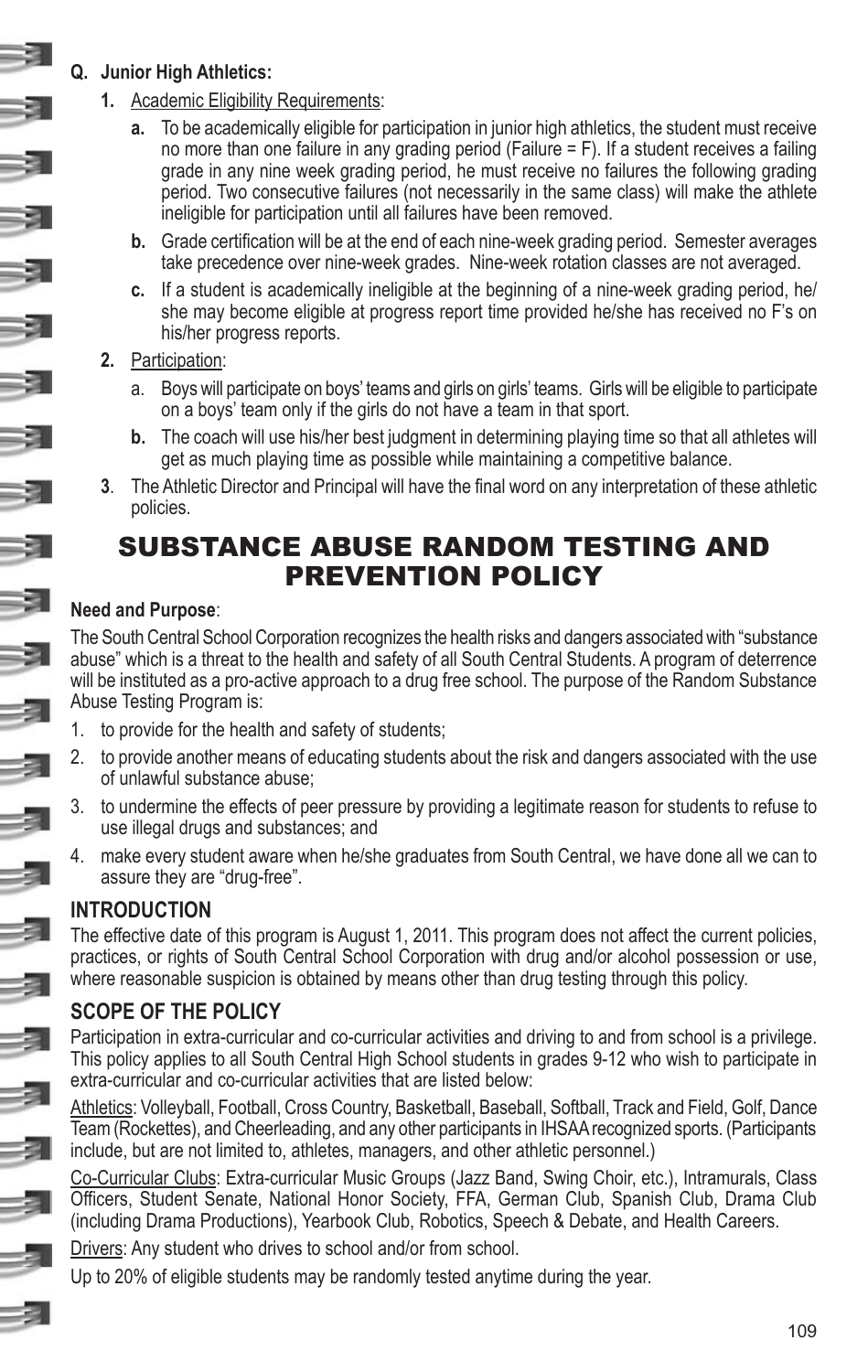#### **A. Banned Substances**

For the purpose of this Policy, the following substances or their metabolites that can be tested for are considered illicit or banned for South Central students:

E.

E-

E

Is.

E=

Amphetamines, Methamphetamines, Barbiturates, Benzodiazepines, Cocaine Metabolites, Marijuana Metabolites, Methadone, Methaqualone, Ecstasy, Expanded Opiates, Propoxyphene, and Phencyclidine (PCP), Other Specific Drugs, Tobacco, and Alcohol.

#### **B. Non-Punitive Nature of Policy**

No student will be penalized academically for testing positive for illegal drugs or banned substances. The results of drug tests pursuant to this policy will not be documented in any student's academic records. Information regarding the results of drug tests will not be disclosed to criminal or juvenile authorities unless mandated by a binding legal subpoena or other legal process, which the South Central School Corporation will not solicit. In the event of service of any such subpoena or legal process, the student and the student's parent/legal guardian will be notified before response is made by the South Central School Corporation, to the extent permitted by such subpoena or legal process.

#### **C. Consequences**

Students with a "positive test" will be subject to the following consequences:

#### 1st Offense*:*

Student-athletes will be suspended for 50% of scheduled contests for a positive test for drugs or alcohol, or 20% of the season for a positive tobacco test. If the student was tested while "out-ofseason", the suspension will be served in the next season in which the student participates. For returning athletes, a suspension will be enforced during or after a sport season that the athlete had previously participated in. (Example: An athlete that only participated in basketball as a sophomore tests positive in the spring after basketball season has ended. The suspension will not be served until the next basketball season or the next sport the athlete chooses to participate in after the next basketball season.) If a student is unable to serve entire suspension during a contest season, the remainder of the suspension will be served in the next contest season in which the student participates.

Co-Curricular participants and student drivers who test positive for drugs or alcohol will not be allowed to participate in co-curricular activities for a period of 63 calendar days, or 25 calendar days for a positive tobacco test. "Summer" days between the last day of school and first day of school, Spring Break, and Winter Break are not included in the suspension days.

Student Drivers who test positive for drugs or alcohol will have their driving privileges revoked for a period of 63 calendar days. A positive tobacco test will not affect driving privileges.

When deemed appropriate by the administration, South Central students may be given a onetime option to reduce disciplinary action by 50% by attending and completing a certified substance abuse counseling program which must be approved by the Principal/designee.

Students will be subject to a urinalysis at the parent/guardians expense prior to reinstatement. A positive result on the "follow up" test will be considered a 2nd Offense.

2nd Offense: Student is suspended from Athletic and Co-Curricular/driving to school participation for a period of 365 calendar days. Students will be subject to a urinalysis at the parent/guardians expense prior to reinstatement. A positive result on the "follow up" test will be considered a 3rd Offense.

3rd Offense: Student is suspended for the remainder of the student's career from participating in athletics, co-curricular events, driving to school

*Refuse to submit sample or attempt to cheat or taint a sample:* Student will be suspended from athletics, co-curricular activities and driving to or from school for 365 days after which time student will be subject to a urinalysis prior to reinstatement.

*Shy Bladder:* Students selected for testing will have up to 90 minutes to produce a urine sample. Water will be provided to the student. If the student is unable to produce a sample after 90 minutes, parents will be notified. It will be the responsibility of the student and parent to arrange for a sample to be collected at the testing laboratory in La Porte within 48 hours.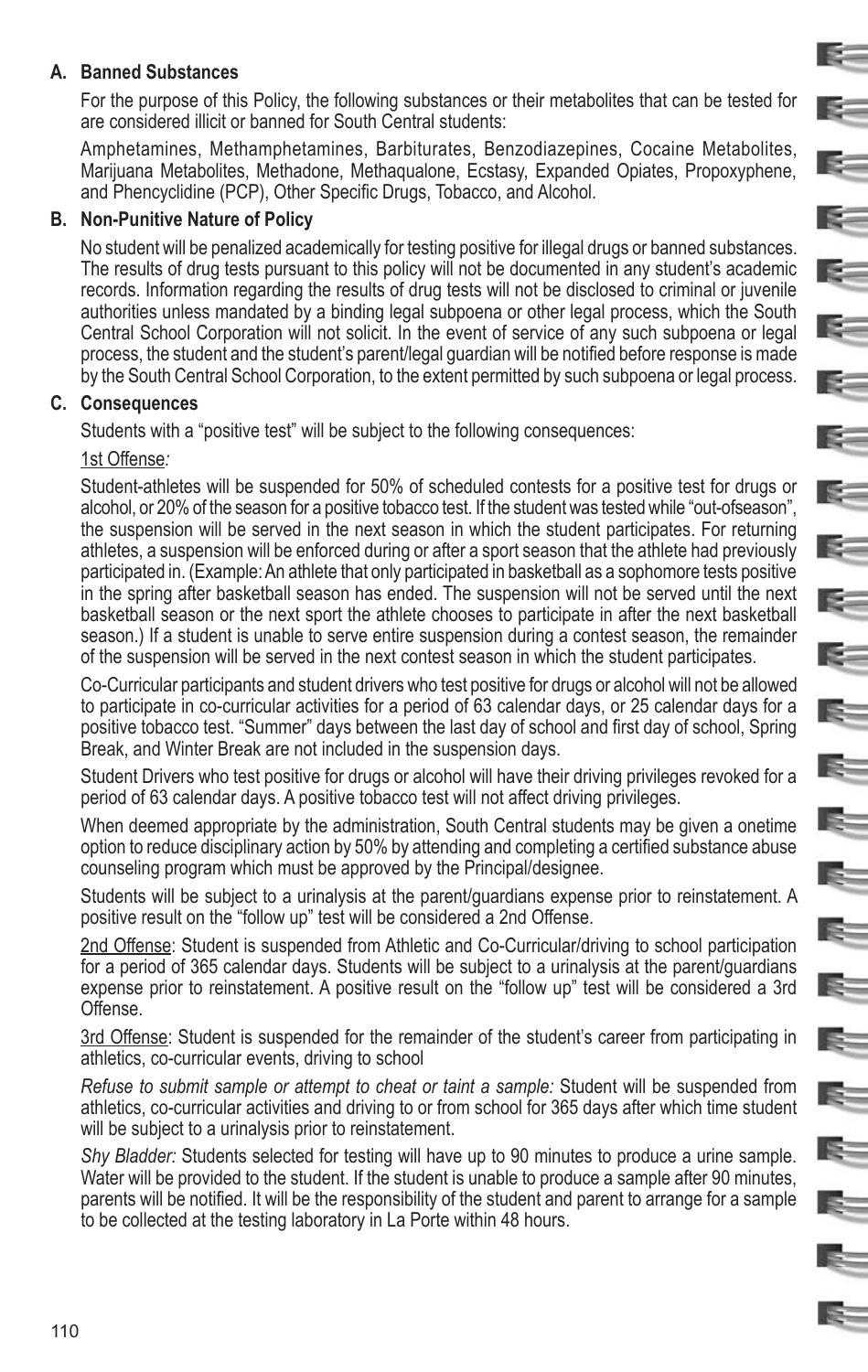#### **D. Consent Form**

It is MANDATORY that each student who participates in extra-curricular and co-curricular activities or drives to or from school sign and return the "consent form" prior to participation in any athletic and/or co-curricular activity. Failure to comply will result in non-participation and/or no issue of a student-driving permit to school. Any student who refuses to consent to urine drug testing will not be allowed to practice or participate in designated extra-curricular and co-curricular South Central School Corporation activities or drive to and from School.

Each student shall be provided with a "consent form", which shall be dated and signed by the participant and by the parent/guardian. In so doing, the student is agreeing to participate in the South Central School Corporation random drug-testing program.

#### **E. Testing Procedures**

South Central Community School Corporation requires analytical urine drug testing to be conducted when circumstances warrant or as outlined in this policy. South Central affirms the need to protect individual dignity, privacy, and confidentiality throughout the testing process. If at any time the integrity of the testing procedures or the validity of the tests results are compromised, the test will be cancelled.

The selection of participants to be tested will be done randomly by the testing laboratory and selections will be made from time to time throughout the school year. The drug-testing pool will consist of those persons agreeing to be tested. Testing may occur on a different day, Monday through Saturday. This variable schedule will keep students conscious of the possibility of being tested at any time during the year.

The testing laboratory will use a computerized system to assure that students are selected in a random fashion. The selection of these students for random testing will be made using a scientifically valid method that ensures each student will have an equal chance of being selected each time selections are made. Thus, a student might be selected more than once during a year. No student will be given advance notice or early warning of the testing. In addition, a strict chain of custody will be enforced to eliminate invalid tests or outside influences. If a student is not in attendance during a day they were selected for testing, that student will be tested on the next testing date.

Upon being selected by the testing laboratory for a urinalysis test under this policy, or a "followup" test, the student will be required to provide a sample of "fresh" urine according to the quality control standards and policy of the laboratory conducting the urinalysis. There is a heat strip on each of the specimen bottles indicating the validity of the urine specimen by temperature. If the sample is outside the acceptable range, the student must give another specimen. The specimens will then be turned over to the testing laboratory, and each specimen may be tested for banned substances as outlined in this policy.

#### **F. Collection Process**

Selected student participants will be individually escorted by the Principal or designee directly to the collection site. The student will bring all materials with them to the collections site and will not be able to go to his/her locker prior to the test. The collector will meet with each student individually to complete the collection process. A specimen of urine is collected following this process:

- A. Student first is asked to wash their hands with water and dry them.
- B. No purses, bags or containers may be taken into the collection area with the student. All extra coats, vests, jacket, sweaters, etc., are to be removed before entering the collection area.
- C. The drug testing custody and control form is completed by the student and collector. If a student chooses, he/she may notify the administrator that he/she is taking a prescription medication.
- D. To prevent diluting the urine sample, the water supply to sinks in the collection area is shut off and the collector adds a bluing agent to the water in the urinal or toilet
- E. The student is told to urinate directly into the provided container and provide a sufficient amount of urine (45ml) in one attempt. The student is also told they are to hand the container of urine to the collector.
- F. The student enters the restroom alone to produce a specimen. The collector will wait outside the restroom. Once the specimen sample is collected, the student exits the restroom and hands the container to the collector. The student may then rewash their hands.
- G. The collector checks the volume, reads and records the temperature within four minutes of collection, and looks for evidence of tampering. If tampering is suspected, a second specimen will be requested. A second suspected tampered specimen will be considered refusal to test and the Principal/designee shall be notified.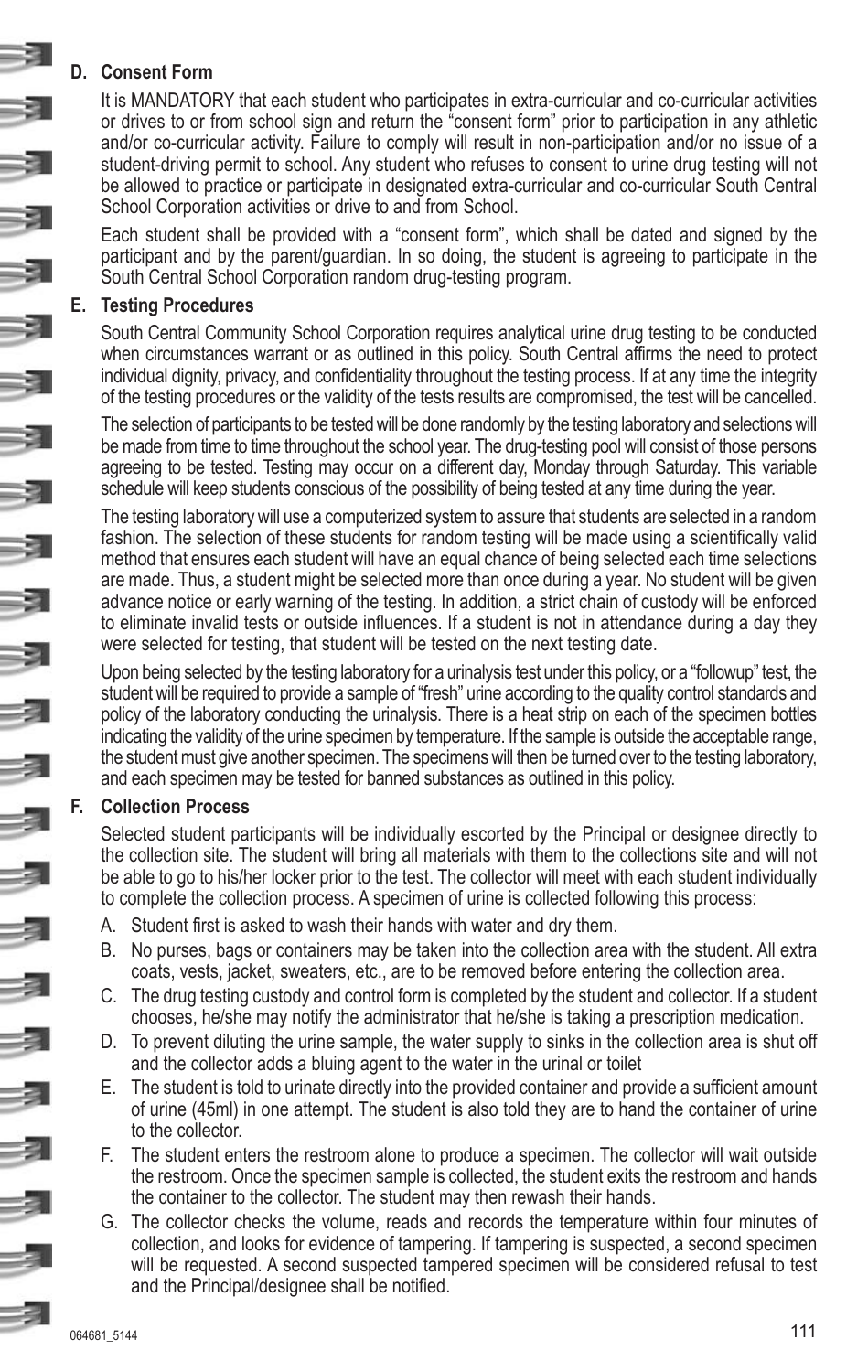H. With the student watching, the collector will recap the specimen bottles tightly. Only the lab testing the specimen may break the seal. If the seal is tampered with or broken after leaving the student's possession and prior to arriving at the lab, the specimen is invalid and the test will be canceled

E-

E-

E.

**K** 

**R** 

E=

**RESERVE** 

 $\geq$ 

 $\epsilon$ 

E.

E.

E.

 $\approx$ 

R.

E.

E-

- I. The collector takes the properly student-signed and initialed bottle seals and places them over the caps and side of the bottles.
- J. The sealed bottles are placed inside the transport bag which is then sealed.
- K. The lab copies of the drug testing custody and control form are folded with the top portion visible to the outside and placed in the requisition pouch. This pouch is then sealed as indicated. To maintain confidentiality, the student's name will not appear on the laboratory copy of the chain of custody and control form. The student is given the donor copy of the form.
- L. While the student watches, the sealed specimen bag is carried to a secured storage area.
- M. The student is then sent back to class with a pass.
- N. The collector distributes the remaining copies of the form as required, being responsible for getting the appropriate copy of the form to the Principal/designee and M.R.O. in a timely manner.
- O. The Principal/designee will be notified immediately of any student who refuses to give a urine sample.

#### **G. Test Results**

This program seeks to provide needed help for students who have a verified "positive" test. The student's health, welfare, and safety will be the reason for preventing students from participation in extra-curricular and co-curricular activities and restrict him/her from driving to or from school.

The principal/designee will be notified of a student testing "positive" only after the test result is verified by a Medical Review Officer. (M.R.O). The testing laboratory will report the test result to the M.R.O. after initial and confirmatory test results are completed. The student and his parent/ guardian will be notified by the M.R.O. where they will be given an opportunity to present documentation of a prescription for the positive substance. The M.R.O. will contact the prescribing physician and verify the prescription. If the test is verified "positive" by the M.R.O., the principal/designee will meet with the student and his/her parent/guardian. The student and parent/ guardian will be given the names of counseling and assistance agencies that the family may want to contact for help.

A "follow up" test at the expense of the parent/guardian will be required after the suspension period and after such an interval of time that the substance previously found would normally have been eliminated from the body. If this "follow up" test is negative, the student will be allowed to resume extracurricular and co-curricular activities and/or driving. If a second "positive" result is obtained from the "follow up" test, it will be considered a 2nd violation of the Drug Testing Policy. In addition, the South Central School Corporation will retest within 12 months of reinstatement any athlete who previously had a "positive" test. This test is in addition to any tests in which the student name was selected by the random draw process.

Information on a verified "positive" test will be shared on a "need to know" basis with the student's coach or sponsor. The results of "negative" tests will be kept confidential to protect the identity of all students being tested. All drug test results will be kept in locked files with access only by the principal/designee.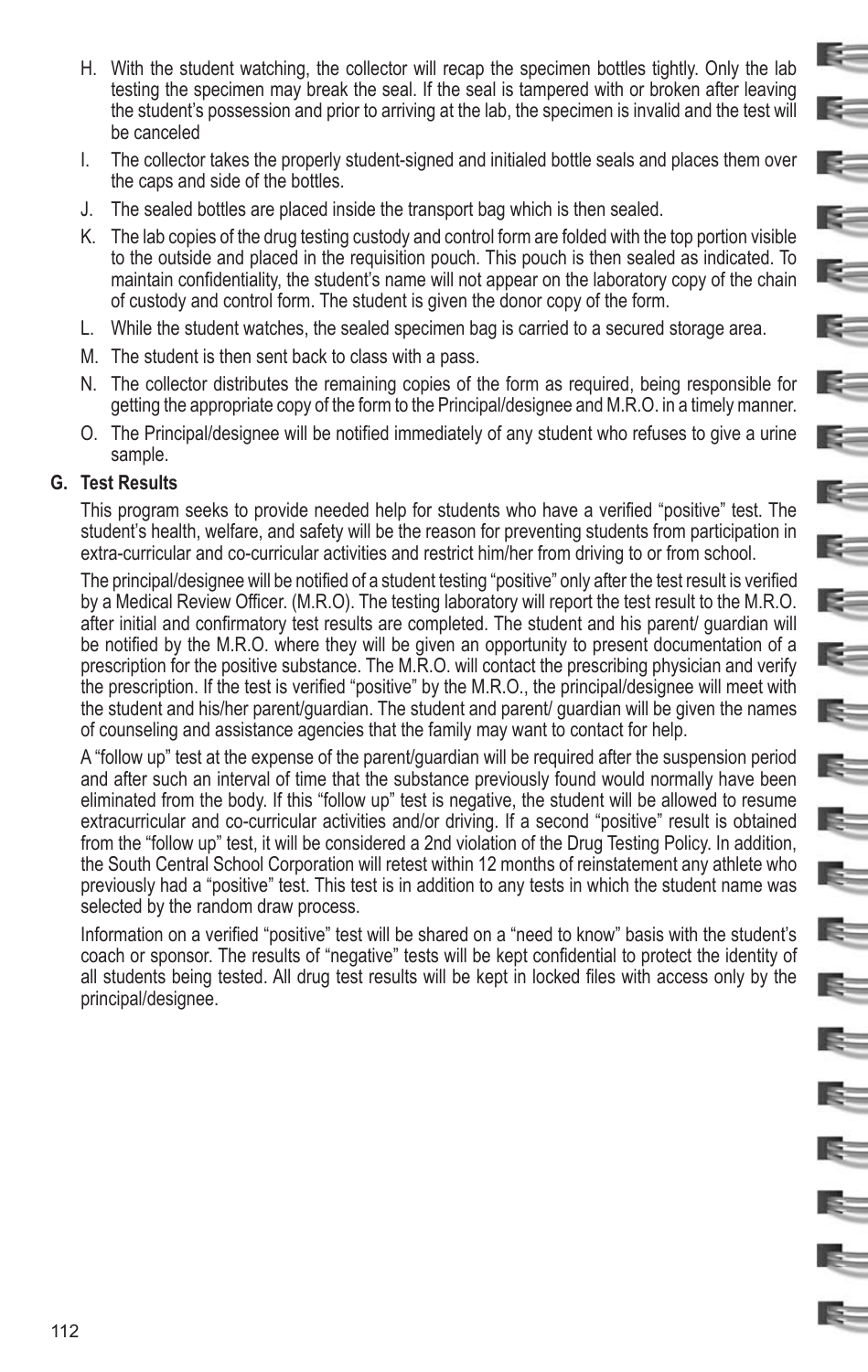#### **H. Medical Review Officer Responsibilities**

The Medical Review Officer (M.R.O.) will review all "positive" results of urine drug testing. Any urine specimen testing positive for illicit or banned substances will be handled in the following manner:

- 1. The M.R.O. determines if any discrepancies have occurred in the chain of custody.
- 2. Depending on the substances found in the urine, if necessary the M.R.O. will contact the parent/ guardian to determine if the student is on any prescribed medication from a physician.
- 3. If the student is on medication, the M.R.O. will contact the prescribing physician to verify the prescription and overturning the positive result to a negative result. Failure to cooperate with the Medical Review Office in obtaining this information will result in the positive test being reported to the principal/designee.
- 4. The M.R.O. will then determine if any of the prescribed medications resulted in the positive drug screen.
- 5. Finally, the M.R.O., based on the information given will certify the drug test results as positive or negative and report this to the building principal/designee, initially reporting positive results by phone.
- 6. The M.R.O. will complete the final review on the drug testing custody and control form and return the appropriate copy to the principal/designee in a confidential manner

#### Examples:

- a. A drug screen positive for codeine may be ruled negative by the M.R.O. when he receives a letter from the treating physician that the student has been prescribed Tylenol with codeine as a pain medication following tooth extraction.
- b. Or, if the student has a positive drug screen for codeine and has no documented physician order for the medication (maybe a parent gave the student one of their pills), this would likely be ruled a positive drug test by the M.R.O..

#### **I. Financial Responsibility**

- 1. Under this policy, the South Central School Corporation will pay for all initial random drug tests, all initial reasonable suspicion drug tests, and all 12 month follow-up tests.
- 2. Tests required for reinstatement after a "positive" test will be the financial responsibility of the parent/guardian.
- 3. A request on appeal for another test of a "positive" urine specimen is the financial responsibility of the student or his/her parent/guardian.
- 4. Counseling and subsequent treatment by certified non-school substance abuse agencies is the financial responsibility of the student or his/her parent/guardian.

#### **J. Confidentiality**

Under this drug testing program, any staff, coach/sponsor, or sponsor of South Central School Corporation who may have knowledge of the results of a drug test will not divulge to anyone the results of the test, of the disposition of the student involved, other than in the case of a legal subpoena being made upon that person in the course of a legal investigation.

The testing laboratory, M.R.O. or third party administrator may not release any statistics on the rate of positive drug tests to any person, organization, news publication or media without expressed written consent of the South Central School Corporation Board of Education.

#### **K. Reasonable Suspicion**

In addition to the random testing detailed herein, the head coach, athletic director, and/or building principal reserves the right to request the laboratory testing of any student-athlete who at any time exhibits behavior that establishes reasonable suspicion of drug or alcohol use.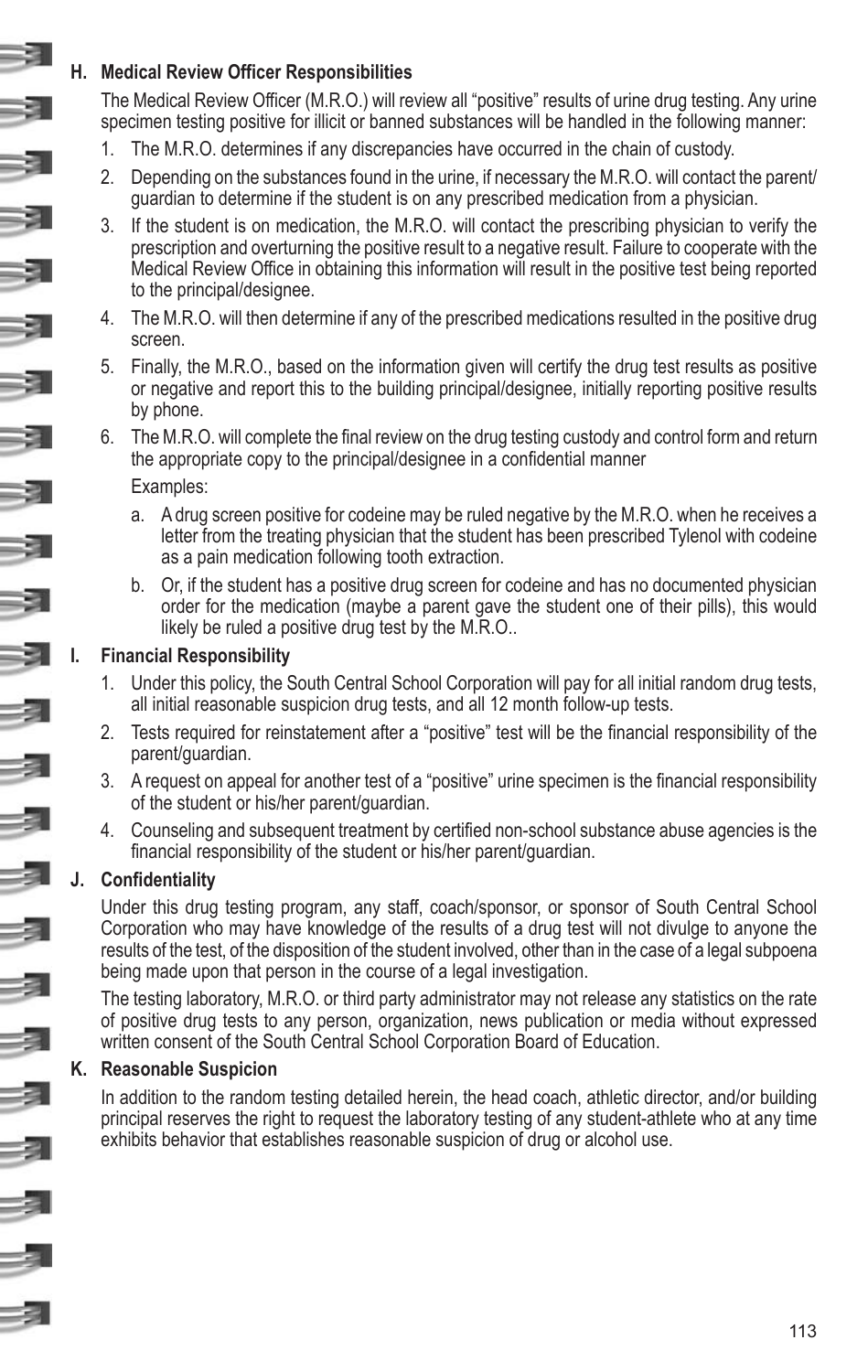# STUDENT BEHAVIOR/RULES AND GUIDELINES

E.

 $\mathbf{R}$ 

E=

 $\mathbb{R}^-$ 

 $\sim$ 

E-

 $E =$ 

**R** 

E.

 $\geq$ 

 $\mathbb{R}^-$ 

E.

E=

E=

E=

E.

E-

 $\mathbb{R}^-$ 

E=

# **ATTENDANCE POLICY:**

Indiana Public Law 221, school accreditation legislation, measures the school in terms of attendance, graduation, and ISTEP plus passing rate. Absenteeism compromises your student's academic record as well as the school's accreditation; therefore, students are expected to be in school unless they are ill. Regular attendance is very important for a successful school experience. Good attendance contributes to good study and work habits and increased interest in school. When a student is absent one day, he/ she really loses two days' work: the day he/she was actually absent and the day he/she returns when he/she is unavoidably unprepared. Therefore, it is in the best interest of the student that he/she attends school regularly and misses only those days necessary due to illness.

South Central Junior-Senior High School accepts only the following as excusable reasons for absence from school. Each absence shall be explained in writing and signed by the student's parents. The excuse shall be submitted to the office and filed as part of the student's school record. A written excuse shall be submitted for absence from school may be approved for one (1) or more of the following reasons or conditions:

- A. Illness verified by a note from the parent
- B. Illness verified by a note from a physician
- C. Recovery from accident
- D. Required court attendance
- E. Professional appointments

Parents are encouraged to schedule medical, dental, legal, and other necessary appointments other than during school hours. When appointments are necessary during the school day, the student shall report back to school immediately after the appointment with a signed statement from the doctor, dentist, lawyer, counselor, etc.

- F. Death in the immediate family or of a relative
- G. Observation or celebration of a bona fide religious holiday in accordance with Board Policy 5223
- H. Military connected families' absences related to deployment and return
- I. Such other good cause as may be acceptable to the Superintendent or permitted by law

# **STUDENT VACATIONS DURING THE SCHOOL YEAR**

Students are permitted to go on vacation during the school year without penalty (except the week ending each semester). The purpose of this administrative guideline is to accommodate parents who want to take their vacations during the school year and the desire to enjoy that time as a family.

Whenever a proposed absence-for-vacation is requested, parents must discuss it with the principal. The length of absence should be made clear, and those involved should have an opportunity to express their views on the potential effects of the absence.

A. The Corporation will only approve a student's absence for a vacation when s/he will be in the company of his/her parent or other family relative but not other student's parents, unless there are extenuating circumstances deemed appropriate by the principal.

If a student is absent for any other type of vacation, she will be considered inexcusably absent from school and subject to truancy regulations.

- B. The student may be given approximate assignments and materials for completion.
- C. Separate daily assignments may be given.
- D. The time missed will be counted as an authorized, unexcused absence, but shall not be a factor in determining grades unless make-up work is not completed.

#### **A. In Cases of Absence:**

It is the obligation of the parent or guardian to inform the school on the morning of the absence. In all cases where a phone call is not possible, a note must accompany the student upon his return to school. Students will be limited to six (6) absences per class per semester without a medical excuse verified with a doctor's signature. Students missing more than six days per semester without doctor documentation will be placed on an attendance contract requiring medical notes for an absence from school. In the case of unforeseen circumstances (death in the family, observance of religious holidays, legislative page) or Approved Anticipated Absences, the attendance contract may be waived by the Principal or Principal's Designee after a meeting with parents and the student to discuss the absences.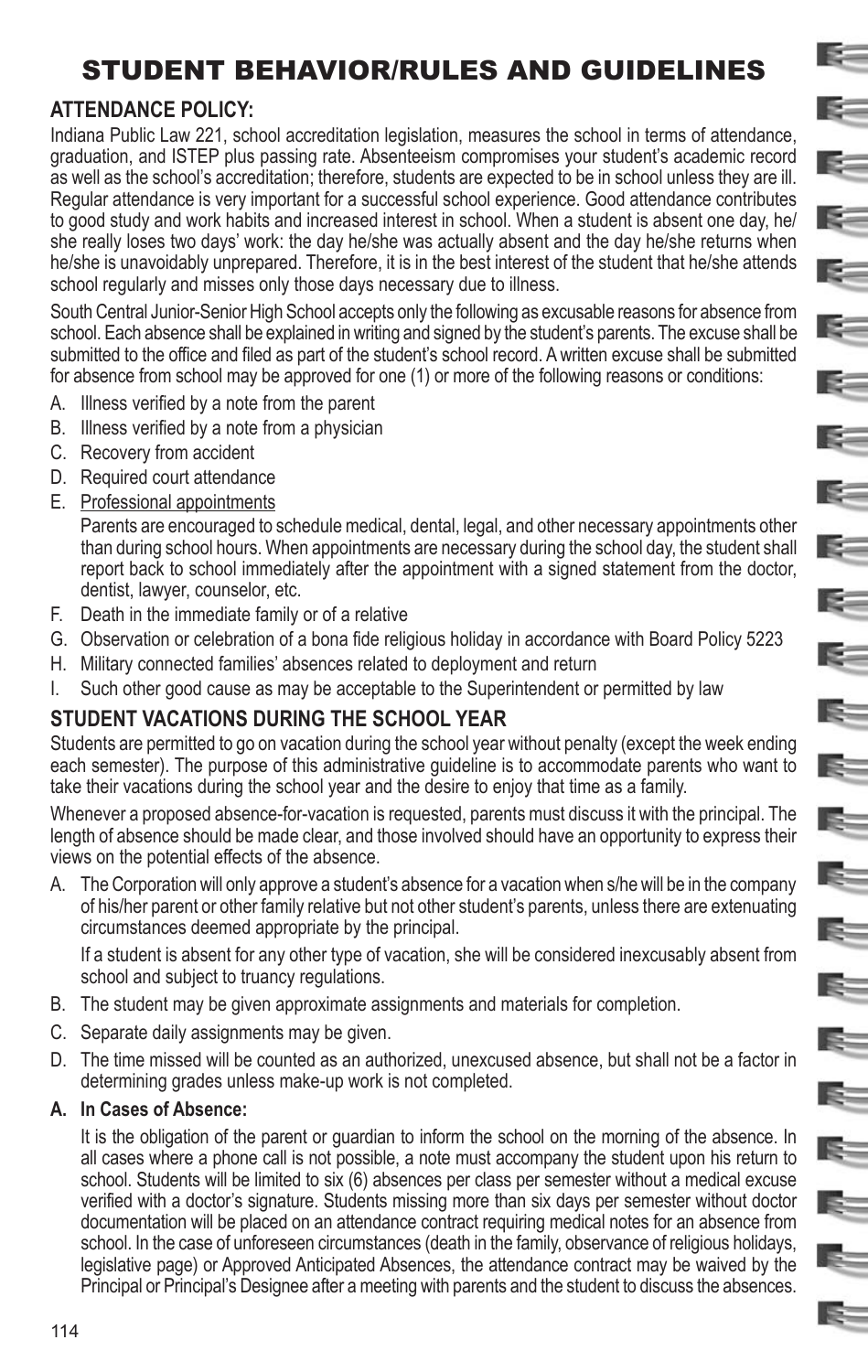A student who is placed on an attendance contract is considered not in "good standing." A student not in "good standing" may not participate in any school activity, contest, practice, ceremony, dance, or trip, whether academic, co-curricular, or extra-curricular, except as may be allowed by the principal and/or expulsion examiner.

Seven (7) excused and/or unexcused absences in any class or classes may result in the principal's recommendation for loss of credit. A warning letter will be mailed to the parents following the third (3) and sixth (6) excused and/or unexcused absences.

Medical absences must be verified in writing by licensed medical personnel to be exempt from the six (6) day limit.

All other absences will count against the six (6) days. Examples include, but are not limited to, the following: general absences not followed by a medical excuse and family vacation. Approved Anticipated Absences are not considered excused unless they are verified by a doctor's note upon the student's return to school.

Make-up work should be turned in as soon as possible. One school day for each school day missed will be the length of time allowed to turn in assignments. Students must be in school for four consecutive class periods in order to attend an extra-curricular activity.

#### **B. Tardy:**

A student may be judged to be tardy if he/she is not in the appropriate seat at the beginning of the class bell. A student who misses more than twenty (20) minutes of class will be considered absent and must have a valid excuse for the absence**.** Tardies are based on a semester time period per class. Upon accumulation of seven (7) tardies, discipline will be handled by administration in accordance with the guidelines below:

1st, 2nd, 3rd Tardy = Warning from teacher

4th, 5th, 6th Tardy = Thirty (30) minute detention from teacher

7th, 8th Tardy = Extended detention

9th Tardy = ISS and one (1) week driving privilege loss

10th Tardy = ISS and two (2) weeks driving privilege loss

Additional offenses: OSS, attendance contract, and/or loss of credit for class

Students tardy to first period class must report to the office to sign in. Students tardy to any other class shall report directly to the class.

#### **C. Truancy:**

A student shall be considered truant each day or part of the day s/he is inexcusably absent from his/ her assigned location without parental knowledge and administrative/teacher permission. Absence is defined as non-presence in the assigned location any time beyond the tardiness limit. A student will be considered tardy if s/he is not in his/her assigned location at the official start of the school day.

Truancy demonstrates a deliberate disregard for the educational program and is considered as a serious matter. Administrative action taken will be as follows:

- A. A record of the truancy will be recorded in an appropriate record file.
- B. A parent conference may be held.

A student shall be considered a "habitual truant" when the student is chronically absent by having unexcused absences from school for more than ten (10) school days in one (1) year.

In accordance with State law, the building principal and/or attendance officer shall use Form 5200 F1 to keep the Bureau of Motor Vehicles informed of each student whose truancy has resulted in at least two (2) suspensions, and expulsion, or an exclusion from school or if the student has withdrawn from school in an effort to circumvent the loss of his/her learner's permit or application for a driver's license.

The disciplining of truant student shall be in accord with Board policies and due process, as defined in Policy 5611 and the Student Code of Conduct.

- **1.** For each truancy, the parents of the child will be notified.
- **2.** The first truancy will result in the student attending Saturday School
- **3.** The second truancy will result in a one-day suspension.
- **4.** The third truancy will result in a three-day suspension.
- **5.** The fourth truancy will result in a ten-day suspension with the recommendation for expulsion.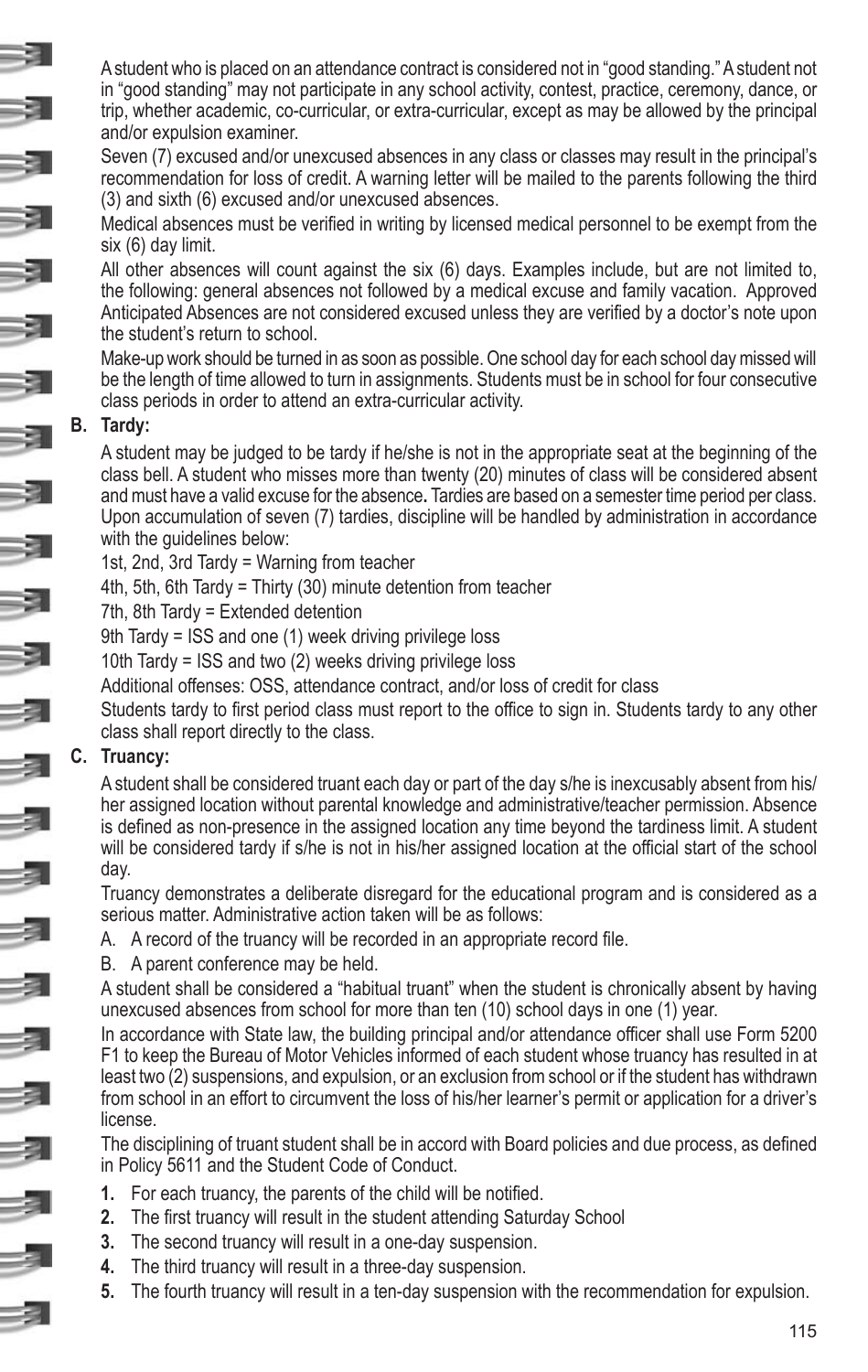#### **D. Skipping Class:**

A student may be judged to have skipped a class if he/she has not attended one (1) class, but has attended the others. The student will be required to attend the next available Saturday School. The student will not be allowed to attend extra-curricular activities the day the student skipped class.

E-

E-

 $\sim$ 

IS-

 $=$ 

 $\approx$ 

E.

E

 $\mathbb{R}^-$ 

B.

#### **E. Approved Anticipated Absences:**

Approved Anticipated Absence forms will be required for students to miss any part of the school day for reasons other than illness. Family vacations, doctor or dentist visits should be scheduled during the student's own time. The purpose of anticipated absences is to provide an avenue for students who miss school due to a: college visit, armed forces visit, or family emergency. These days count against the six (6) days. It is the student's responsibility to complete and turn in the assignments the day they are due. Assignments will not be accepted late due to an absence from school to attend a field trip.

#### **F. Students Leaving School During the School Day:**

ALL students wanting to leave early must pre-arrange such with the high school principal or secretary. A phone call from parents or a written note must accompany the student to be dismissed. The student must sign their name and time of departure on the sign-out sheet. The principal, secretary or nurse must initial the student's signature. Before a student who is ill may sign out, he or she must see the school nurse.

- 1. No staff member shall permit or cause any student to leave school prior to the regular hour of dismissal except with the knowledge and approval of the principal and with the approval of the student's parents.
- 2. No student will be released to any government agency without proper warrant or written parental permission except in the event of an emergency as determined by the principal.

#### **G. Extended Absences:**

In the case of a student's extended hospitalization, the parent is obligated to notify the school so that a plan for the student's make-up work can be implemented. These will be on a case-by-case basis. In some performance-based classes such as choir, band, etc., the student may be required to withdraw from the class. Any student missing more than ten (10) consecutive school days without notifying the school will be withdrawn from school.

#### **H. Field Trips:**

Students who will be absent due to a field trip must see their teachers prior to the trip to determine if an assignment is due the day of the trip. It is the student's responsibility to complete and turn in the assignments the day they are due. Assignments will not be accepted late due to an absence from school to attend a field trip.

#### **I. College Visitation Day:**

Seniors may have three (3) college visitations if they have made prior arrangements with administration by returning a completed Anticipated Absence Form to the high school office before the visitation. Students must submit the approved College Visitation form with verified signatures upon returning to school.

#### **J. Withdrawals:**

All students desiring to withdraw from school must clear it through Administration. All delinquent fees are to be paid and all books returned before the withdrawal is complete. Parental permission and the principal's permission must be obtained before the withdrawal is granted. **State law specifies a student must be 18 years of age before he/she is allowed to withdraw from school.**

#### **K. Students Staying After School:**

Students staying after school for an athletic practice or meeting must be under the supervision of an adult. Students are not allowed to stay after school for an event that begins after 4:00 pm. Students who stay after school must make arrangements to be picked up immediately after the school activity/ practice is over.

#### **L. Attendance Contracts:**

Any student on an attendance contract is not permitted to attend a field trip, prom, or any events that take place during the school day.

#### **M. Locker Decorations**

Lockers may only be decorated with items related to school sponsored activilites.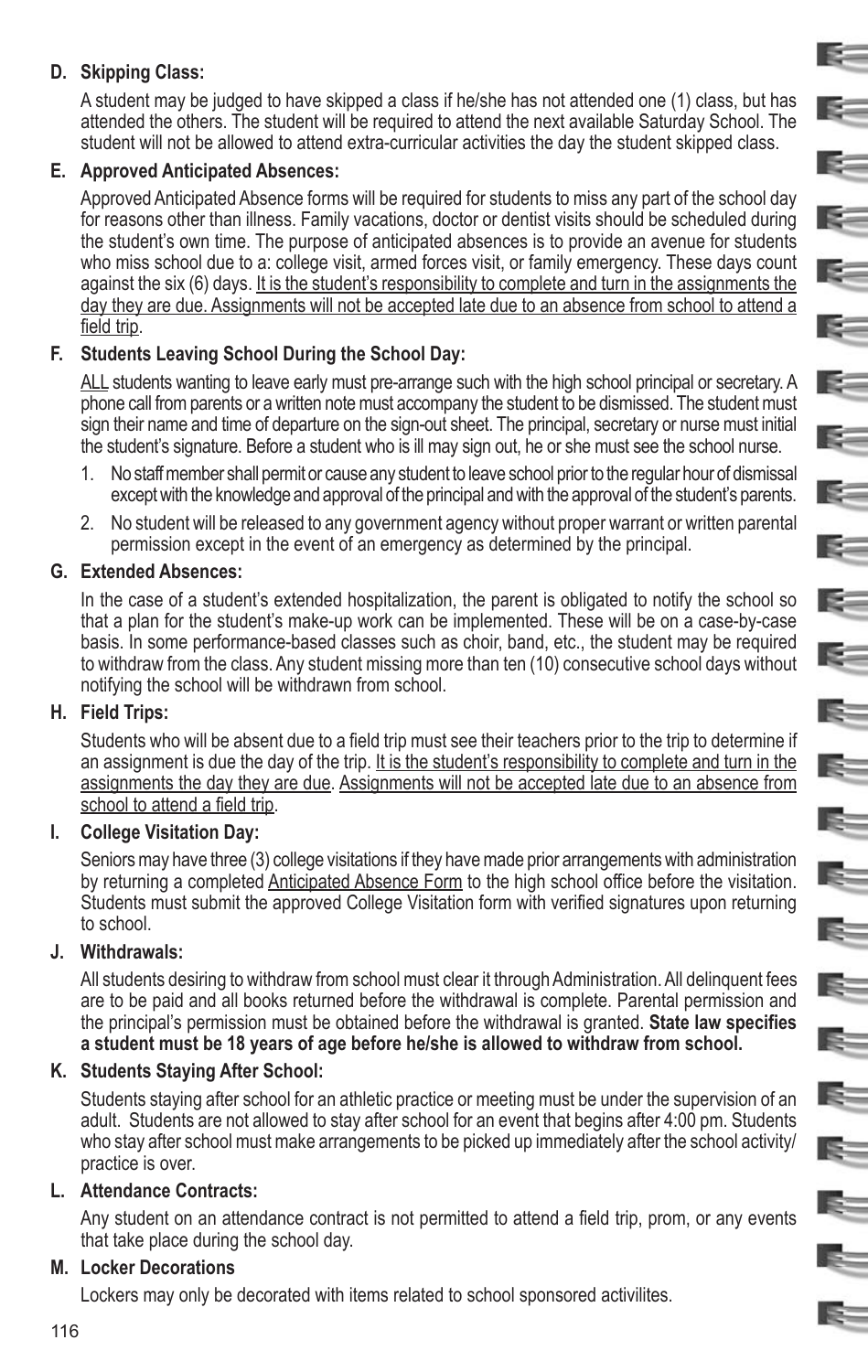# AUTHORITY TO MAINTAIN DISCIPLINE

# **STUDENT BEHAVIOR - INTRODUCTION**

As teachers and pupils are brought together so that learning may take place in the South Central classrooms, an environment which permits an orderly and efficient operation of the schools must be provided. This environment, most of all, comes through consideration and self-discipline so that individuals do not allow themselves to infringe upon the rights of others as they seek an expression for their own just and legal privileges as members of the school and society.

The responsibility for development and maintenance of this self-discipline falls to a combined effort of students, parents, teachers, administrators, and to our community which establishes the value system we accept. When self-discipline fails, however, regulations for management of school behavior must be outlined by those responsible for the operation of the schools. The South Central School Corporation Board of Trustees has this legal responsibility for the school in which you are enrolled. The Board, in turn, has set policies and has appointed administrative officers to carry them out. Authority for such Board Authority is included in the School Powers Act and Student Due Process Code of the Indiana General Assembly and in the policy manual of the South Central School Corporation.

# **RULES OF STUDENT CONDUCT -GROUNDS FOR SUSPENSION AND/OR EXPULSION:**

The grounds for suspension or expulsion listed in section A. below apply when a student is:

- On school grounds immediately before, during, and immediately after school hours and at any other time when the school is being used by a school group;
- Off school grounds at a school activity, function, or event;
- Traveling to or from school or a school activity, function, or event, or
- During summer school.

#### **A. Student Misconduct and/or Substantial Disobedience:**

Grounds for suspension or expulsion are student misconduct and/or substantial disobedience. Examples of student misconduct and/or substantial disobedience for which a student may be suspended or expelled include, but are not limited to:

- **1.** Using violence, force, noise, coercion, threat, intimidation, fear, passive resistance, or other conduct constituting an interference with school purposes, or urging other students to engage in such conduct. The following enumeration is illustrative and not limited to the type of conduct prohibited by this rule:
	- a. Occupying any school building, school grounds, or part thereof with intent to deprive others of its use.
	- b. Blocking the entrance or exits of any school building or corridor or room therein with intent to deprive others of lawful access to or from, or use of the building, corridor, or room.
	- c. Setting fire to or damaging any school building or property.
	- d. Prevention of or attempting to prevent by physical act the convening or continued functioning of any school or educational function, or of any meeting or assembly on school property.
	- e. Intentionally making noise or acting in any manner so as to interfere with the ability of any teacher or any other person to conduct or participate in an educational function.
	- f. Engaging in physical, verbal, or written conduct such as bullying, hazing, or harmful pranks that threatens, intimidates, or coerces another student, school corporation employee or adult volunteer on or off school grounds, at any time.
- **2.** Causing or attempting to cause damage to school property, or stealing or attempting to steal school property.
- **3.** Causing or attempting to cause damage to private property, or stealing or attempting to steal private property.
- **4.** Causing or attempting to cause physical injury or behaving in such a way as could reasonably cause physical injury to any person. Self-defense or reasonable action undertaken on the reasonable belief that it was necessary to protect some other person does not constitute a violation of this rule. \*\*Fighting: 1st Offense – 3 days suspension/expulsion: 2nd Offense – 5 days suspension/ expulsion: 3rd Offense – expulsion.
- **5.** Threatening or intimidating any person for any purpose, including obtaining money or anything of value from the student.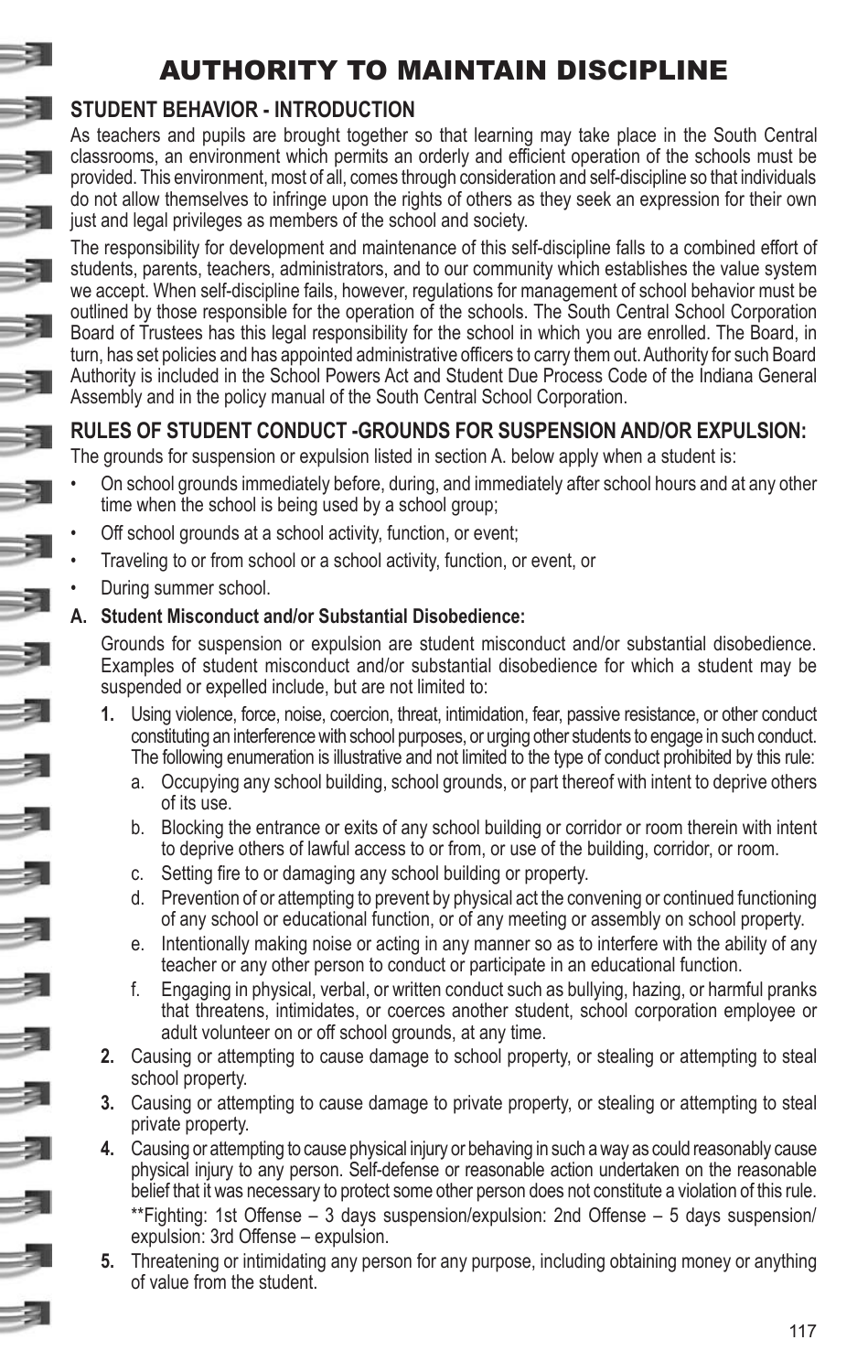**6.** Failing to report the actions of or plans of another person to a teacher or administrator where those actions or plans, if carried out, could result in harm to another person or persons or damage property when the student has information about such actions or plans.

E.

 $\mathbf{R}$ 

**E** 

 $\mathbb{R}^-$ 

E.

 $\mathbf{R}$ 

K.

E-

 $E =$ 

E.

 $\leq$ 

 $\leq$ 

E.

 $\mathbb{R}$ 

E.

E.

E

 $\epsilon$ 

E.

 $\mathbf{R}$ 

IS-

R.

E.

E=

- **7.** Possessing, handling, or transmitting a knife or any object that can reasonably be considered a weapon, is represented to be a weapon, or looks like a weapon.
- **8.** Possessing, using, transmitting, or being affected by any controlled substance, prescription drug, narcotic drug, hallucinogenic drug, amphetamine, barbiturate, marijuana, alcoholic beverage, intoxicant or depressant of any kind, or any paraphernalia used in connection with the listed substances. Also prohibited is the consumption of any of the stated substances immediately before attending school or a school function or event.

\*\*Substance Abuse: 1st Offense – Expulsion

\*\*Alcohol Abuse: 1st Offense – Suspension/Expulsion

Exception to Rule 8: a student with a chronic disease or medical condition may possess and self-administer prescribed medication for the disease or condition if the student's parent has filed a written authorization with the building principal. The written authorization must be filed annually. The written authorization must be done by a physician and must include the following information:

- a. That the student has an acute or chronic disease or medical condition for which the physician had prescribed medication.
- b. The nature of the disease or medical condition requires emergency administration of the prescribed medication.
- c. The student has been instructed in how to self-administer the prescribed medication.
- d. The student is authorized to possess and self-administer the prescribed medication.
- **9.** Possessing, using, or transmitting any substance which is represented to be or looks like a narcotic drug, hallucinogenic drug, amphetamine, barbiturate, marijuana, alcoholic beverage, stimulant, depressant, or intoxicant of any kind.
- **10.** Possessing, using, transmitting, or being affected by caffeine-based substances, substances containing phenylpropanolamine (PPA), or stimulants of any kind, be they available with or without a prescription.
- **11.** Engaging in the selling of a controlled substance or engaging in a criminal law violation that constitutes a danger to other persons or constitutes an interference with school purposes or an educational function.
- **12.** Failing in a number of instances to comply with directions of teachers or other school personnel during any period of time when the student is properly under their supervision, where the failure constitutes an interference with school purposes or an educational function.
- **13.** Falsely accusing any person of sexual harassment, or of violating a school rule, and/or a state or federal law.
- **14.** Engaging in any activity forbidden by the laws of Indiana that constitutes an interference with school purposes or an educational function.
- **15.** Aiding, assisting, or conspiring with another person to violate these student conduct rules or state or federal law.
- **16.** Violating any rules that are reasonably necessary in carrying out school purposes or an educational function, including, but not limited to:
	- **a.** Engaging in sexual behavior on school property;
	- **b.** Disobedience of administrative authority;
	- **c.** Willful absence or tardiness of students;
	- **d.** Engaging in speech or conduct, including clothing, jewelry or hair style, which is profane, indecent, lewd, vulgar, or offensive to school purposes;
	- **e.** Failing to tell the truth about any matter under investigation by school personnel.
	- **f.** Possessing or using a laser pointer or similar device.
- **17.** Possessing or using on school grounds during school hours an electronic device in a situation not related to a school purpose or educational function.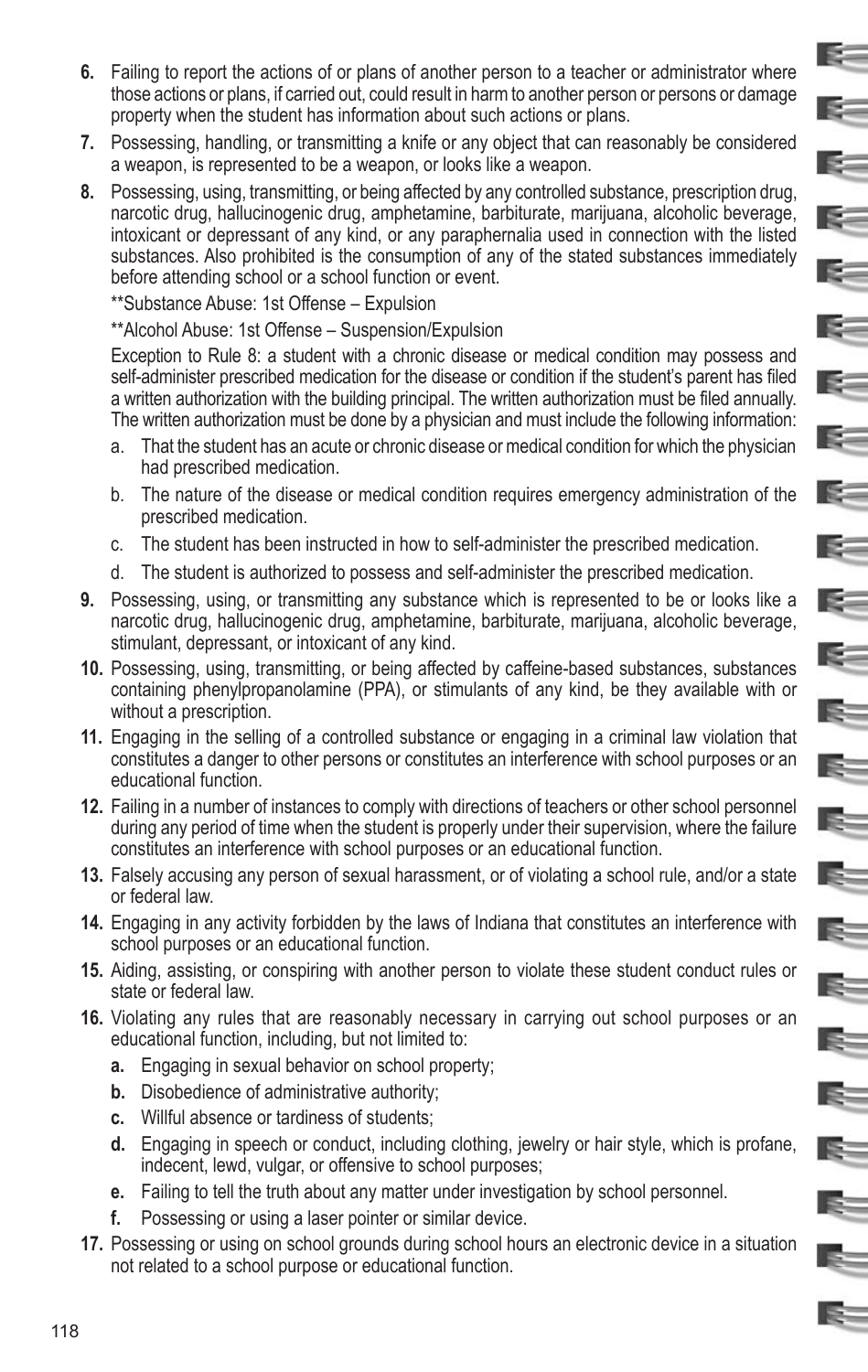**18.** Creating or distributing information including information distributed via e-mail, text message, or through a web site which results in or is likely to result in the disruption of an educational function, advocates a violation of law or a student conduct rule, is sexually explicit or obscene, is slanderous or defamatory, or invades the privacy of an identified or identifiable person.

#### **B. Possessing a Firearm or Destructive Device**

- **1.** No student shall possess, handle or transmit any firearm or a destructive device on school property.
- **2**. The following devices are considered to be a firearm under this rule:
	- any weapon which will or is designed to or may readily be converted to expel a projectile by the action of any explosive
	- **b.** the frame or receiver of any weapon described above
	- **c.** any firearm muffler or firearm silencer
	- **d.** any destructive device which is an explosive, incendiary, or poison gas bomb, grenade, rocket having a propellant charge of more than four ounces, missile having an explosive or incendiary charge of more than one-quarter ounce, mine, or any similar device
	- **e.** any weapon which will, or which may be readily converted to, expel a projectile by the action of an explosive or other propellant, and which has any barrel with a bore of more than one-half inch in diameter
	- **f.** any combination of parts either designed or intended for use in converting any device into any destructive device described in the two immediately preceding examples, and from which a destructive device may be readily assembled q. an antique firearm
	- **h.** a rifle or a shotgun that the owner intends to use solely for sporting, recreational, or cultural purposes
- **3.** For purposes of this rule, a destructive device is
	- **a.** an explosive, incendiary, or overpressure device that is configured as a bomb, a grenade, a rocket with a propellant charge of more than four ounces, a missile having an explosive or incendiary charge of more than one-quarter ounce, a mine, a Molotov cocktail or a device that is substantially similar to an item described above,
	- **b.** a type of weapon that may be readily converted to expel a projectile by the action of an explosive or other propellant through a barrel that has a bore diameter of more than one-half inch, or
	- **c.** a combination of parts designed or intended for use in the conversion of a device into a destructive device.

A destructive device is NOT a device that although originally designed for use as a weapon, is redesigned for use as a signaling, pyrotechnic, line throwing, safety, or similar device**.**

- **4.** The penalty for possession of a firearm or a destructive device: suspension up to ten (10) days and expulsion from school for at least one (1) calendar year with the return of the student to be at the beginning of the first semester after the one year period. The superintendent may reduce the length of the expulsion if the circumstances warrant such reduction.
- **5.** The superintendent shall immediately notify the appropriate law enforcement agency when a student is expelled under this rule.
	- \*\*Firearms/Weapons: 1st Offense Expulsion/Report to Sheriff's Dept.

#### **C. Possessing A Deadly Weapon:**

- **1.** No student shall possess, handle or transmit any deadly weapon on school property.
- **2.** The following devices are considered to be deadly weapons as defined in I.C. 35-41-1- 8:
	- **a.** a weapon, taser or electronic stun weapon, equipment, chemical substance, or other material that in the manner it is used, or could ordinarily be used, or is intended to be used, is readily capable of causing serious bodily injury.
	- **b.** an animal readily capable of causing serious bodily injury and used in the commission or attempted commission of a crime.
- **3.** The penalty for possession of a deadly weapon: up to ten (10) days suspension and expulsion from school for a period of up to one (1) calendar year.
- **4.** The superintendent shall immediately notify the appropriate law enforcement agency when a student is expelled under this rule.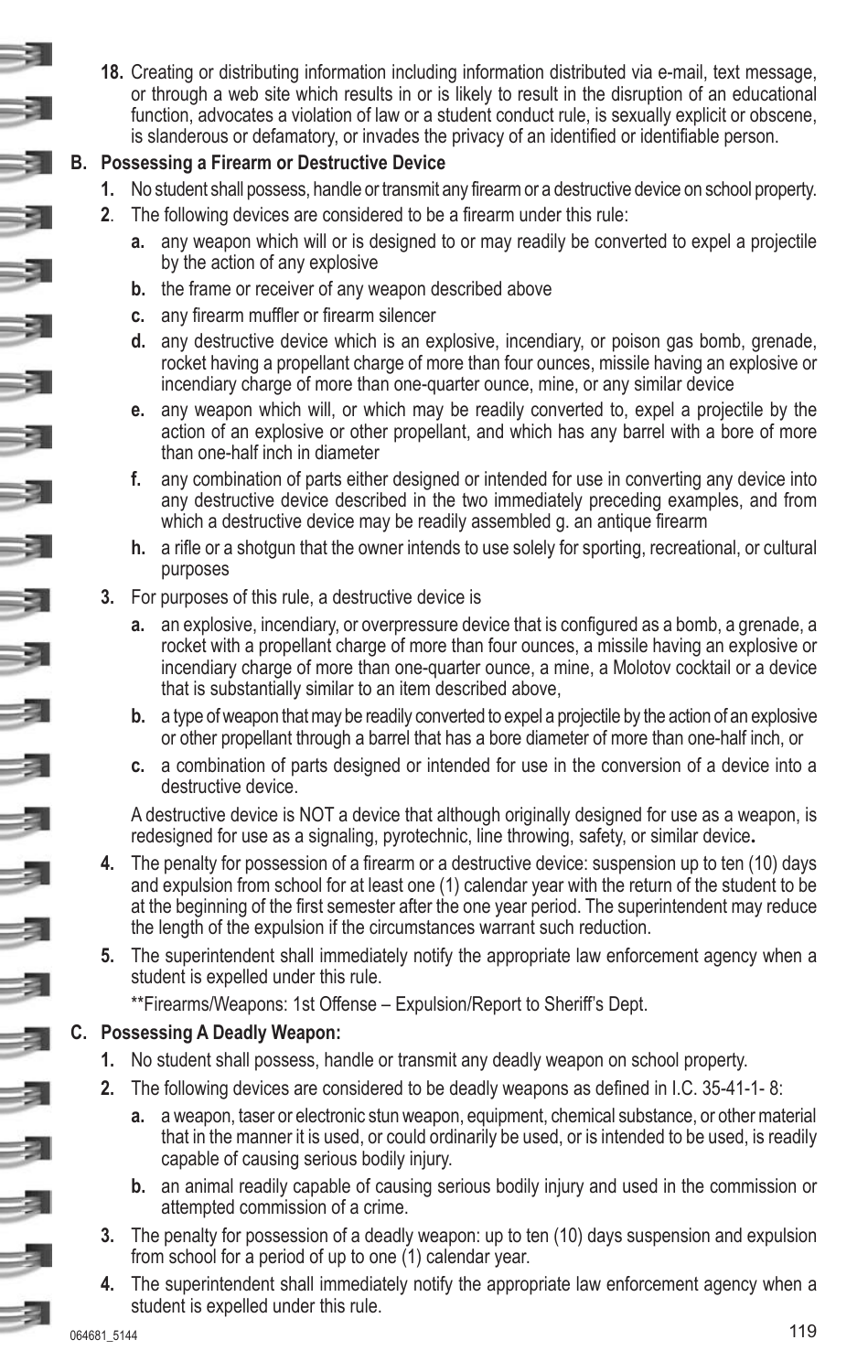#### **D. Unlawful Activity:**

A student may be suspended or expelled for engaging in unlawful activity on or off school grounds if the unlawful activity may reasonably be considered to be an interference with school purposes or an educational function, or the student's removal is necessary to restore order or protect persons on school property. This includes any unlawful activity meeting the above criteria that takes place during weekends, holidays, other school breaks, and the summer period when a student may not be attending classes or other school functions.

E-

E-

E-

 $\sim$ 

**K** 

**R** 

E-

E-

E-

 $\leq$ 

E.

 $\mathbb{R}^-$ 

E.

 $E -$ 

E=

E-

#### **E. Legal Settlement:**

A student may be expelled if it is determined that the student's legal settlement is not in the attendance area of the school where the student is enrolled.

#### **DEFINITIONS:**

- **A. "Principal"** includes a principal's designee.
- **B. "Superintendent"** includes a superintendent's designee.
- **C. "Member of the administrative staff"** or comparable language means a school corporation employee who:
	- **1.** Is certified under the statutes relating to the licensing of teachers; and
	- **2.** Has supervisory authority.
- **D. "School purposes"** refers to the purposes for which a school corporation operates, including the following:
	- **1.** To promote knowledge and learning generally.
	- **2.** To maintain an orderly and effective educational system.
	- **3.** To take any action under the authority granted to school corporations and their governing bodies by IC 20-26-5 or by any other statute.
- **E. "Expulsion"** means a disciplinary or other action whereby a student:
	- **1.** Is separated from school attendance for a period in excess of ten (10) school days;
	- **2.** Is separated from school attendance for the balance of the current semester or current year unless a student is permitted to complete required examinations in order to receive credit for courses taken in the current semester or current year; or
	- **3.** Is separated from school attendance for the period prescribed under I.C. 20-33-8-3 section 16, which may include an assignment to attend an alternative school, an alternative educational program, or a homebound educational program.
	- **4.** Expulsion does not include situations where a student is:
		- **a.** Disciplined under I.C. 20-33-8-3 section 25;
		- **b.** Removed from school in accordance with I.C. 20-34-3-9; or
		- **c.** Removed from school for failure to comply with the immunization requirements of I.C. 20-34-4-5.
- **F. "Suspension"** means any disciplinary action that does not constitute an expulsion under Section E. above, whereby a student is separated from school attendance for a period of not more than ten (10) school days.

Suspension can be in-school or out-of-school. Students on in-school suspension will not attend classes but will do all assigned work in a detention area. It is the philosophy of South Central Community School to use in-school suspension whenever possible.

Suspension does not include situations where a student is:

- **1.** Disciplined under I.C. 20-33-8-7 section 25;
- **2.** Removed from school in accordance with I.C. 20-34-3-9; or
- **3.** Removed from school for failure to comply with the immunization requirements of I.C. 20-34-4-5.
- **G. "Good Standing" A student in good standing has full rights with respect to participation in activities of the school, including academic, co-curricular, and extra-curricular activities and events (subject to any restrictions which apply to all students). A student is not in good standing during the period of time he/she is on an attendance contract, under a suspension, or during the period of expulsion, regardless of whether he/she may be allowed to attend school. A student not in good standing may not participate in any school activity, contest, practice, ceremony, dance, or trip, whether academic, co-curricular, or extra-curricular, except as may be allowed by the principal and/or expulsion examiner.**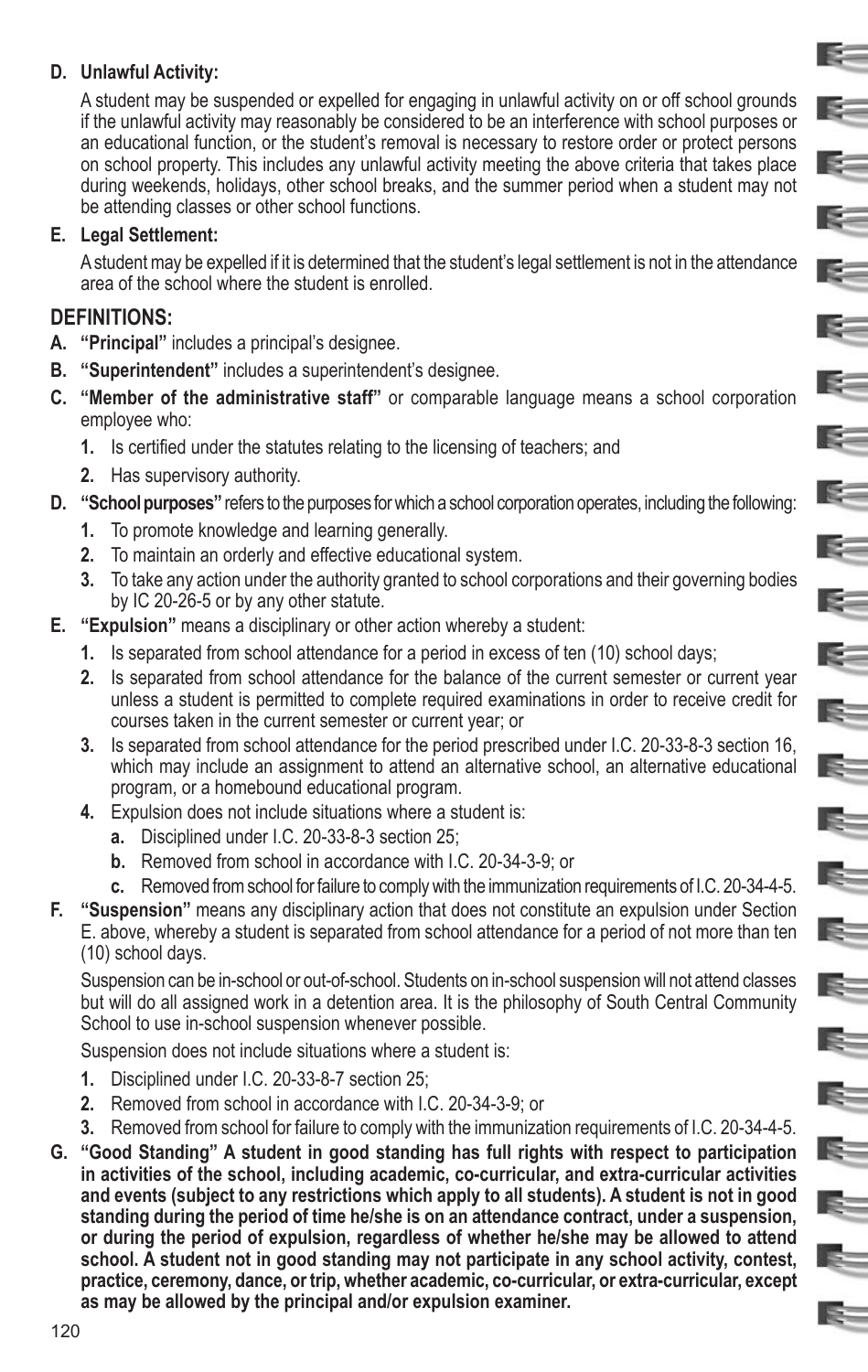- **H. "Excused Absences"** are absences with a parent note or phone call as a result of illness, funeral, or family emergency. These count against the six (6) day rule.
- **I. "Truancy"** is any absence without parental knowledge or willful refusal to attend school in defiance of parental authority.
- **J. "Suspension In-School**" occurs when a student does not attend class but must be in school and complete all assignments with loss of learning and any grade adjustment as determined by the teacher. Student may not attend extra-curricular activities. These days count against the six (6) day rule.
- **K. "Suspension Out-of-School"** occurs when students do not attend school or attend activities on the day of suspension. All work must be completed. These days count against the six (6) day rule.
- **L. "Expulsion"** is out-of-school suspension for a minimum of five (5) days and a maximum of the rest of the school year. These days count against the six (6) day rule.
- **M. "Detention"** is time served after school on Tuesdays until 3:30 for inappropriate behavior administered by the principal or her/his designee.
- **N.** "**Tuesday Extended Detention**" is time served after school on Tuesdays until 5:00 for inappropriate behavior administered by the principal or her designee.

#### **O.** "**Saturday School"**

The purpose of this program is to provide for students, their parents and the school an alternative to suspension from school. Students will be assigned to the program for a variety of disciplinary infractions but only assigned by the school administration. The program will be held at South Central Jr. Sr. High School when needed, running 7:00 A.M. until 11:00A.M. The study program will be supervised by a certified staff member, and students assigned will be expected to work on school related activities. Students who fail to attend will be assigned an in-school suspension.

#### **P. "Bullying"**

The school board is committed to providing a safe, positive, productive, and nurturing educational environment for all of its students. The Board encourages the promotion of positive interpersonal relations between members of the school community. Bullying behavior toward a student whether by other students, staff, or third parties is strictly prohibited and will not be tolerated. This prohibition includes physical, verbal, and psychological abuse as provided herein. Gestures, comments, threats, or actions which cause or threaten to cause bodily harm or personal degradation will not be tolerated. This policy applies when a student is on school grounds immediately before or during school hours, immediately after school hours, or at any other time when the school is being used by a school group; off school grounds at a school activity, function, or event; traveling to or from school or a school activity, function, or event; or, using property or equipment provided by the school.

Bullying as defined in State law means overt, repeated acts or gestures, including verbal or written communications transmitted, physical acts committed, or any other behaviors committed by a student or group of students against another student with the intent to harass, ridicule, humiliate, intimidate, or harm the other student. This type of behavior is a form of harassment, although it need not be based on any of the legally protected characteristics, such as sex, race, color, national origin, marital status, or disability. It would include, but not be limited to, such behaviors as stalking, intimidating, menacing, coercion, name-calling, taunting, making threats, and hazing. Any student who believes s/he has been or is currently the victim of bullying should immediately report the situation to the building principal or assistant principal Dean of Students, or the Superintendent. The student may also report concerns to a teacher or counselor who will be responsible for notifying the appropriate administrator or Board official. Complaints against the building principal should be filed with the Superintendent. Complaints against the Superintendent should be filed with the Board President. Every student is encouraged, and every staff member is required, to report any situation that they believe to be bullying behavior directed toward a student. Reports may be made to those identified above.

All complaints about bullying behavior that may violate this policy shall be promptly investigated.

If the investigation finds an instance of bullying behavior has occurred, it will result in prompt and appropriate disciplinary action. This may include up to expulsion for students, up to discharge for employees, exclusion for parents, guests, volunteers, and contractors, and removal from any officer position and/or a request to resign for Board members. Individuals may also be referred to law enforcement officials.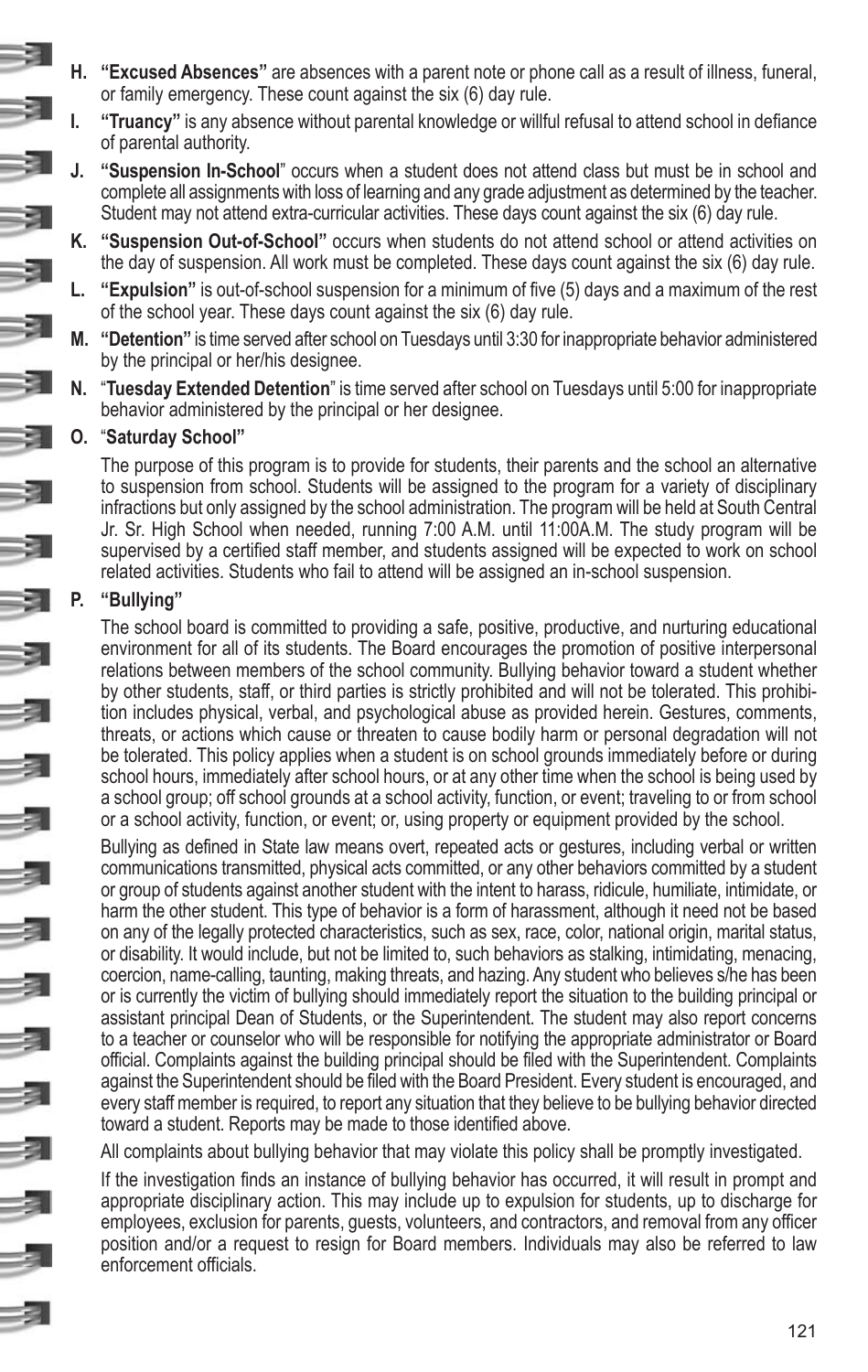# **STUDENT BEHAVIOR**

#### **A. Assemblies:**

The number of school assemblies we will have during the school year is very much dependent upon student behavior while attending these assemblies. Any student who acts discourteously toward a speaker or group performing before our student body will be removed from the area with possible permanent removal from all school assemblies for the remainder of the school year.

E-

**E** 

E.

 $\sim$ 

 $\sim$ 

E-

 $\mathbb{R}^-$ 

E-

E-

K.

 $\leq$ 

E.

 $\mathbf{R}$ 

E.

Ę.

 $\mathbb{R}^-$ 

 $\mathbb{R}^-$ 

E.

E-

 $=$ 

Is.

E-

#### **B. Dances:**

The following rules apply to any school sponsored dance:

- **1. ALL** school rules are in effect.
- **2.** Dances end at 11:00 P.M., or as designated by the sponsor.
- **3.** There are no pass outs to leave a dance. Once you go outside, you cannot return to the dance. If you leave the dance and do not have a ride home, you will sit in an assigned area and will not be able to attend dances for the remainder of the year. If it is the last dance of the year, the penalty will carry over to the next year.
- **4.** Dances are for South Central Junior-Senior High School students and their signed-up guests. Each South Central student is permitted one guest only. Guests of junior high students must be in 7th or 8th grade. Guests of high school students must be at least in 9th grade and no older than 20 years old.
- **5.** All guests must be signed up in the main office by noon on the Thursday prior to the dance.
- **6.** Students who bring a guest to a dance are responsible for their guests' behavior and its consequences.

#### **C. Fighting:**

Students who engage in fighting will be subject to suspension and or expulsion depending on the severity of the misconduct.

\*\*Fighting: 1st Offense- 3 days suspension; 2nd offense – 5 days suspension; 3rd offense- expulsion

#### **D. Fire Alarm:**

Any student who activates the fire alarm during school will be expelled from school.

#### **E. Gambling:**

No form of gambling is allowed at school or at any school-sponsored activity.

#### **F. Tobacco Policy:**

It is a violation of the disciplinary code of South Central Jr. Sr. High School to: Possess, use or provide to another person, which is, looks like, or which is or was represented to be a tobacco product.

- **1.** on school grounds at any time; or
- **2.** at any school sponsored activity or event at any location;
- **3.** or on a school bus or van used to transport students to and from school or to or from a school activity or event.

For the purposes of this policy, "tobacco" shall mean all uses of tobacco, including cigar, cigarette, pipe, snuff, or any other matter or substance that contains tobacco, as well as electronic, "vapor", or other substitute forms of cigarettes.

\*\*Tobacco: 1st Offense- 3 days suspension; 2nd offense –5 days suspension; 3rd offense- expulsion

#### **G. Love and Affection:**

Students are to refrain from placing arms around each other, kissing, and other forms of touching. With the first offense will come a warning. Progressive discipline will be utilized for subsequent offenses and will be based on the frequency/severity of offenses.

#### **H. Profanity:**

Any student who uses an abusive gesture, profane language in the presence of a teacher, student, or school employee may be suspended from school.

\*\*Profanity, vulgarity, or disrespectful language or gestures to, at, or about a staff member or student: 1st offense – detention, Tuesday Extended Detention, Saturday School, or suspension depending on the incident. This is done on case-by-case basis depending on the seriousness of the violation, prior violations, and other factors.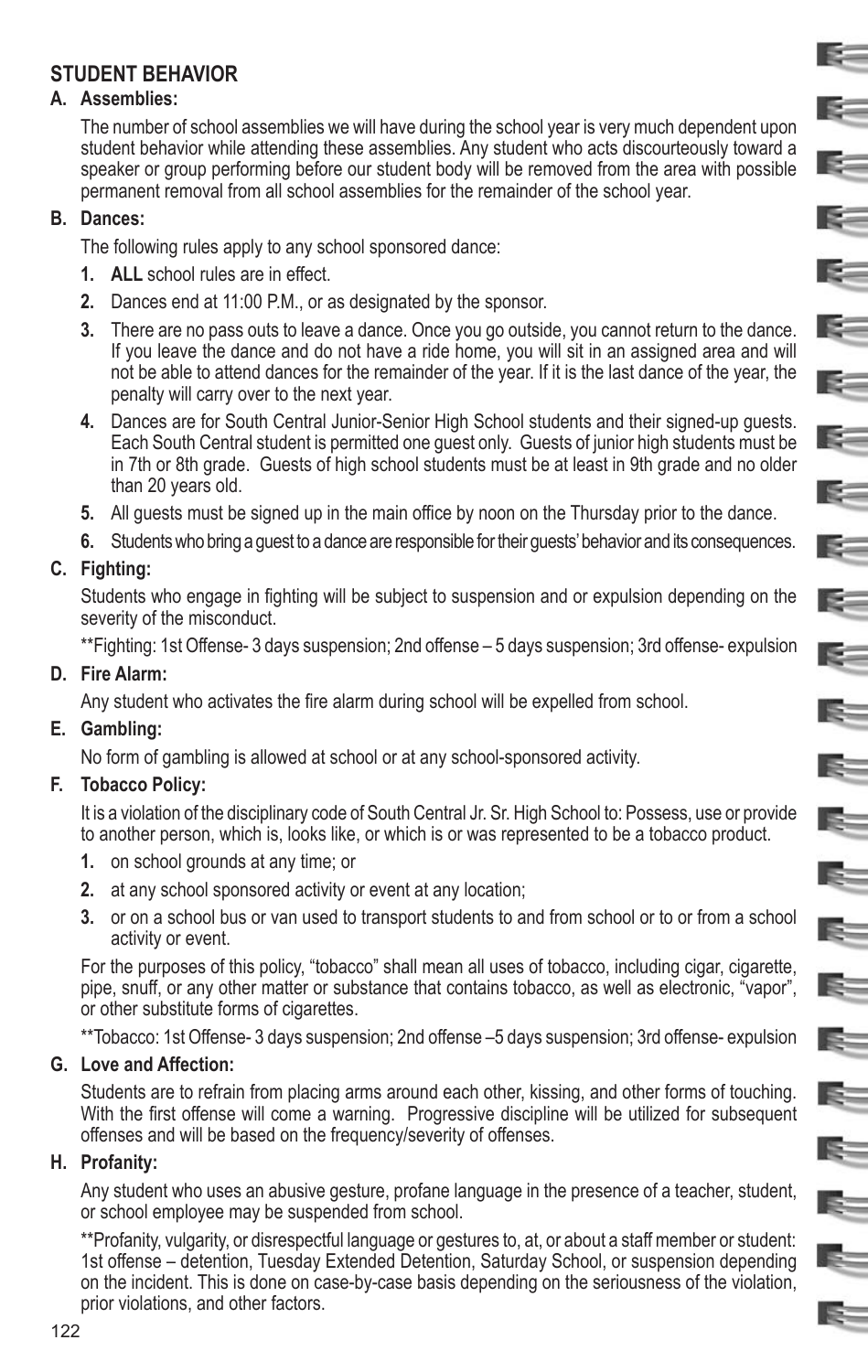### **I. Roof:**

Students are prohibited from going on the roof of the school building.

**J. School Bus Misconduct** (as reported by driver or parent):

The bus driver is in charge much like the teacher is in the school building. Student misbehavior on a bus will receive the following punishment per offense:

- **1.** First Offense: Three days bus riding suspension.
- **2.** Second Offense: Two week bus riding suspension.
- **3.** Third Offense: Semester bus riding suspension.

Students riding a bus other than their assigned bus must have a note or phone call from their parent or guardian and the note must be signed by the office. If the student is going home with another student, a note from that student's parents must also be submitted to the office

### **K. Snowballing:**

Snowballing is not permitted.

### **L. Textbooks:**

It is your responsibility to take care of your books and pay any fines that you might be assessed due to damage. Be sure to inform your teacher at the beginning of the year any damage to the text you are issued. Writing and underlining in a textbook is considered damage.

### **M. Stealing/Theft:**

Any student caught stealing school or personal property while in school or at a schoolsponsored activity, will result in the following:

- **1.** Retribution will be made by the student
- **2.** Student may be placed on an extra-curricular suspension.
- **3.** Major theft will be reported to the police.
- **4.** The following consequences will result in stealing/theft:

| <b>Minor</b>                                        |                                          |                      | Major                 |                       |
|-----------------------------------------------------|------------------------------------------|----------------------|-----------------------|-----------------------|
| One (1)0 Day ISS                                    | Restitution                              | <b>First Offense</b> | Five (5) Day          | Restitution           |
|                                                     |                                          |                      | Suspension            |                       |
| Three $(3)$                                         | Restitution                              | Second Offense       | Five (5) Day          | Restitution           |
| Days ISS                                            |                                          |                      | Suspension<br>or      | Student<br>Counseling |
|                                                     |                                          |                      | Possible<br>Expulsion |                       |
| Five (5) Days                                       | Restitution                              | Third Offense        |                       |                       |
| Suspension                                          |                                          |                      |                       |                       |
| Five (5) Day<br>Suspension or<br>Possible Expulsion | Restitution<br><b>Student Counseling</b> | Fourth Offense       |                       |                       |

### **N. Treatment of School Personnel:**

- **1.** Assault: Expulsion procedures will be initiated immediately.
- **2.** Student Disrespect: A student showing disrespect to any school employee on or off school grounds in such a way that would cause negative impact upon the employee's job performance is grounds for suspension or expulsion.
- **3.** Verbal Abuse: Three day suspension (in or out of school) and or expulsion depending upon the severity of the situation.
- **4.** Juvenile Court Referral: As used in this subsection, "physical assault" means the knowing or intentional touching of another person in a rude, insolent, or angry manner. When a student physically assaults a person having authority over the student, the principal of the school where the student is enrolled shall make a referral of the student to the juvenile court having jurisdiction over the student. However, a student with disabilities who physically assaults a person having authority over the student is subject to procedural safeguards under 20 USC 1415.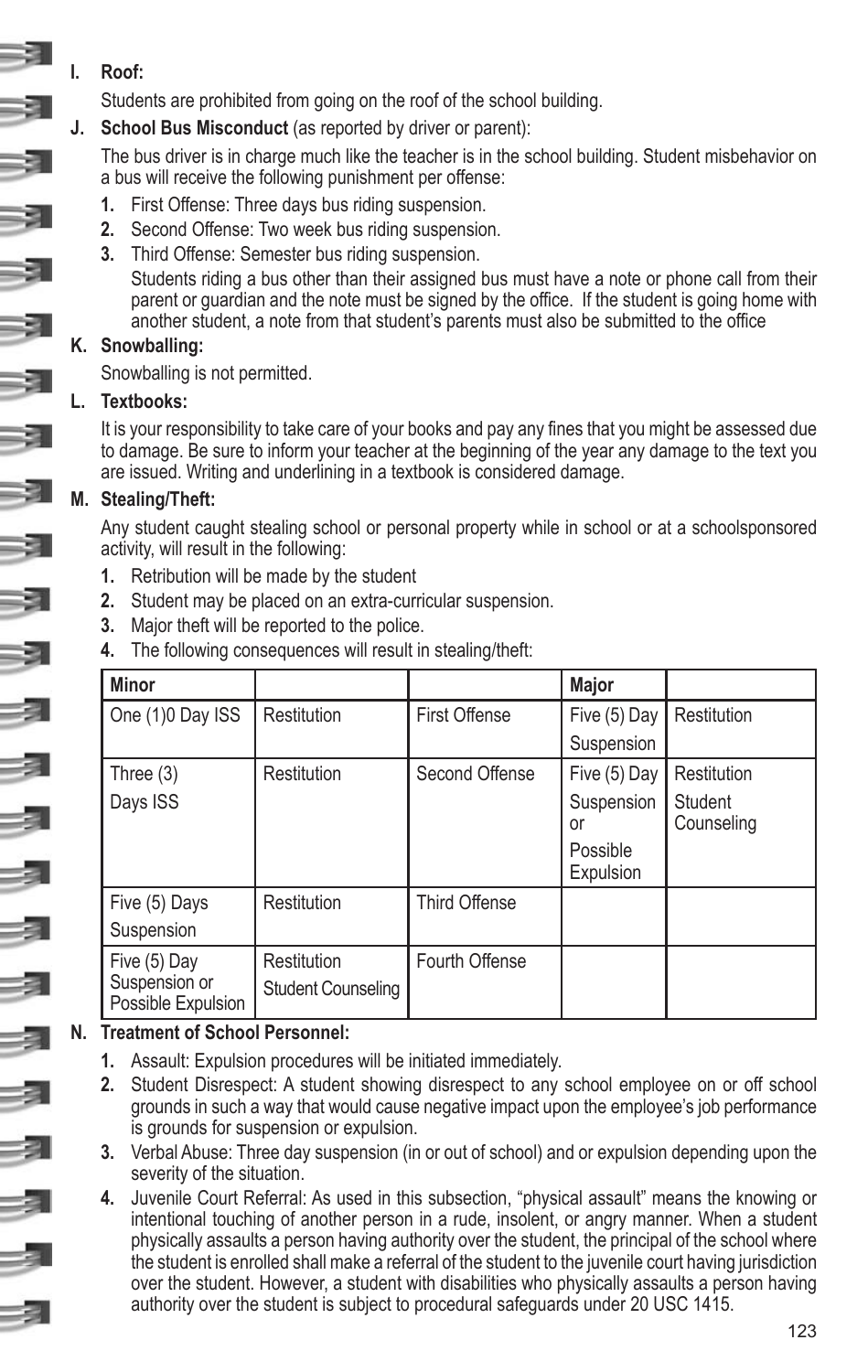#### **O. Vandalism:**

Any student caught vandalizing school or personal property will be subject to the following:

E.

E-

K.

 $\sim$ 

k.

**R** 

**E** 

**RESERVE** 

 $\approx$ 

E=

E.

E.

E.

E-

E.

IS-

Ę.

E=

- **1.** Retribution will be made by the student.
- **2.** Student may be placed on an extra-curricular suspension.
- **3.** Suspension or expulsion depending upon the severity of the offense.

#### **P. Vending Machines:**

The food and drink machines are placed in the school for student convenience. They are not to be used during class time or lunch periods.

#### **Q. Use of Wireless Communication Devices (WCD)**

In general, students are advised to leave WCDs in their lockers during class time unless the teacher specifically permits them to possess or use WCDs in class. Students may possess and use WCDs while at their lockers before or after school and during passing periods between classes, as well as in the cafeteria during lunch time. WCDs should not be used to communicate with other students who are in class. **Videorecording, photographing, or audio recording of staff or other students without prior administrative authorization is strictly prohibited.** Students participating in extracurricular activities and athletics must contact their coach or sponsor for his/her rules involving *Wireless Communication Devices (WCD)* use after school hours or on after-school bus trips. Coaches and sponsors will set their rules and enforce consequences involving the use and/or misuse of these devices.

Use of a *Wireless Communication Device (WCD)* in an unauthorized manner or in violation of these rules may result in loss of this privilege, additional disciplinary action (e.b., warnings, detention/ Saturday School suspension, expulsion). The corporation is not responsible for the loss, theft, damage, or vandalism to student WCDs as well as other student property. Students and parents are strongly encouraged to take appropriate precautions, if students are permitted to have *WCD*s in their possession, to make sure the *WCD*s are not left unattended or unsecured.

"Sexting" is prohibited at any time on school property or at school functions. Sexting is the electronic transmission of sexual messages or picture, usually through cell phone text messaging. Such conduct not only is potentially dangerous for the involved students, but can lead to unwanted exposure of the messages and images to others, and could result in criminal violations related to the transmission or possession of child pornography. Such conduct will be subject to discipline and possible confiscation of the WCD.

In addition to the guideline the following consequences will be followed in reference to students which fail to follow expectations:

Parents and students must understand the privilege of having wireless communication devices at South Central Junior-Senior High School. Parents will be given information in reference to wireless communication devices at registration including student consequences as a result of violating school policy. Consequences are based on a yearly basis:

| First Violation:          | Warning                           |
|---------------------------|-----------------------------------|
| 2nd. 3rd. 4th Violations: | Detention                         |
| 5th, 6th, 7th Violations: | <b>Tuesday Extended Detention</b> |

Further violations are administration's discretion, including suspension and/or expulsion.

#### **R. Technology 1:1 Policy**

**All students are required to sign the Responsible Use Agreement and Chromebook Take Home agreement.** 

**For management purposes of Chromebooks only school-issued devices will be permitted for use by all students.**

**Refer to the Responsible Use Agreement at the end of this section for the full terms and conditions of the technology policy.**

#### **S. Anti-Harassment:**

The School prohibits the harassment, intimidation, or bullying of any student on school property or school sponsored events. Harassment, intimidation and bullying are defined as any intentional written, verbal or physical act directed towards another student that:

**a.** causes mental or physical harm to the other student; and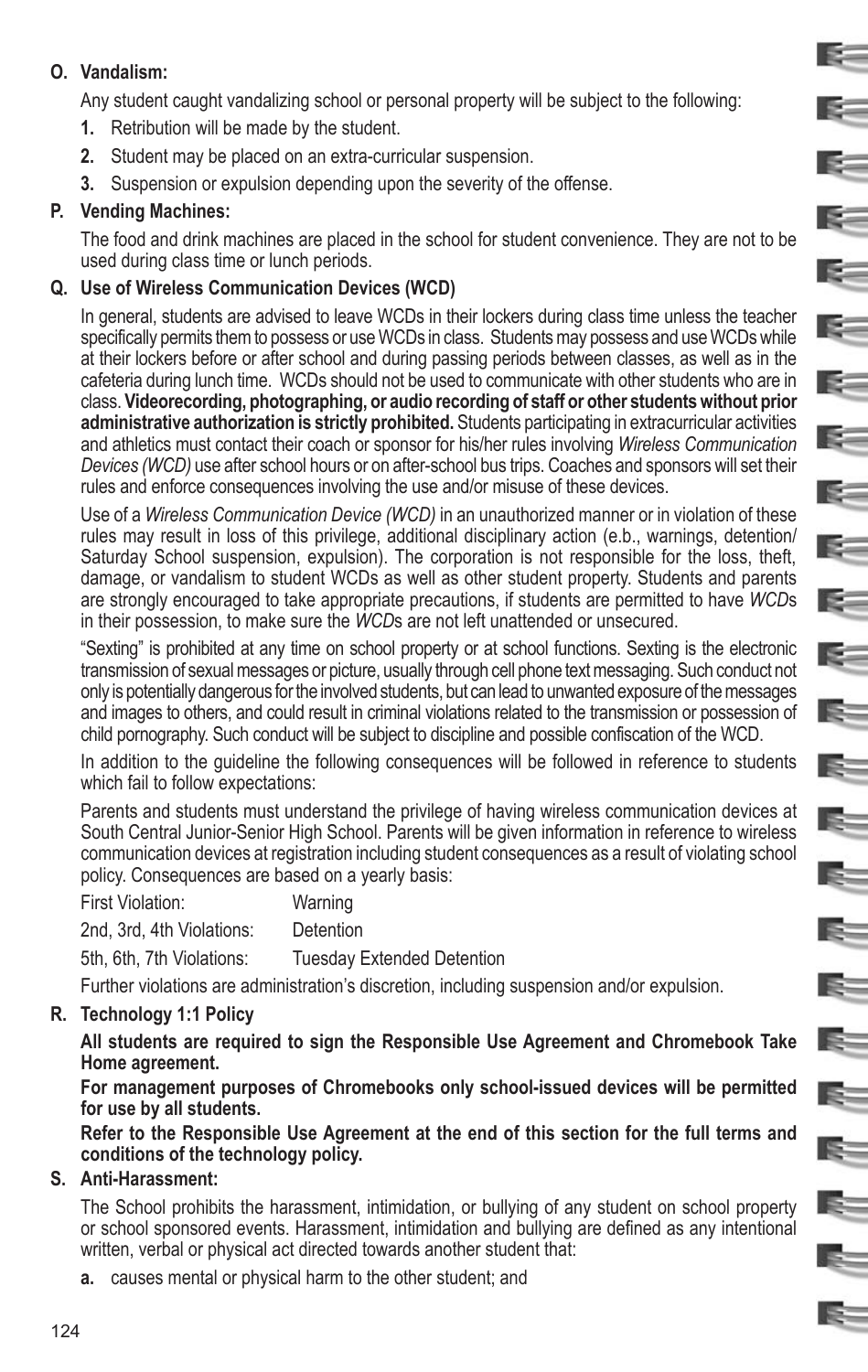**b.** is sufficiently severe, persistent, or pervasive that it creates an intimidating, threatening, or abusive educational environment for another student.

Discipline for any substantiated incidents of bullying, harassment, or intimidation will be prescribed in accordance with the appropriate section of the Student Discipline Code.

The School also prohibits retaliation against any person who reports an incident, files a complaint, or otherwise participates in an investigation. Filing false charges is also prohibited and will result in appropriate disciplinary sanctions. Suspected retaliation should be reported in the same manner as bullying, harassment, and intimidation detailed below.

Students should report incidents of bullying, harassment or intimidation to the principal, dean of students, or the Superintendent, teachers, or counselors. Complaints about the principal should be filed with Superintendent, and complaints about the Superintendent should be filed with the School Board President. All complaints will be reduced to writing and the student will have the option of either signing the complaint or affirming its veracity in front of 2 administrators.

The administrator or Board official receiving the report will conduct a prompt investigation. The parents of any child involved in prohibited conduct will be notified and permitted to view any reports related to the conduct subject laws governing student privacy. A meeting between all concerned parties will be held within 5 work days after receipt of a complaint. Any findings based on this meeting will be reduced to writing. At the close of the investigation, a written decision, including any disciplinary action, will be made and the Superintendent will be notified.

A complaining student who is not satisfied with the conclusion of the investigation may file an appeal with the Superintendent or designee within 10 days of receipt of the decision. The Superintendent or designee will arrange a meeting between all affected parties to discuss the appeal. Within 10 days of the appeal being filed, the Superintendent or designee will provide a written decision.

If the complaining student is not satisfied with the decision of the Superintendent or designee an appeal can be made to the Board within 10 days of receipt of the latest decision. The Board will conduct a hearing within 20 days, and will issue a written decision within 10 days after the close of the hearing. The School believes that every individual deserves to be able to come to school without fear of demeaning remarks or actions. The harassment/bullying of other students or members of the staff, or any other individuals is not permitted. This includes any speech or action that creates a hostile, intimidating, or offensive learning environment.

#### *Sexual Harassment, may include, but is not limited to:*

- *A. verbal harassment or abuse;*
- *B. pressure for sexual activity;*
- *C. repeated remarks with sexual or demeaning implications;*
- *D. unwelcome touching;*
- *E. sexual jokes, posters, cartoons, etc.;*
- *F. suggesting or demanding sexual involvement, accompanied by implied or explicit threats concerning*
- *G. a pattern of conduct, which can be subtle in nature, that has sexual overtones and is intended to create or has the effect of creating discomfort and/or humiliation to another;*
- *H. remarks speculating about a person's sexual activities or sexual history, or remarks about one's own sexual activities or sexual history.*

Note: An inappropriate boundary invasion by a District employee or other adult member of the School District community into a student's personal space and personal life is sexual harassment. Further, any administrator, teacher, coach, other school authority who engages in sexual or other inappropriate physical contact with a student may be guilty of criminal "child abuse" as defined in State law.

#### **T. Criminal Gangs or Gang Activity in Schools**

School Board policy 5840 prohibits gang activity and similar destructive or illegal group behavior on school property or school buses or at school-sponsored functions. It is the policy of South Central School Corporation to prohibit reprisal or retaliation against individuals who report gang activity and similar destructive or illegal group behavior or who are victims, witnesses, bystanders, or others with reliable information about an act of gang activity and similar destructive or illegal group behavior.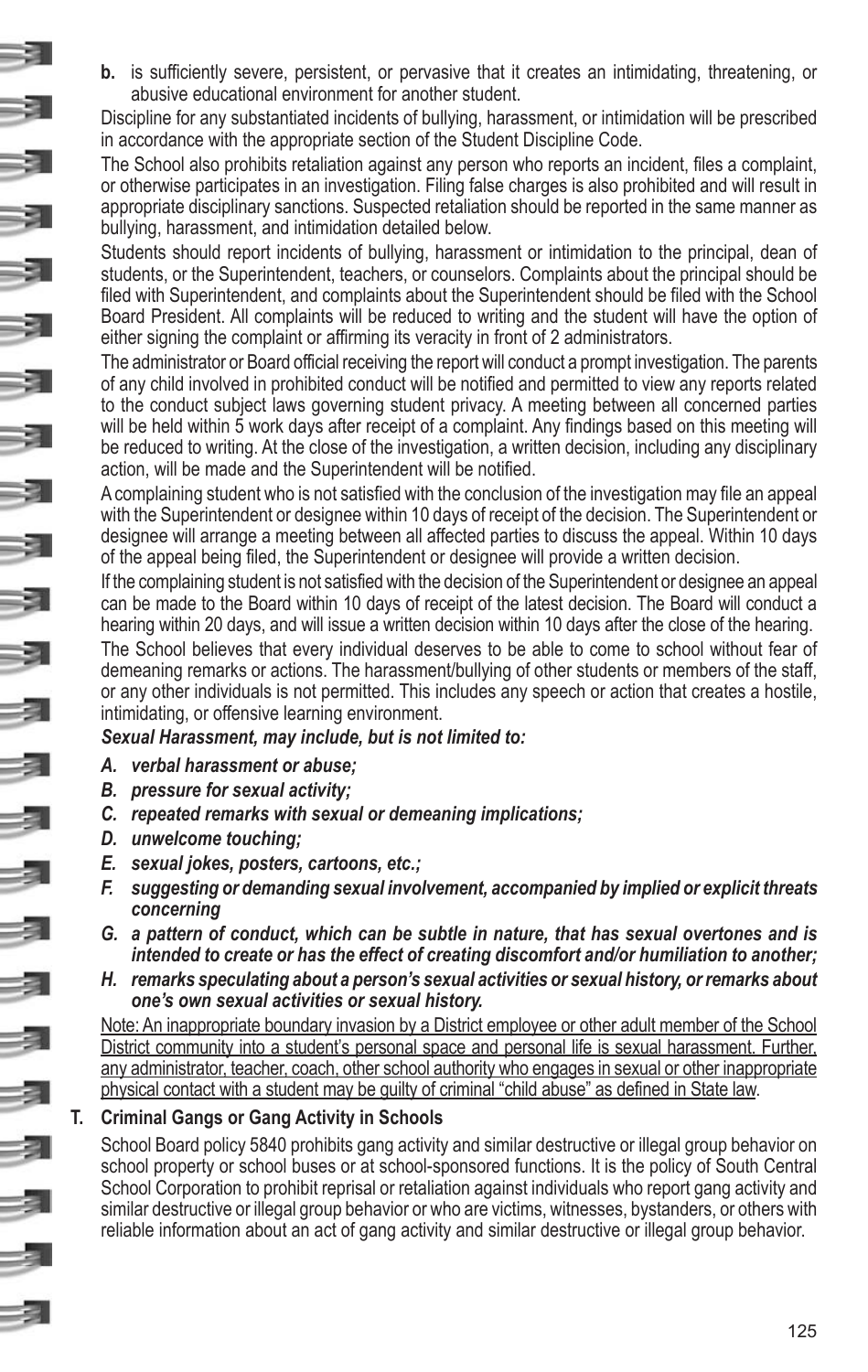# **DRESS GUIDELINES**

Student dress and appearance should be non-disruptive or distracting to others. The school emphasizes cleanliness, neatness, and appropriateness in the educational environment. Student dress and appearance is ultimately up to the discretion of the administration if an individual's appearance does not meet guidelines or if it becomes a distraction. It is the responsibility of the student to consult with a principal if there are any questions as to what is acceptable or unacceptable prior to the commencement of the school day. Likewise, students are required to comply with the dress code at all activities in which the student is a representative of the school. This includes participation in extra-curricular activities after school hours as well as events off school campus such as field trips, award ceremonies, community events, presentations, or recognition program. Students deemed to be dressed inappropriately at an extra-curricular or off-campus event may not be allowed to participate in the event or activity.

E.

E.

E-

 $\approx$ 

E-

 $\approx$ 

**R** 

E-

 $\approx$ 

E-

E.

Ę.

E-

The following are some general guidelines for South Central Jr.-Sr. High students:

- **1.** Sleeveless tops must have at least a 2 inch strap.
- **2.** Tops should reflect appropriate modesty for school; no exposure of midriff or cleavage. Shirts/blouses must have a full back, and no sheer or net tops can be worn by themselves or over sleeveless tops
	- When arms are outstretched shoulder high, no flesh should be visible.
- **3.** Undergarments must be worn, but are not to be exposed.
- **4.** Baggy or sagging pants are not allowed.
- **5.** Shorts, skirts, dresses, (anything worn by a student) must be NO shorter than fingertip length when the students' arms are extended straight down at his/her sides, even when worn with tights or leggings.
- **6.** No holes in any garment above the fingertip cut off length.
- **7.** Spiked jewelry and long pocket chains are not allowed.
- **8.** Clothing, jewelry or tattoos which depict drugs, alcohol, profanity, violence, weapons, sex, sexual innuendo, or gangs are not allowed.
- **9.** Clothing which depicts groups, including music groups, which commonly promote any of the above are not permitted.
- **10.** Students will only be permitted to wear hats or caps (any head wear) in the building during the school day when they are going to their lockers in the morning before class or upon leaving at the end of the school day. No bandanas will be allowed. This rule can be waived for special "School Spirit" days.
- **11.** Shoes or acceptable sandals/flip-flops must be worn at all times.
- **12.** Students will only be permitted to carry backpacks, purses or other large bags during the school day when they are going to their lockers in the morning before class or upon leaving at the end of the school day. Backpacks, bags, or purses are not to be taken into classrooms.
- **13.** Students will only be permitted to wear heavy coats or jackets during the school day when they are going to their lockers in the morning before class or upon leaving at the end of the school day, unless granted specific permission from a teacher or administrator.
- **14.** Blankets are not permitted.

\*\*1st Offense – Warning/Addressed by Classroom Teacher, whenever possible; 2nd Offense – Sent to office to correct the violation/detention; 3rd Offense – Sent to the office to correct the violation/Tuesday Extended detention

# **AK SMITH VOCATIONAL SCHOOL POLICY**

Bus transportation is provided to South Central students who attend vocational school at AK Smith in Michigan City. Students who ride the bus are required to meet the bus in the back parking lot in the morning, and return back to South Central on the bus following the completion of their classes at AK Smith. In the event that the parent or quardian requests and authorizes that a student who attends AK Smith be permitted to use his/her own transportation to and from all outside classes rather than use the transportation provided by the School, the following protocol must be followed:

- **1.** A Waiver and Release form signed by the parents and student is on file in the principal's office
- **2.** The student has received permission to drive to school from AK Smith Vocational School
- **3.** The student does not transport any passenger in his or her vehicle.

Upon returning to South Central in the afternoon, students are required to enter directly in to the building. Students will return to South Central during 3rd hour, and will be assigned to a study hall for that period. Failure to report to the assigned study hall within four minutes of the bus's arrival to South Central will be considered truancy and disciplinary consequences will be enforced accordingly.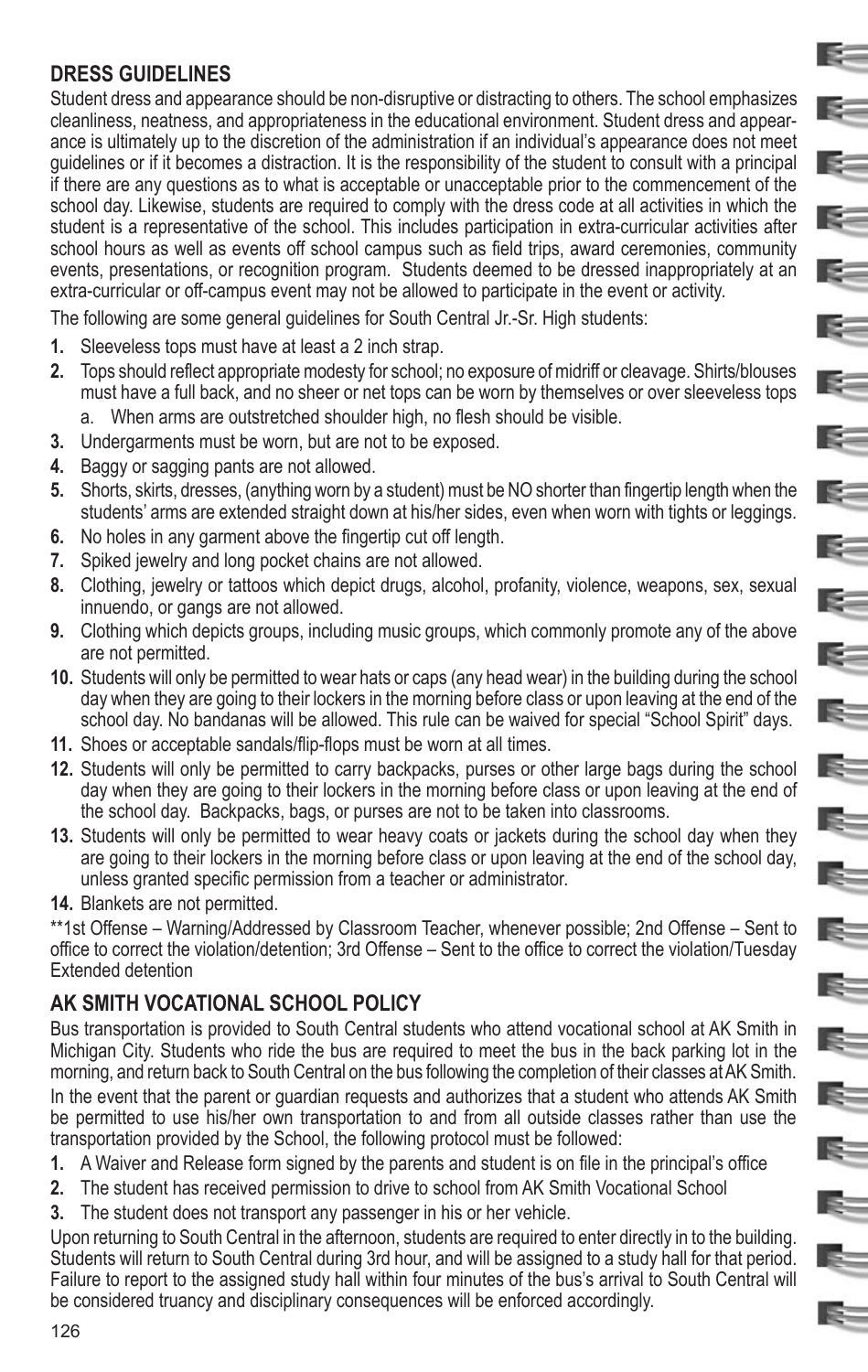### **DRIVING POLICY**

Driving to school is a privilege, not a right. Any student who abuses this privilege by using his/her car in a way detrimental to another car, pedestrian, or property while on school grounds will not be able to drive to school or bring their vehicle on school property for twenty (20) school days. A second abuse will result in not driving for the remainder of the school year. Reckless driving to or from school may also terminate your privilege to drive to school. At no time are you allowed to drive someone else's vehicle. Students may not park in front of school until after 3:00 p.m.

A fifteen (15) M.P.H. speed limit will be imposed while on school grounds. Watch your speed while entering and leaving the parking lots.

All vehicles will be parked between the restraining lines. Students will not be permitted to go to their vehicles during school hours. Students who arrive to school after the first hour bell has rung must park in the back parking lot and walk to the front of the school to enter the building through the main office doors. All drivers must register their vehicles by having on file a driver's permit signed by a parent. This form may be secured in the office. More than one vehicle may be registered on one permit. Failing to display the school issued parking pass while your vehicle is parked in the school parking lot or parking in a staff or visitor parking spot will result in a Tuesday Extended Detention for the first violation, a Saturday School for the second violation, and loss of driving privileges for twenty (20) school days for the third violation.

#### **A. Issuance of License or Permit:**

Indiana Code 9-24-2-1 states: "A driver's license or learner's permit may not be issued to an individual less than eighteen (18) years of age who meets any of the following conditions:

- **1.** Is a habitual truant under IC 20-33-2-11.
- **2.** Is under at least a second suspension from school for the school year under IC 20-33-8-14 or IC 20-33-8-15.
- **3.** Is under an expulsion from school under IC 20-33-8-14, IC 20-33-8-15, or IC 20-33-8-16.
- **4.** Is considered a dropout under IC 20-33-2-28.5(b)

At least five (5) days before holding an exit interview under IC 20**-**33-2-28.5, the school corporation shall give notice by certified mail or personal delivery to the student, the student's parent, or the student's guardian that the student's failure to attend an exit interview under IC 20-33-2-28.5 or return to school if the student does not meet the requirements to withdraw from school under IC 20-33-2-28.5 will result in the revocation or denial of the student's:

- **1.** driver's license or learner's permit: and
- **2.** employment certificate.

#### **B. Invalidation of License or Permit:**

Indiana Code 9-24-2-4 states: "If a person is less than eighteen (18) years of age, is under a suspension or expulsion as described in section 1, the department shall, upon notification by the person's principal, invalidate the person's license or permit until the earliest of the following events:

- **1.** The person becomes eighteen (18) years of age.
- **2.** One hundred twenty (120) days after the person is suspended, or the end of a semester during which the person returns to school, whichever is longer.
- **3.** The suspension or expulsion is reversed after the person has had a hearing under IC 20-8.1-5.1."

### **CHEATING/PLAGIARISM**

Students are expected to conduct themselves honestly and with integrity in their work**. All forms of cheating and plagiarism are prohibited***.* Behavior that is unacceptable includes, but is not limited to the following:

- **1.** Copying another student's homework
- **2.** Working with others on projects that are meant to be done individually
- **3.** Looking at or copying another student's test or quiz answers
- **4.** Using any other method to get/give test or quiz answers
- **5.** Taking a test or quiz in part or in whole to use or to give others
- **6.** Copying information from a source without proper attribution
- **7.** Taking papers from other students, publications, or the Internet

Violators of this policy will be disciplined on a case-by-case basis depending on the seriousness of the violation, prior violations, and other factors. Disciplinary measures include, but are not limited to, redoing assignment/retaking test, detention, suspension, or expulsion.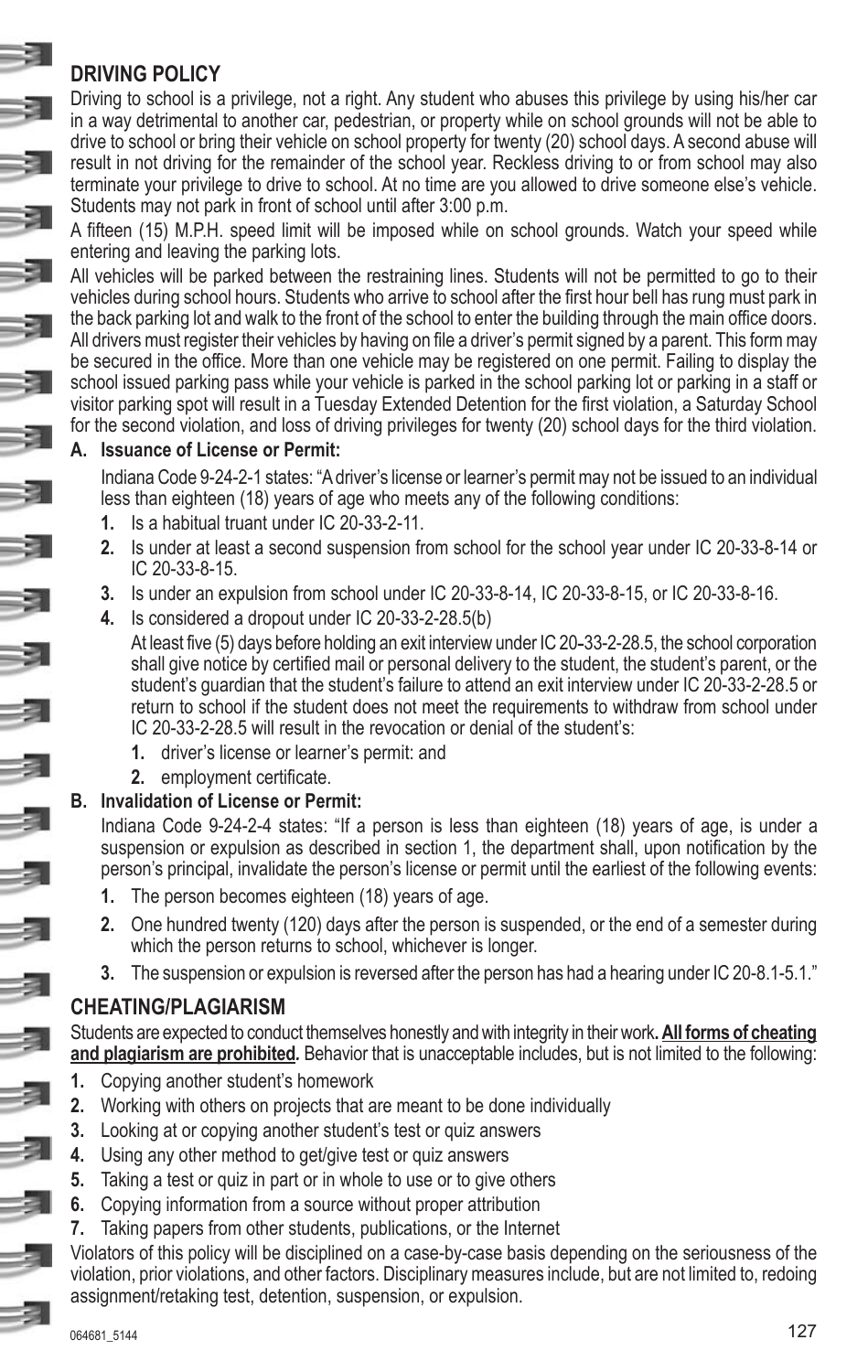\*\*Plagiarism/Cheating: 1st offense – Included but not limited to redoing assignment/retaking tests, detention, suspension, or expulsion. This is done on a case-by-case basis depending on the seriousness of the violation, prior violations and other factors.

E-

E-

**RECORD** 

R.

E.

E-

E.

 $\geq$ 

E.

 $\mathbb{R}^-$ 

E=

E.

E.

 $\mathbb{R}^-$ 

E.

E.

E=

# **LUNCH HOUR**

Students may bring their own lunch. All food and drink must stay in the cafeteria at all times. All other areas, inside or outside of the building, are off limits except the restrooms in the main hall by the cafeteria. Each student must have a lunch card in order to go through the cafeteria line. If a card has been lost or broken, the student must purchase another one for \$2.00 from the office. Students may deposit money into their account weekly, monthly, etc., or by cash daily.

Students must remain seated during the lunch hour except when purchasing items or disposing of their trays and/or trash.

# **SST PROCEDURES**

Students report to their assigned SST classroom at 10:36. Students needing to visit another teacher must display their pass to their SST teacher or ask the SST teacher to sign a pass. The SST teacher signs the pass with the time out and the student has two (2) minutes to report to that classroom. The student must remain in that classroom until the end of the SST period.

SST should function as a study hall environment. Students are expected to work on coursework or read silently. No games are allowed during SST time. Teachers will check student grades at a minimum of once per week, and direct students to see appropriate teachers if grade checks prove that is necessary.

# **NURSE'S OFFICE**

This area is for students that need attention due to illness or injury. Under no circumstances is this an area where students should gather to socialize. Students who become ill during the school day must see the nurse in order to receive an excused absence to be released home. The nurse will contact parents when students are deemed ill enough to be sent home. Students who call or text parents to pick them up due to illness or any other reason will receive an unexcused absence.

# **LIBRARIES 360**

Libraries 360 is a cooperative project between the La Porte County Public Library and school corporations. A Libraries 360 card can be used at any location of La Porte County Public Library System. The student is responsible for all materials borrowed, returning all materials on time, and paying any fees for lost and/or damaged materials.

# **PASSES**

### **A. Media Center:**

Passes to the media center should only be issued by the teacher assigning work to the student. Any student who goes to the library must have a pass.

### **B. Nurse:**

Any student sent to the nurse's office must have a pass. Students should only go to the nurse's office for medical attention.

### **C. Elementary:**

Jr. Sr. high school students are not to use the restrooms located in the elementary (north) section of the building at any time unless they receive specific permission from administration.

### **D. Restrooms**

Restrooms will not be used during class time unless deemed necessary by the classroom teacher.

# **WELLNESS POLICY**

The South Central Community School Corporation supports the health and wellbeing of all students by pr omoting nutrition and physical activity at all grade levels. Therefore, in accordance with Healthy, Hunger- Free Kids Act, the policy of the Board of School Trustees is posted on the school website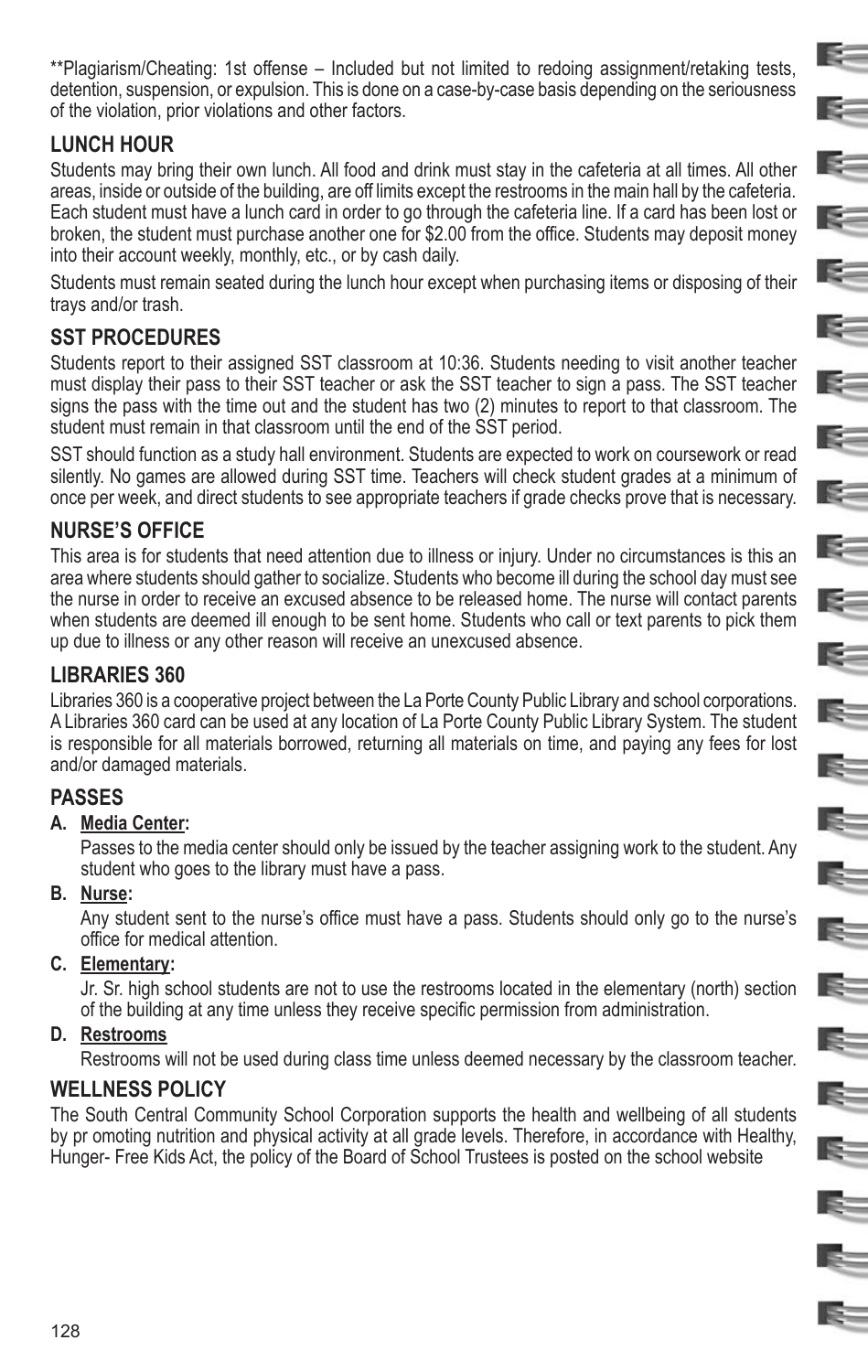# 3

# GUIDE TO STUDENT CONSEQUENCES

| Violation                         | 1st Offense                                          | 2nd Offense                                                    | 3rd Offense                       |
|-----------------------------------|------------------------------------------------------|----------------------------------------------------------------|-----------------------------------|
| Fighting                          | 3 Days Suspension                                    | 5 days Suspension                                              | Suspension                        |
|                                   |                                                      |                                                                | pending                           |
|                                   |                                                      |                                                                | Expulsion                         |
| Substance Abuse                   | Suspension pending                                   |                                                                |                                   |
|                                   | Expulsion                                            |                                                                |                                   |
| Alcohol                           | Suspension pending                                   |                                                                |                                   |
|                                   | Expulsion                                            |                                                                |                                   |
| Tobacco                           | 3 Days Suspension                                    | 5 Days Suspension                                              | Suspension                        |
|                                   |                                                      |                                                                | pending                           |
|                                   |                                                      |                                                                | expulsion                         |
| Firearms/Weap-                    | Suspension pending                                   |                                                                |                                   |
| ons                               | Expulsion                                            |                                                                |                                   |
| Stealing/Theft                    | 1 Day ISS/Restitution                                | 3 Days ISS/Restitution                                         | 5 Days Suspen-                    |
| (Minor)                           |                                                      |                                                                | sion/Restitution                  |
| Stealing/Theft                    | 5 Day Suspension                                     | 5 Day Suspension or Possible                                   | Suspension                        |
| (Major)                           | Restitution                                          | Expulsion with Restitution &                                   | pending                           |
|                                   |                                                      | <b>Student Counseling</b>                                      | Expulsion                         |
| Sexual Harass-                    | 3 Days Suspension                                    | 5 Days Suspension                                              | 10 Days                           |
| ment                              | Mandatory Counseling                                 | <b>Behavior Contract</b>                                       | Suspension                        |
|                                   |                                                      | <b>Parent Conference</b>                                       | Possible                          |
|                                   |                                                      | <b>Student Counseling</b>                                      | Expulsion                         |
| Violation of Pass-<br>word Access | Suspension or revocation                             | Suspension or revocation                                       |                                   |
|                                   | of computer and or Network                           | of computer and or Network                                     |                                   |
|                                   | privileges                                           | privileges                                                     |                                   |
|                                   | Disciplinary Action deter-<br>mined by South Central | Disciplinary Action determined<br>by South Central Community   |                                   |
|                                   | <b>Community Schools</b>                             | Schools                                                        |                                   |
| Violation of Inter-               | Suspension or revocation                             | Suspension or revocation                                       |                                   |
| net Acceptable                    | of computer and or Network                           | of computer and or Network                                     |                                   |
| Use Policy                        | privileges                                           | privileges                                                     |                                   |
|                                   | Disciplinary Action deter-<br>mined by South Central | Disciplinary Action determined<br>by South Central Community   |                                   |
|                                   | <b>Community Schools</b>                             | Schools                                                        |                                   |
| Plagiarism/                       | Included but not limited to,                         | This is done on a case-by-case                                 |                                   |
| Cheating                          | redoing assignment/retaking                          | basis depending on the serious-                                |                                   |
|                                   | tests, detention, suspension,<br>or expulsion        | ness of the violation, prior<br>violations, and other factors. |                                   |
| Profanity, vulgar-                | Detention, Extended                                  | This is done on a case-by-                                     |                                   |
| ity, or disrespect-               | Detention, Saturday School,                          | case basis depending on the                                    |                                   |
| ful language or                   | or suspension depending on                           | seriousness of the violation,                                  |                                   |
| gestures to, at,                  | the incident.                                        | prior violations, and other<br>factors.                        |                                   |
| or about another                  |                                                      |                                                                |                                   |
|                                   |                                                      |                                                                |                                   |
| student                           |                                                      |                                                                |                                   |
| Dress Code<br>Violation           | Change Clothes<br>Warning                            | Change Clothes<br>Detention                                    | <b>Change Clothes</b><br>Extended |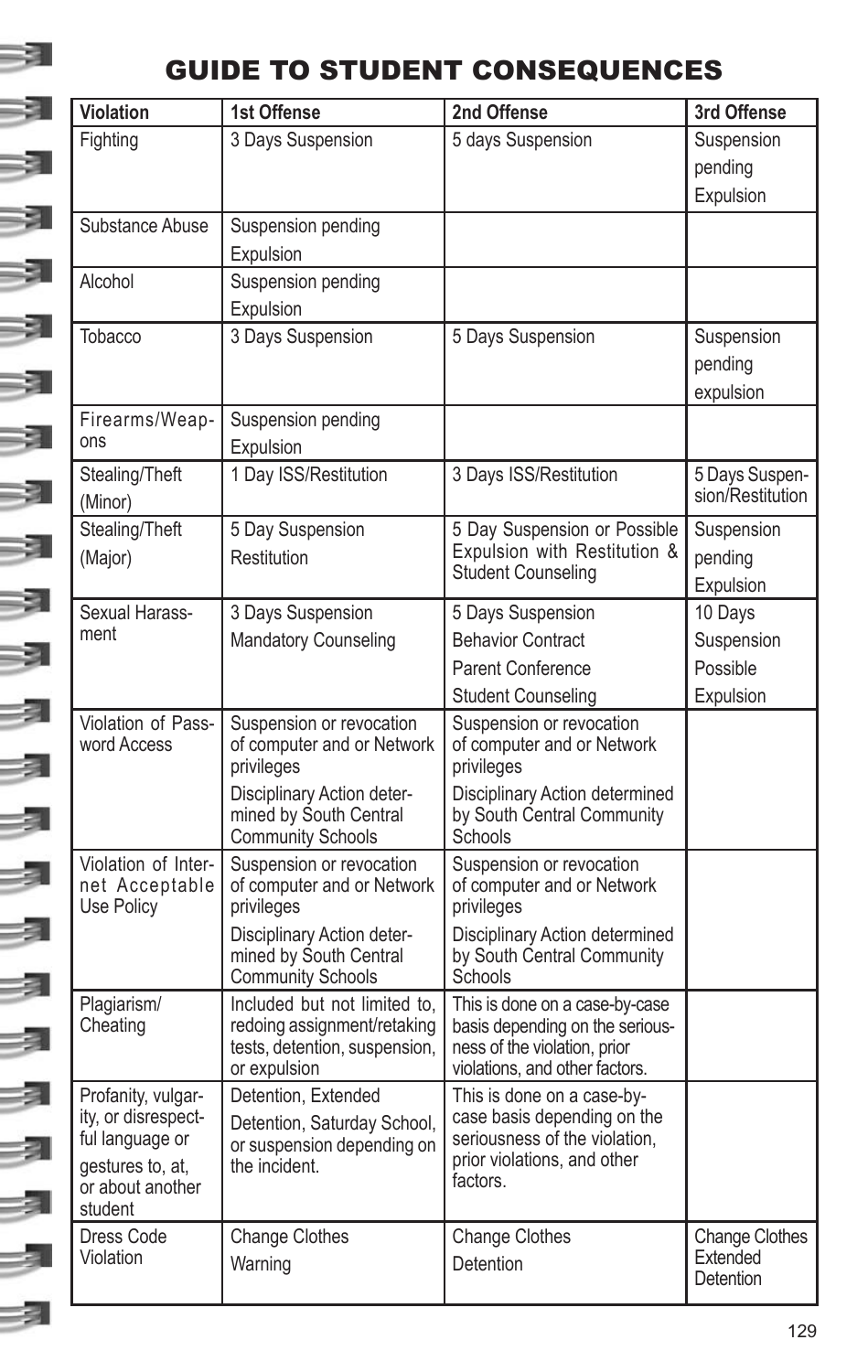# **AUTHORITY TO MAINTAIN DISCIPLINE**

Recognizing that the behavior of some students may be so disruptive that it interferes with school purposes or educational functions of the school corporation, school officials may find it necessary to discipline a student. In this event and in accordance with the provisions of I.C. 20-33-8, administrators and staff members may take the following actions:

E.

E-

**RE** 

R.

E.

K.

K.

 $=$ 

 $\mathbf{z}$ 

E-

S.

 $\geq$ 

E.

 $\mathbb{R}^-$ 

E.

ls=

E.

E.

E

 $\mathbf{E}$ 

R.

€

E-

**A. REMOVAL FROM CLASS OR ACTIVITY - TEACHER:** A middle school, junior high school teacher or high school teacher will have the right to remove a student from his/her class or activity for a period of up to one (1) school day if the student is assigned regular or additional work to be completed in another school setting.

### **B. DETENTION/TUESDAY EXTENDED DETENTION:**

Detention is assigned to students for a variety of usually minor rule violations. Students will be told where and when to report for their detention at least twenty-four (24) hours prior to serving detention. It is the student's responsibility to arrange transportation home from detention. Detention will take precedence over any extra-curricular practice or organizational meeting. Students who fail to report for detention as assigned, without prior approval from the office, will be required to serve a Tuesday Extended Detention. Teachers must call the parents/guardians once a detention has been issued.

Tuesday Extended Detention is assigned to students for a variety of moderately severe rule violations. Students will be told where and when to report for their Tuesday Extended Detention at least twenty-four (24) hours prior to serving the extended detention. It is the student's responsibility to arrange transportation home from Tuesday Extended Detention. Tuesday Extended Detention will take precedence over any extra-curricular practice, event, or meeting. Students who fail to attend Tuesday Extended Detention will be required to serve a Saturday School.

- **C. SUSPENSION FROM SCHOOL PRINCIPAL:** A school principal (or designee) may deny a student the right to attend school or take part in any school function for a period of up to ten (10) school days.
- **D. EXPULSION:** A student may be expelled from school for a period no longer than the remainder of the current semester plus the following semester, with the exception of possession of a firearm, destructive device or a deadly weapon listed under Grounds for Suspension and Expulsion.
- **E. ALTERNATIVE DISCIPLINE:** Assignment by the principal of the school where the recipient of the disciplinary action is enrolled of not more than one hundred twenty (120) hours of service with a nonprofit organization operating in or near the community where the school is located or where the student resides. The following apply to service assigned under this subdivision:
	- **1.** A principal may not assign a student under this subdivision unless the student's parent or guardian approves: (I) the nonprofit organization where the student is assigned: and (ii) the plan described in clause (B) (I). A student's parent or guardian may request or suggest that the principal assign the student under this subdivision.
	- **2.** The principal shall make arrangements for the student's service with the nonprofit organization. Arrangement must include the following: A plan for the service that the student is expected to perform. (ii) A description of the obligations of the nonprofit organization to the student, the student's parents, and the school corporation where the student is enrolled. (iii) Monitoring of the student's performance of service by the principal or the principal's designee. (iv)Periodic reports from the non-profit organization to the principal and the student's parent or guardian of the student's performance of the service.
	- **3.** The nonprofit organization must obtain liability insurance in the amount and of the type specified by the school corporation where the student is enrolled that is sufficient to cover liabilities that may be incurred by a student who performs service under this subdivision.
	- **4.** Assignment of service under this subdivision suspends the implementation of a student's suspension or expulsion. A student's completion of service assigned under this subdivision to the satisfaction of the principal and the nonprofit organization terminates the student's suspension or expulsion.
- **F. RIGHT OF PRINCIPAL** This section applies to a student who:
	- **1.** is at least sixteen (16) years of age: and
	- **2.** wishes to re-enroll after an expulsion.

A principal may require a student to attend one (1) or more of the following:

- **1.** An alternative school or alternative educational program.
- **2.** Evening classes
- **3.** Classes established for students who are at least sixteen (16) years of age.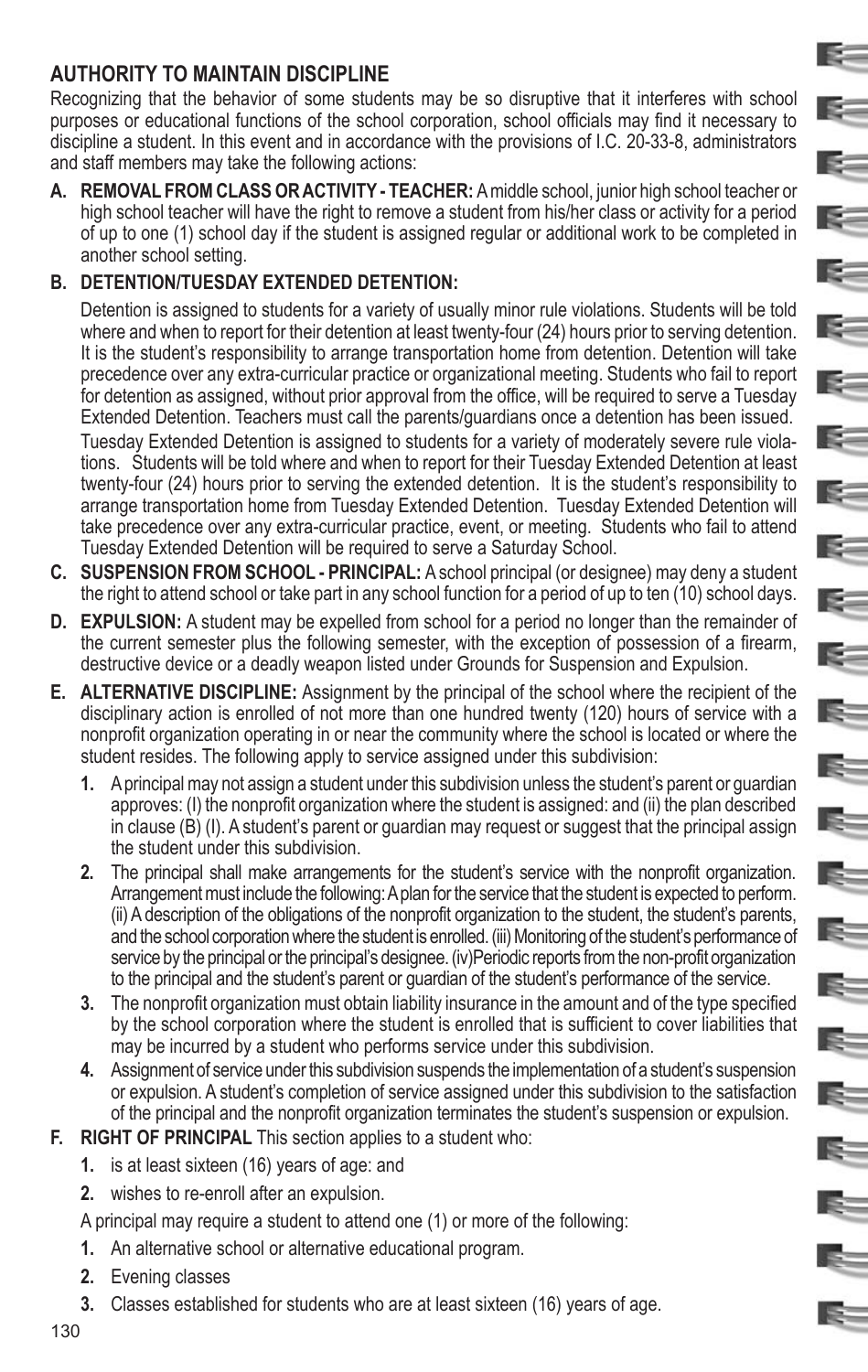### **G. USE OF METAL DETECTORS:**

Metal Detectors may be used by administration when reasonable suspicion exists.

# **RIGHT TO APPEAL**

The student or parent has the right to appeal an expulsion decision to the school board within ten (10) days of the receipt of notice of the action taken. The student or parent appeal to the school board must be in writing. If an appeal is properly made, the board will consider the appeal unless it votes not to hear the appeal. If the board hears the appeal, it will consider the written summary of the expulsion meeting and the arguments of both the school administration and the student and/or the student's parent. The board will then take any action deemed appropriate.

# **PROCEDURAL DUE PROCESS RIGHTS**

#### **A. Suspension Procedures:**

When a principal (or designee) determines that a student should be suspended, the following procedures will be followed:

- **1.** A meeting will be held prior to the suspension of any student. At this meeting, the student will be entitled to:
	- **a.** A written or oral statement of the charges;
	- **b.** If the student denies the charges, a summary of the evidence against the student will be presented; and,
	- **c.** The student will be provided an opportunity to explain his or her conduct.
- **2.** The meeting shall precede suspension of the student except where the nature of the misconduct requires immediate removal. In such situations, the meeting will follow the suspension as soon as reasonably possible following the date of the suspension.
- **3.** Following suspension, the parents or guardians of suspended students will be notified in writing. The notification will include the dates of the suspension, describe the misconduct, and the action taken by the principal.

#### **B. Expulsion Procedures:**

When a principal (or designee) recommends to the superintendent (or designee) that a student be expelled from school, the following procedures will be followed:

- **1.** The superintendent (or designee) may conduct an expulsion meeting, or may appoint one of the following persons to conduct the expulsion meeting:
	- **a.** Legal counsel
	- **b.** A member of the administrative staff who did not expel the student during the current school year and was not involved in the events giving rise to the expulsion.
- **2.** An expulsion will not take place until the student and the student's parents are given notice of their right to appear at an expulsion meeting conducted by the superintendent or the person designated above. Failure to request and to appear at this meeting will be deemed a waiver of rights administratively to contest the expulsion or to appeal it to the school board.
- **3.** The notice of the right to an expulsion meeting will be in writing, delivered by certified mail or by personal delivery, and contain the reasons for the expulsion and the procedure for requesting the meeting.
- **4.** At the expulsion meeting, the principal (or designee), will present evidence to support the charges against the student. The student or parents will have the opportunity to answer the charges against the student, and to present evidence to support the student's position. An attorney may not represent the student at the expulsion meeting, but the attorney may be available for consultation outside the meeting room during the course of the meeting.
- **5.** If an expulsion meeting is held, the person conducting the expulsion meeting will make a written summary of the evidence heard at the meeting, take any action found to be appropriate, and give notice of the action taken to the student and the student's parent.

The student or parent has the right to appeal the decision of the person conducting the expulsion meeting to the school board within ten (10) days of the receipt of notice of the action taken. The student or parent appeal to the school board must be in writing. If an appeal is properly made, the board must consider the appeal unless the board votes not to hear the appeal. If the board hears the appeal, it will consider the written summary of the expulsion meeting and the arguments of both the school administration and the student and/or the student's parent. The board will then take action deemed appropriate.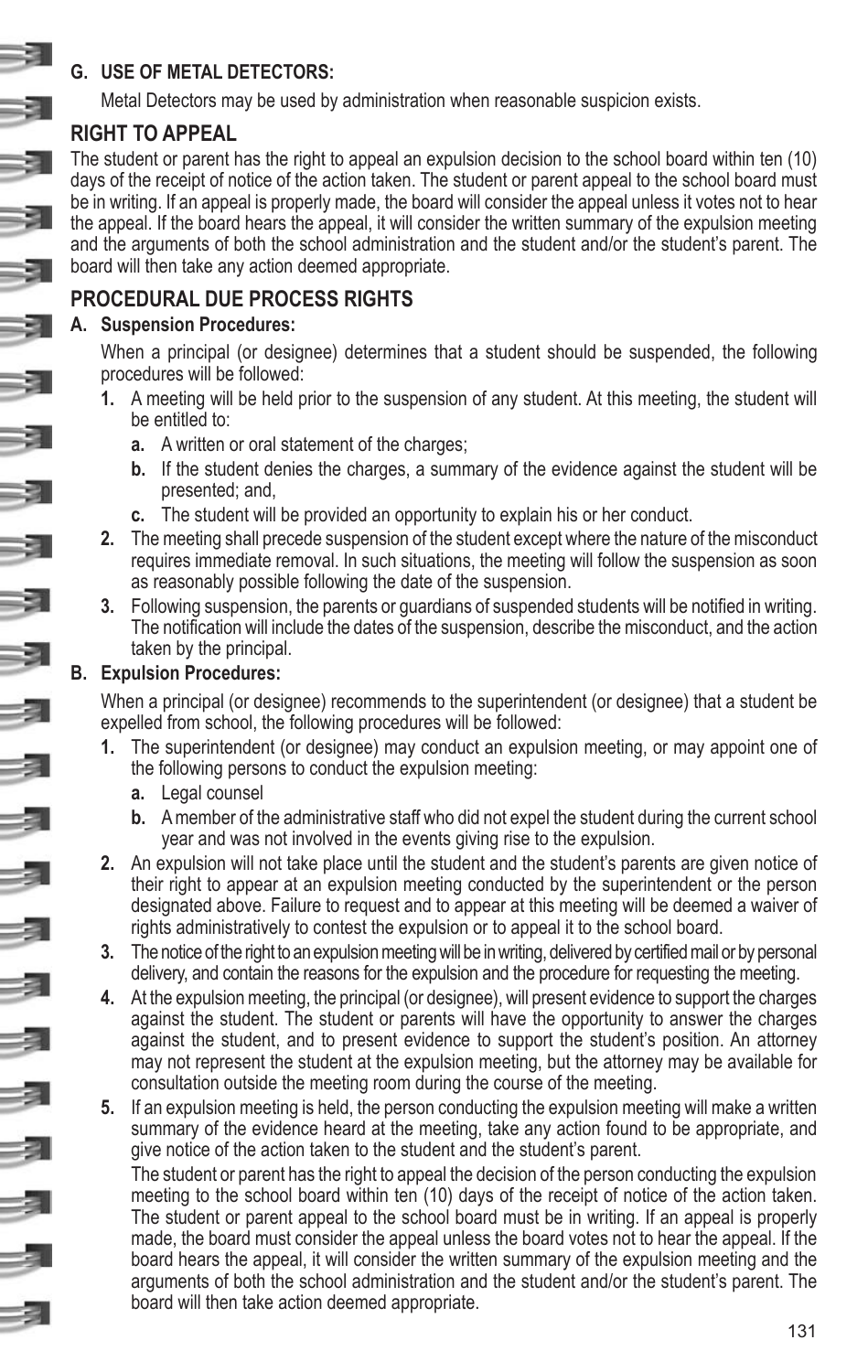# SOUTH CENTRAL COMMUNITY SCHOOL CORPORATION RESPONSIBLE USE AGREEMENT

E.

**E** 

E-

 $\approx$ 

 $\sim$ 

k.

E=

 $\epsilon$ 

**Reserve** 

 $\approx$ 

 $\leq$ 

E.

E.

E.

E=

E.

E.

E.

E.

IS-

E.

E.

E=

South Central Community School Corporation (SCCSC) recognizes that access to technology in school gives students greater opportunities to learn, engage, communicate, and develop skills that will prepare them for work, life, and citizenship. We are committed to helping students and staff develop progressive technology and communication skills. To that end, we provide the privilege of access to technologies for student and staff use. These rules apply to all school computers, all school-provided electronic devices wherever used, all uses of school servers, and Internet access and networks regardless of how they are accessed. This Responsible Use Policy outlines the guidelines and behaviors that all users are expected to follow when using school technologies or when using personally owned devices on the school campus, including:

- The SCCSC network is intended for educational purposes.
- All activity over the network or using district technologies may be monitored, documented and retained.
- Access to online content via the network may be restricted in accordance with our policies and federal regulations, such as the Children's Internet Protection Act (CIPA).
- Students are expected to follow the same rules for good behavior and respectful conduct online as offline.
- Misuse of school resources can result in disciplinary action.
- Using an internet filter and other technologies, SCCSC makes a reasonable effort to ensure students' safety and security online, but will not be held accountable for any harm or damages that result from use of school technologies.
- Users of the district network or other technologies are expected to alert the Tech Department immediately of any concerns for safety or security.

### **TECHNOLOGIES COVERED**

School computers, network and Internet services, and electronic resources are provided for educational purposes and research consistent with SCCSC's educational mission, curriculum and instructional goals. SCCSC may provide the privilege of internet access, desktop computers, mobile computers or devices, videoconferencing capabilities, online collaboration capabilities, message boards, email, and more. This Responsible Use Policy applies to both school owned technology equipment utilizing the SCCSC network, the SCCSC internet connection, and/or private networks/internet connections accessed from school owned devices at any time. This Responsible Use Policy also applies to privately owned devices accessing the SCCSC network, the SCCSC internet connection, and/or private networks/internet connections while on school property. As relevant new technologies emerge, SCCSC will seek to provide access to them. The policies outlined in this document cover all available technologies now and in the future, not just those specifically listed or currently available.

# **USAGE POLICIES**

All technologies provided by the district are intended for education purposes. All users are expected to use good judgment. Users should be safe, appropriate, careful and kind; not try to get around technological protection measures; use good common sense; and ask if they don't know. User accounts and information are to be used by that individual only and not shared with others. It is imperative that all accounts and passwords are kept confidential.

# **INTERNET ACCESS**

SCCSC provides its users the privilege of access to the internet, including web sites, resources, content, and online tools. Access to the internet will be restricted as required to comply with CIPA regulations and school policies. Web browsing may be monitored, and web activity records may be retained indefinitely.

Users are expected to respect the web filter as a safety precaution, and shall not attempt to circumvent the web filter when browsing the internet. The determination of whether material is appropriate or inappropriate is based solely on the content of the material and the intended use of the material, not on whether a website has been blocked or not. If a user believes a site is unnecessarily blocked, the user should submit a request for website review via a staff member or the restricted access screen.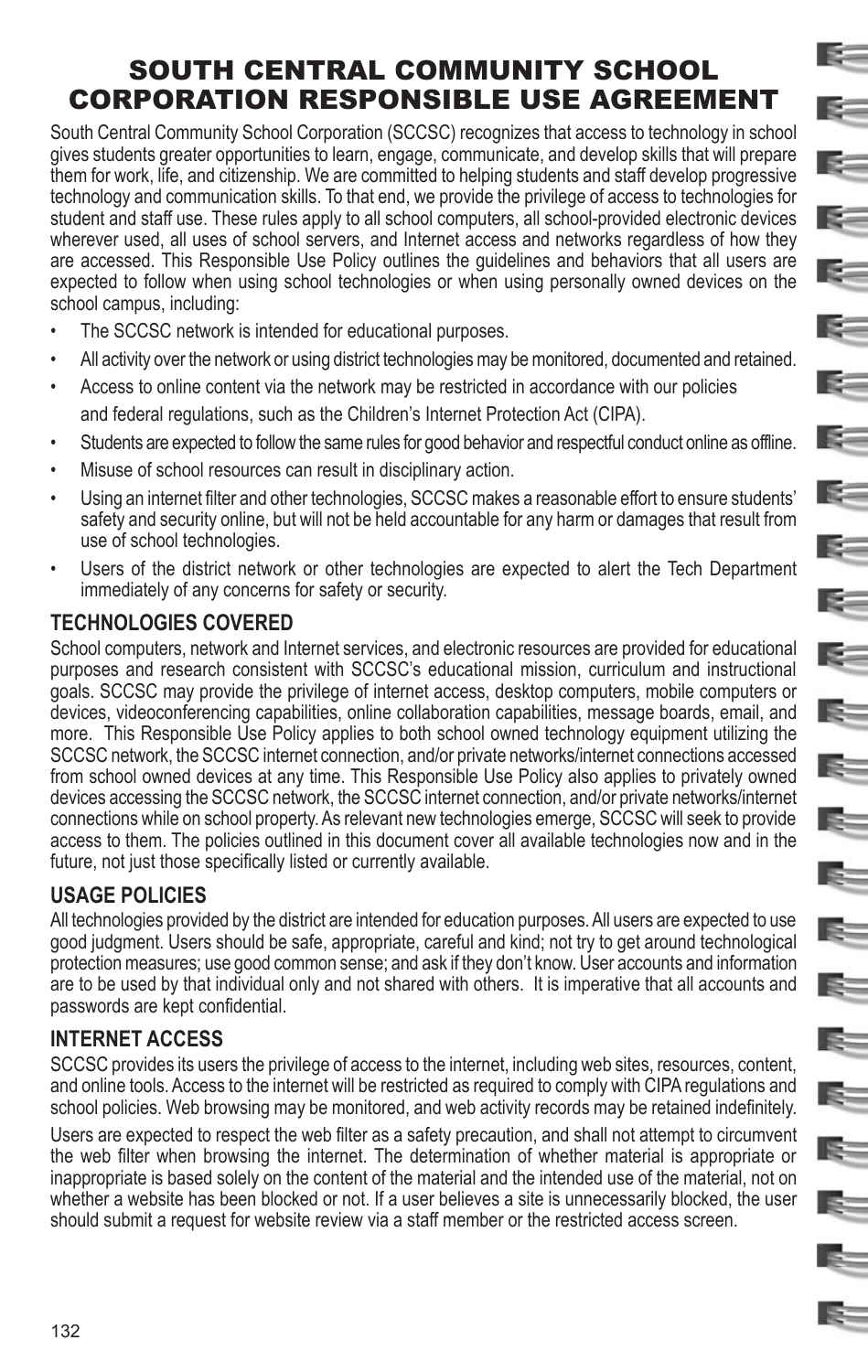# **EMAIL**

SCCSC may provide users with the privilege of email accounts for the purpose of school---related communication. Availability and use may be restricted based on school policies. If users are provided with email accounts, the account(s) should be used with care. Users should not send personal information and should not attempt to open files or follow links from unknown or untrusted origins. Users should use appropriate language and should only communicate with other people as allowed by the district policy or the teacher. Users are expected to communicate with the same appropriate, safe, mindful, courteous conduct online as offline. Email usage may be monitored and archived.

# **WEB 2.0 (EMAIL, SOCIAL MEDIA, COLLABORATIVE CONTENT)**

SCCSC will be using a variety of Web 2.0 Tools. Web 2.0 tools are defined as Internet sites that allow users to communicate, collaborate, share, and message with others to create content beyond a static page. These sites enhance the learning experience and help students develop important online skills. The sites require students to create an account that may ask for a student's name along with a username, password, and in some instances an email address. The email address your student will open their account with will be their individual district-provided email account.

# **MOBILE DEVICES POLICY**

SCCSC may provide users with mobile computers or other devices along with charging equipment and cases to promote learning outside of the classroom. Users should abide by the same Responsible Use Policies when using school devices off the school network as on the school network. Users should bring the device fully charged to school each day. SCCSC retains the right to monitor, collect and/or inspect devices at any time, including via electronic remote access and to alter, add or delete installed software or hardware. Students in the program must use the assigned device and may not substitute the device for other equipment. SCCSC retains sole right of possession of the equipment, and the devices lent to the students for educational purposes only. Under certain circumstances, students may be restricted from taking the device home. Users will be financially accountable for the proper care of electronic devices at all times, whether on or off school property, including costs associated with repairing or replacing the device.

Any school owned devices, along with any other accessories must be returned in acceptable working order by the last day of each school year. Students or staff who leave SCCSC during the school year must return all equipment at the time they leave the corporation and whenever requested by school staff. Any fees collected as a part of this initiative will not be refunded.

Users must report a lost or stolen device to the building administration immediately and a report also should be with the school resource officer and/or local police.

# **DEVICE REPAIR-**

Only SCCSC may repair or replace a device or equipment. All other breakages will be the financial responsibility of the student and billed at the prevailing rate for materials and labor or full replacement. Loss or theft of the equipment is also the student's responsibility and will result in the student being charged the full replacement cost to purchase a new device.

# **DEVICE SPARE EQUIPMENT AND LENDING**

 If a student's device is inoperable; the school has a limited number of spare devices for use while the student's device is repaired or replaced. This agreement remains in effect for loaner devices. The student may not opt to keep an inoperable device.

# **DEVICE STUDENT RESPONSIBILITIES**

- The students are solely responsible for any apps or extensions on their devices that are not installed by SCCSC.
- Students are responsible for backing up their data to protect from loss; SCCSC gives no guarantees that data will be retained or destroyed.
- Students must bring their devices to school every day and make sure it is fully charged.
- Students must treat their devices with care and never leave it in an unsecured location. If a device is lost, students must contact the Tech Department immediately.
- Students must promptly report any problems with their devices to the Tech Department.
- Students may not remove or interfere with the serial number and other identification tags.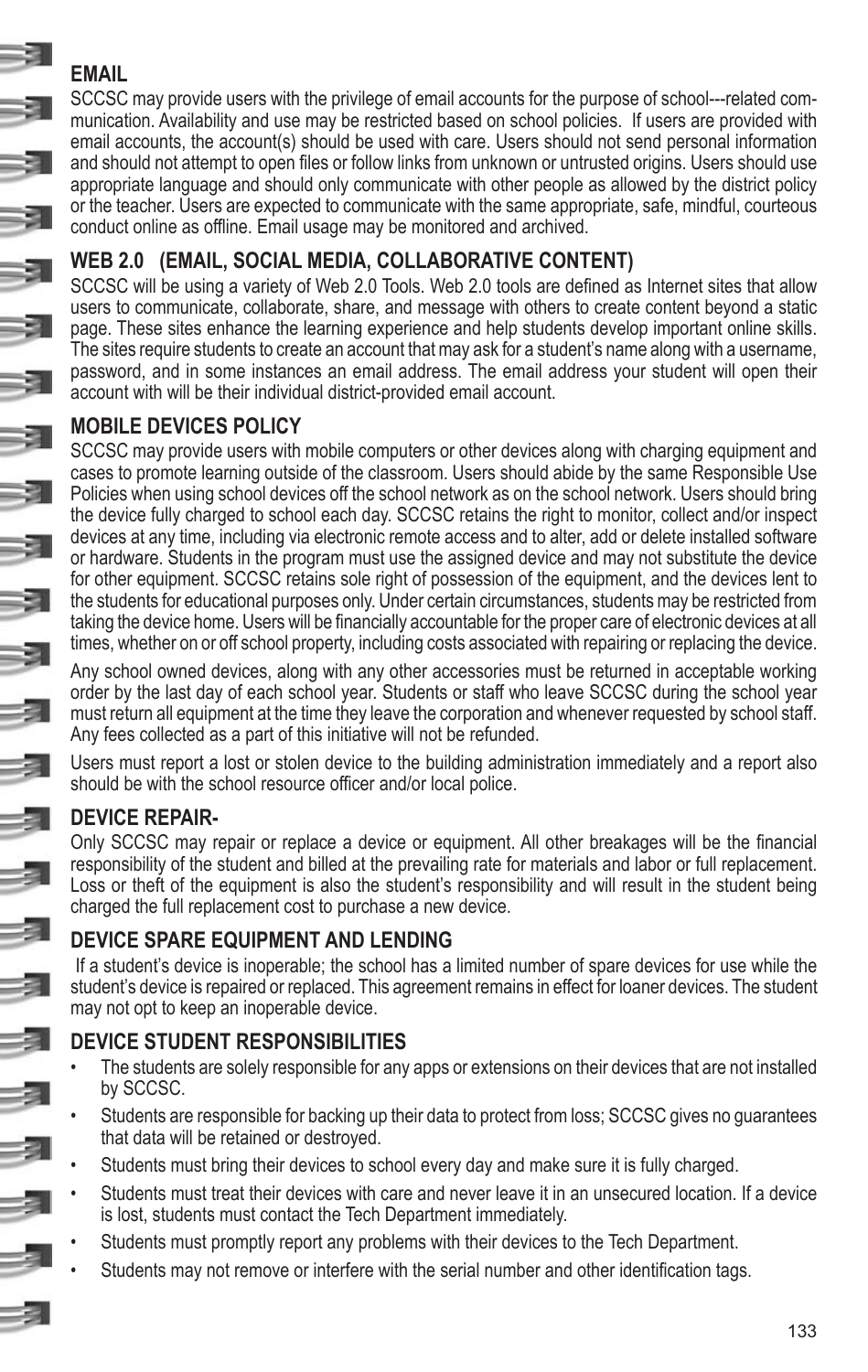• Students may not attempt to remove or change the physical structure of the devices, including the keys, screen cover or plastic casing or protective case.

E.

E-

E.

 $\geq$ 

 $\sim$ 

 $\sim$ 

E-

 $=$ 

 $\approx$ 

E-

 $\leq$ 

 $\geq$ 

 $\mathbb{R}^-$ 

E.

E.

E-

E.

E

 $\mathbb{R}^-$ 

Ę.

E.

- Students must keep their devices clean.
- Students are not to mark, deface, or place stickers on the devices.
- Computers must be closed and in their protective case whenever transported between locations.

# **PERSONALLY OWNED DEVICES POLICY**

This Responsible Use Policy applies to privately owned devices accessing the SCCSC network, the SCCSC internet connection, and private networks/internet connections while on school property.

### **SECURITY**

Users are expected to take reasonable safeguards against the transmission of security threats over the school network. This includes not opening or distributing infected files or programs and not opening files or programs of unknown or untrusted origin.

If users believe a computer or mobile device they are using might be infected with a virus/malware, they should alert the Tech Department. Users should not attempt to remove the virus themselves or download any programs to help remove the virus.

### **DOWNLOADS**

Users are not permitted to download or run programs over the school network while on or off campus, onto school equipment, without express permission from the Tech Department staff. Users may be able to download other file types, such as images or videos. For the security of the network, user downloads should come from known or trusted sites, and only for educational purposes. Users must abide by all copyright laws.

# **DIGITAL CITIZENSHIP**

Users should always use the internet, network resources, and online sites in a courteous and respectful manner. Users should recognize that among the valuable content online there is also unverified, incorrect, or inappropriate content. Users should only use known or trusted sources when conducting research via the internet. Users should remember not to post anything online that they wouldn't want students, parents, teachers, or future colleges or employers to see. Once something is online, it cannot be completely retracted and can sometimes be shared and spread in ways the user never intended.

### **PLAGIARISM**

Users should not plagiarize (or use as their own, without citing the original creator) content, including words or images, from the internet. Users should not take credit for things they didn't create themselves, or misrepresent themselves as an author or creator of something found online. Information obtained via the internet should be appropriately cited, giving credit to the original author.

# **PERSONAL SAFETY**

Users should never share personal information, including phone number, address, social security number, birthday, or financial information, over the internet without adult permission. Users should recognize that communicating over the internet brings anonymity and associated risks, and should carefully safeguard the personal information of themselves and others. Users should never agree to meet in real life someone they meet online without parental permission. If users see a message, comment, image, or anything else online that is a violation of the Responsible Use Policy or makes them concerned for their personal safety, they should immediately bring it to the attention of an adult (teacher or staff if at school, parent if using the device at home).

# **CYBERBULLYING**

Cyberbullying, including but not limited to harassing, flaming, denigrating, impersonating, outing, tricking, excluding, and cyberstalking will not be tolerated. Users should not be mean or send emails or post comments with the intent to harass, ridicule, humiliate, intimidate, slander, or harm the targeted student/staff member and create for the targeted student/staff member an objectively hostile environment. Engaging in these behaviors, or any online activities intended to harm (physically or emotionally) another person, will result in severe disciplinary action and loss of privileges. In some cases, cyberbullying can be a crime. Users should remember that online activities may be monitored and retained.